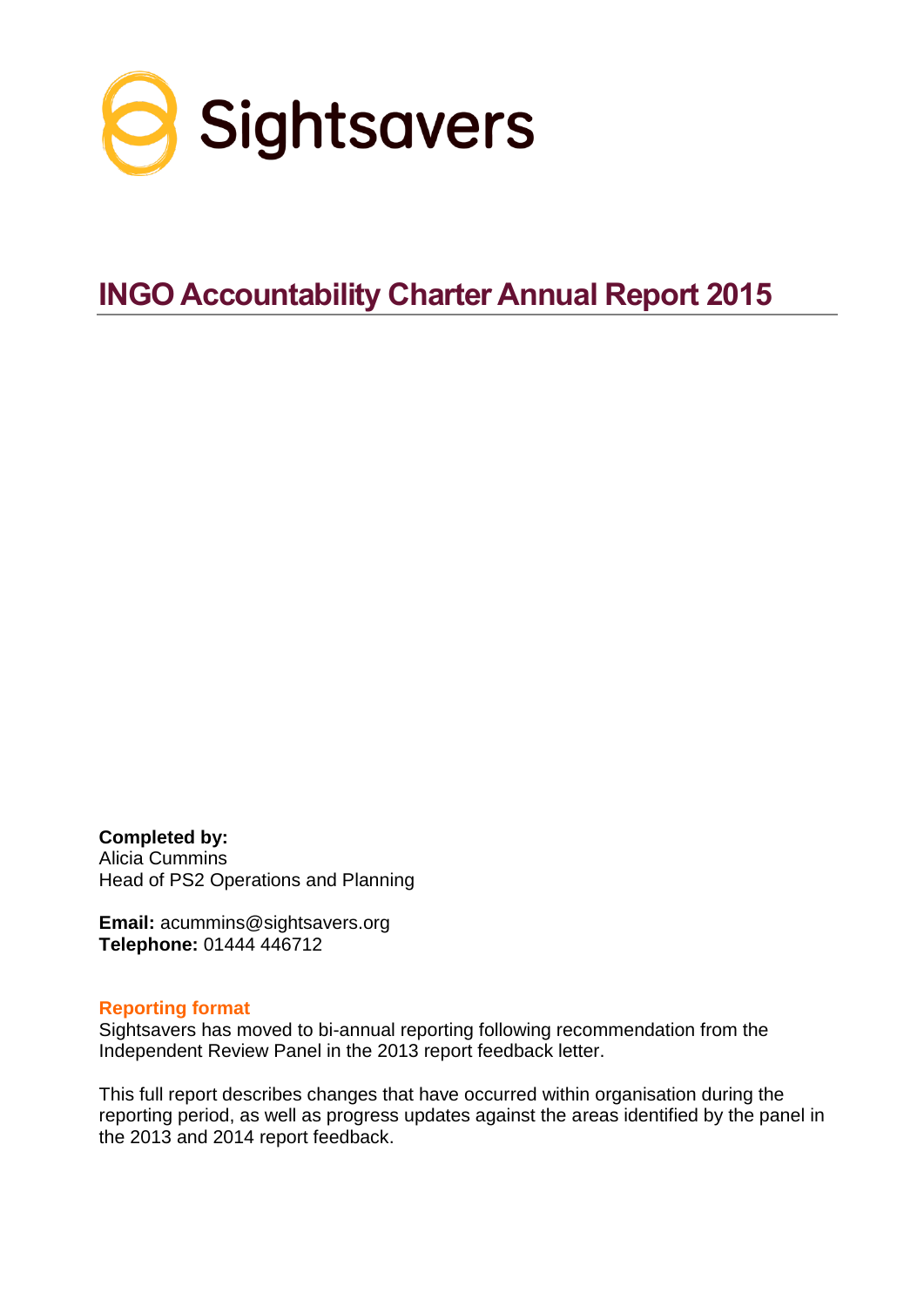# **1. Strategic Commitment to Accountability**

# **1.1 Statement from the most senior decision-maker of the organisation**

In the two years since I wrote my last statement much has changed – both positively (the SDGs having been agreed – including extensive references to disability), and negatively (in the UK there has been much consternation about fundraising techniques and some of the media have attacked the government's approach to development funding).

Our priorities over the last couple of years (and indeed for 2016) look particularly at the SDGs. Previously we were of course looking to influence them, now we are looking to ensure that our programmes (and indeed our whole organisation) are designed so as to help make them a reality. Our drive for inclusive programming is a thread that runs through everything we do and we have been developing a number of programmes to investigate and demonstrate how best to disaggregate data, something that is a prerequisite for understanding whether people with disabilities are being 'left behind'. Having good data to demonstrate whether you are delivering on promises is the bedrock of accountability.

Our work on neglected tropical diseases continues apace, with a record number of treatments supported last year. We manage major grants, working with as many as 24 other organisations on some contracts, so accountability to a wide range of stakeholders is of fundamental importance to us. Each organisation in such a coalition is accountable to the others, to the ultimate donor and of course to the beneficiaries we serve. We have set up a number of systems to achieve this, and have been pleased with the reaction received.

We have launched a new fundraising policy (stimulated in part by the comments of the Independent Review Panel), which includes a 'fundraising promise' to donors, as well as a policy on acceptance of donations. We think this is really important in the current climate. We are also reviewing our data protection processes as the new European Directive emerges, along with strengthened cyber security. We are very mindful of the importance of protecting our donor's data, particularly bank details (we don't hold any data on beneficiaries).

Over the last year we refreshed our SIM card – the fundamental building block of our performance measurement and hence strategic decision making. It is important that we keep this up to date as it is a primary tool for holding ourselves accountable and sharing that with others. It is now reflective of our new social inclusion strategy, our NTD work and the SDGs. We consolidated our websites so we now have a single corporate website – which includes our SIM card results and details of fundraising policy and financial framework. This is of course the first place people go to when looking for information so it is essential that it is of high quality.

We undertook an employee survey last year – which had astonishingly high levels of engagement (97% response rate with over 90% 'proud to work at Sightsavers'). The key area we need to work on is ensuring we 'practice what we preach' in the employment of people with disabilities.

We are constantly looking at better ways to engage with stakeholders of all kinds and to be as transparent as we can in a meaningful way. This, together with the provision of evidence to back up what we do is fundamental to accountability. So much data is now generated that one of our challenges is how to communicate with stakeholders so they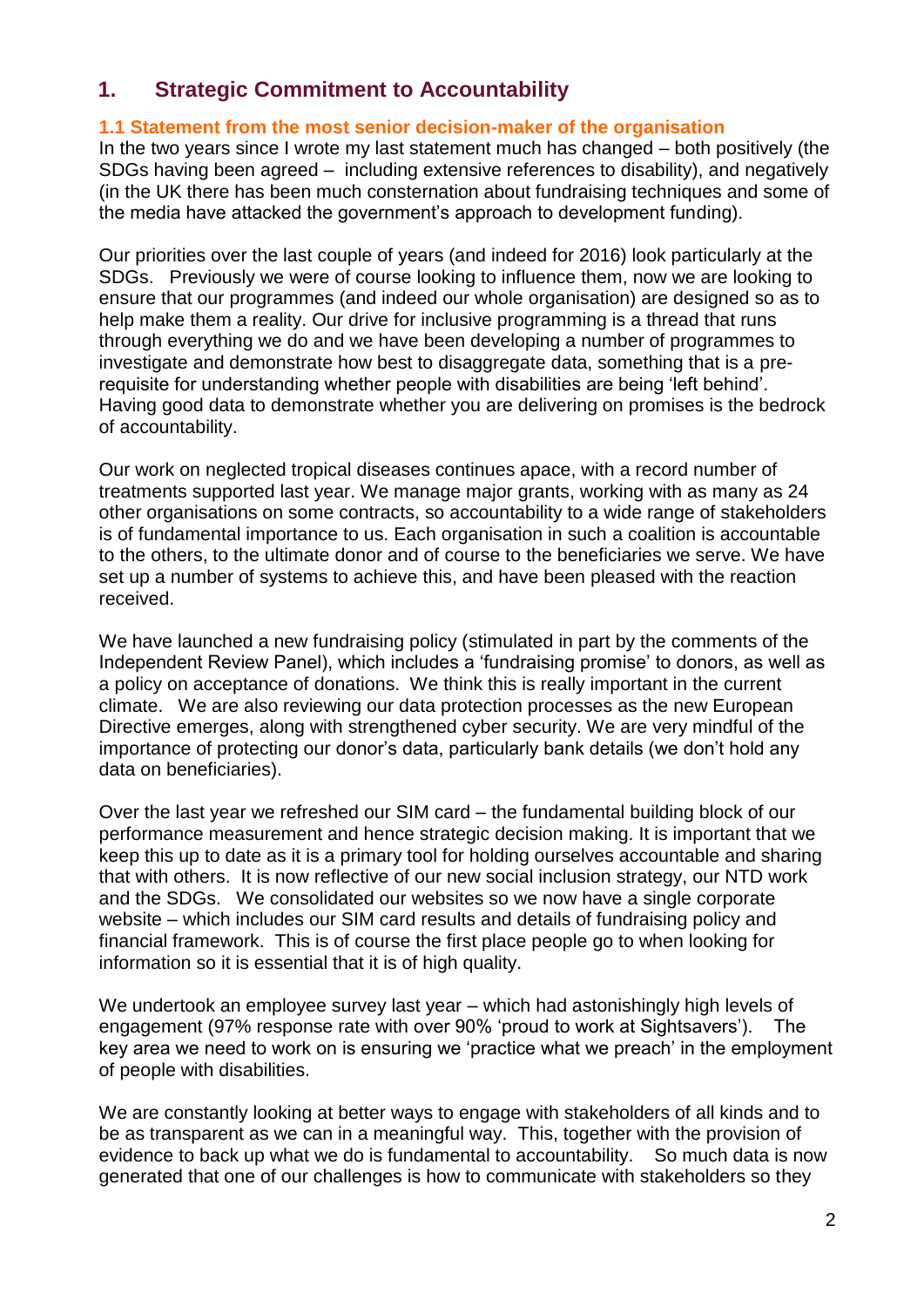understand our impact and can access what they need without drowning in a flood of information.

Over the next two years we will be looking to improve our external communication – not least with the introduction of a new Director of News, starting mid-2016, who has a wealth of media experience.

Caroline Harper CEO, Sightsavers

# **2. Organisational Profile**

# **2.1 Name of the organisation**

The organisation is known as Sightsavers.

# **2.2 Primary activities**

Sightsavers' primary operating model is to work with partners from the countries in which we work. We work together with these partners to deliver our programmes and provide a mixture of grants, capacity building, training and technical expertise as well as ensuring that the work is well managed and beneficiary and supporter requirements are met. Our primary partners on health and education are the relevant line ministries or organisations providing services within the systems overseen by the ministry. In social inclusion work, we work with organisations providing services for people with disabilities as well as organisations representing the interests of people with disabilities in advocating for improvements to lives and livelihoods or access to rights.

The core operational aim of all Sightsavers' projects is twofold: to directly contribute to our four change themes, and to demonstrate what can be achieved so that others (whether it be governments or in some circumstances other players) can take this work to scale. To achieve this second aim, we have increasingly invested in our capacity to undertake research and gather evidence to ensure that our programmes make an impact and are cost effective, so that the advocacy undertaken to support the demonstration approaches has a strong foundation. Advocacy is usually done with partners or other coalitions as this is more effective. In Sightsavers' social inclusion work, supporting blind and disabled people's organisations to advocate for their members' rights is emphasised, as this is more powerful than operating just as Sightsavers.

Sightsavers collaborates with a wide range of international agencies working in development, including the World Health Organisation, World Bank, UK Department for International Development, UN Secretary General's office and the US Agency for International Development; both to fund our programmes, and to influence changes in broader development processes and systems. We also have a growing range of strategic alliances with other international non-governmental organisations with similar objectives, for example, the Fred Hollows Foundation, Helen Keller International, the Carter Center, Light for the World and others.

Thematic strategies exist for eye health, education, social inclusion and research which guide our programmatic approach to delivering programmes across these thematic areas.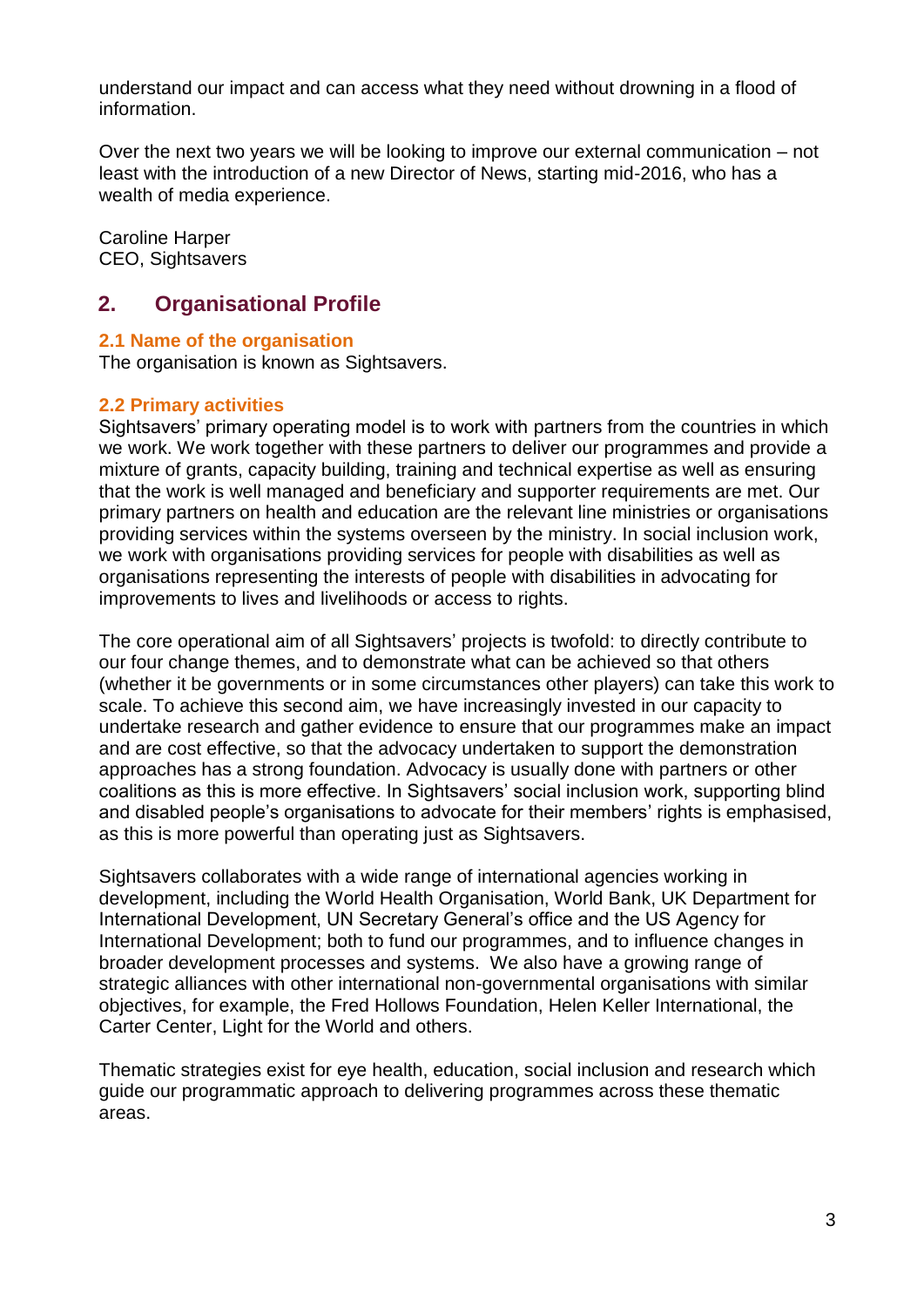#### **2.3 Operational structure of the organisation**

Sightsavers is an international non-governmental organisation headquartered in the UK. Sightsavers is governed by a Council of Trustees, who oversees operations whilst delegating day to day management to the management team.

The management team structure consists of a series of leadership groups, covering specific areas. This ensures the right people are involved in the right areas of decisionmaking i.e. that they have the correct knowledge or skill base and not just levels of seniority. Leadership groups exist for Strategy, Management and Operations, People and, External communications. Core membership consist of cross department directors and managers

Country level management is split into four regions ECSA, West Africa, South Asia and India (which has its own board and CEO), and below this, by country/area. Details of the countries in which we operate are contained within section 2.5 below.

Sightsavers has a number of subsidiary undertakings, established to facilitate alternative fundraising activities in the UK or to expand our fundraising operations and establish a permanent presence overseas. These are:

- Sightsavers (Trading) Limited UK registered. The key activities of the company are sales of Christmas cards, merchandise and receipt of corporate sponsorship.
- Sightsavers International Inc. (DE) and Sightsavers Inc. (MO) registered in the USA.
- Sightsavers International (Ireland) registered in Ireland.
- Sightsavers International (Italia) registered in Italy.
- Sightsavers Middle East registered in the UAE
- Sightsavers Sweden registered in Sweden
- Sightsavers Norway registered in Norway
- Sightsavers India registered in India

Each of these entities has a formal legal structure under the relevant country laws including a board of directors or trustees. Sightsavers exercises aspects of financial or programmatic control of these entities by virtue of conditions in their founding documents, or under licensing or management services agreements.

#### **2.4 Location of organisation's headquarters**

Sightsavers' head office is located at 35 Perrymount Road, Haywards Heath, West Sussex, RH16 3BW, United Kingdom. The contact telephone number is +44 (0)1444 446600.

#### **2.5 Number of countries where the organisation operates**

Sightsavers currently works in 39 countries in Africa, Asia and the Caribbean (see map below). There are regional offices based in Senegal (West Africa), Kenya (East, Central and Southern Africa) and India (for India as a region) with management oversight of the South Asia region reporting directly into the Finance and Performance department. There are country offices in 24 of the countries. Where we do not have an established country office, Sightsavers' staff are embedded with the partner organisation. Sightsavers also has funding and marketing activities based in Ireland, Italy, India, Sweden, the United States and the United Arab Emirates.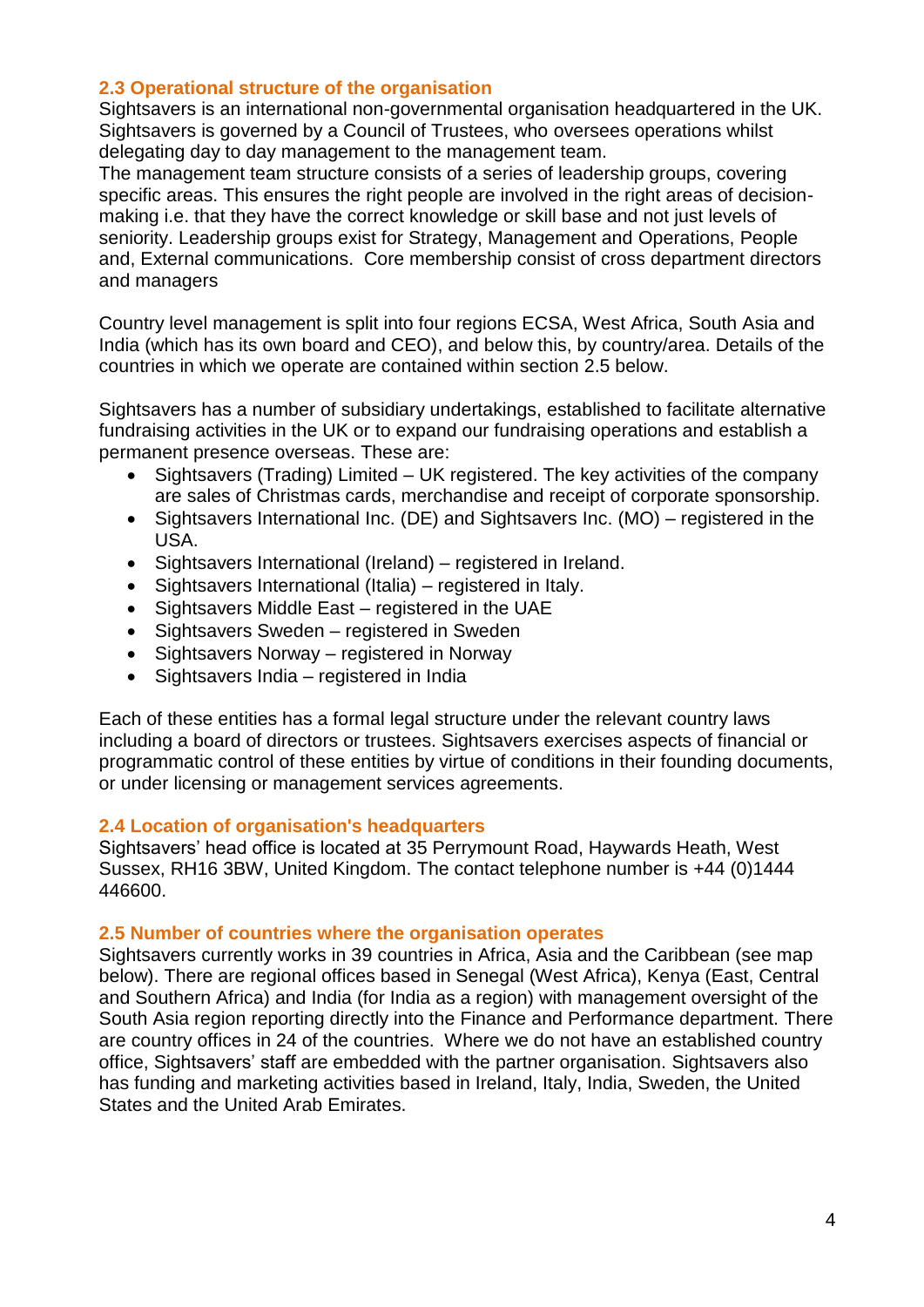# Where we work



# **2.6 Nature of ownership and legal form**

Sightsavers is the working name of Royal Commonwealth Society for the Blind. Originally founded in 1950, we are now a company incorporated by Royal Charter dated 28 February 1990 as amended on 8 July 2009 (company number RC000706) and are a charity registered in England and Wales (207544) and Scotland (SC038110). Sightsavers is regulated by the UK Charities Commission.

The relationship of Sightsavers and our related entities is complex and varies according to the legal requirements in the respective locations:

- Sightsavers owns the whole of the issued share capital of Sightsavers (Trading) Limited and the taxable profit is gift aided to Sightsavers.
- Sightsavers International Inc. and Sightsavers Inc. are incorporated as non-profit organisations in Delaware and Missouri, USA, respectively. The organisations do not have any capital stock, but the incorporation documents and registration with the US Internal Revenue Service establish that they exist to support Sightsavers.
- Sightsavers International (Ireland), Sightsavers International (Italia), Sightsavers Sweden and Sightsavers Norway are each limited companies registered as charities in their respective countries.
- Sightsavers India is registered as a charitable trust in India
- Sightsavers Italia is a registered non-profit association in Italy.
- Sightsavers Middle East is a marketing company registered in the Dubai Silicon Oasis Freezone and with the International Humanitarian City
- Sightsavers Zambia is a non-stock company wholly owned by Sightsavers and registered as an NGO in Zambia. Apart from its company status, it operates effectively as a branch office in the same manner as our other African country offices.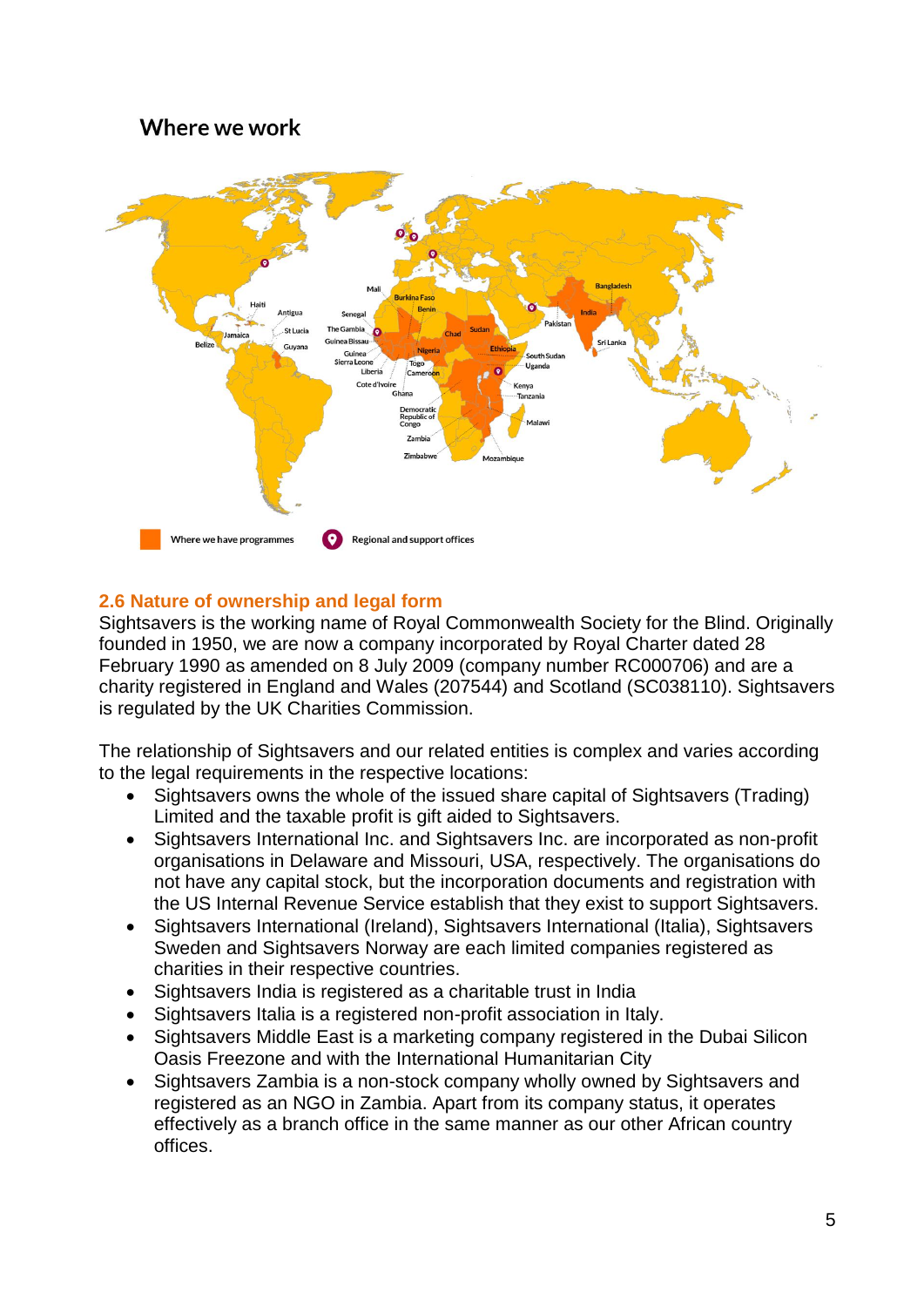All other country and regional offices are branches of Sightsavers, and are registered under the laws of their respective country of operation.

# **2.7 Target audience and affected stakeholders**

Sightsavers' beneficiaries are the general population in need of eye health services, people with or at risk from, neglected tropical diseases and people with disabilities. Sightsavers works in developing countries, the precise geographic breakdown of this work is shown on the map in section 2.5, whilst section 2.2 outlines the primary activities undertaken to deliver for our beneficiaries.

Other affected stakeholders include our partner organisations; other NGOs that we collaborate with; donors and supporters and those governments and institutions and organisations that we seek to involve in or influence through our work. These stakeholders are primarily based in the countries in which we operate, but may be located anywhere in the world.

Our stakeholder group includes private sector organisations, supporting in the delivery of our interventions, consortium partners and our strategic alliances and networks.

#### **2.8 Scale of the reporting organisation**

As of 31 December 2015, Sightsavers had 463 employees and 40 active volunteers. Our employees are based in each of the locations described in section 2.5 and undertake all functions to allow us to deliver our programmes. Our volunteers are UK based and contribute to fundraising and awareness raising activity in their local communities. In addition, we had 158,000 UK, and 32,010 non-UK (excluding Italy and India) individual supporters who made one or more donations in 2015.

A detailed breakdown of Sightsavers' financial results for 2015 can be found in the Annual Report and Accounts, which is published on the website (2015 will be available online from June 2016). In summary, total incoming resources were £198.3m (2014: £187.6m), of which £134.4m (£134.3m) was gifts in kind (primarily the donation of Mectizan ® from Merck and Co. Inc.). Total resources expended were £196.9m (£185.7m), split primarily between costs of generating funds £17.5m (£14.6m) and charitable activities £179.3m (£170.5m). Sightsavers' net assets at 31 December 2015 were £13.3m. This is the net of £22.9m assets and £9.6m liabilities.

In 2015, Sightsavers operated over 150 projects. These supported many millions of beneficiaries (12,712,812 people examined and 334,156 operations performed) and full details of our output statistics can be found in the annual report and accounts. In 2015, we supported the distribution of 141,998,557 NTD treatments.

# **2.9 Significant changes during the reporting period regarding size, structure, governance or ownership**

Significant changes that occurred during the reporting period relating to size, structure and governance of the organisation are as follows:

 SIM card - Following the SIM card indicator review, data was collected for 2014 which served as a baseline for setting targets for the remainder of the current strategic period (2015 – 2018). Full year data for 2015 shows 84% of lag indicators either on or approaching target. The SIM card dashboard is published on our website at the following link [http://www.sightsavers.org/about](http://www.sightsavers.org/about-us/governance/how-we-measure-our-progress/)[us/governance/how-we-measure-our-progress/](http://www.sightsavers.org/about-us/governance/how-we-measure-our-progress/)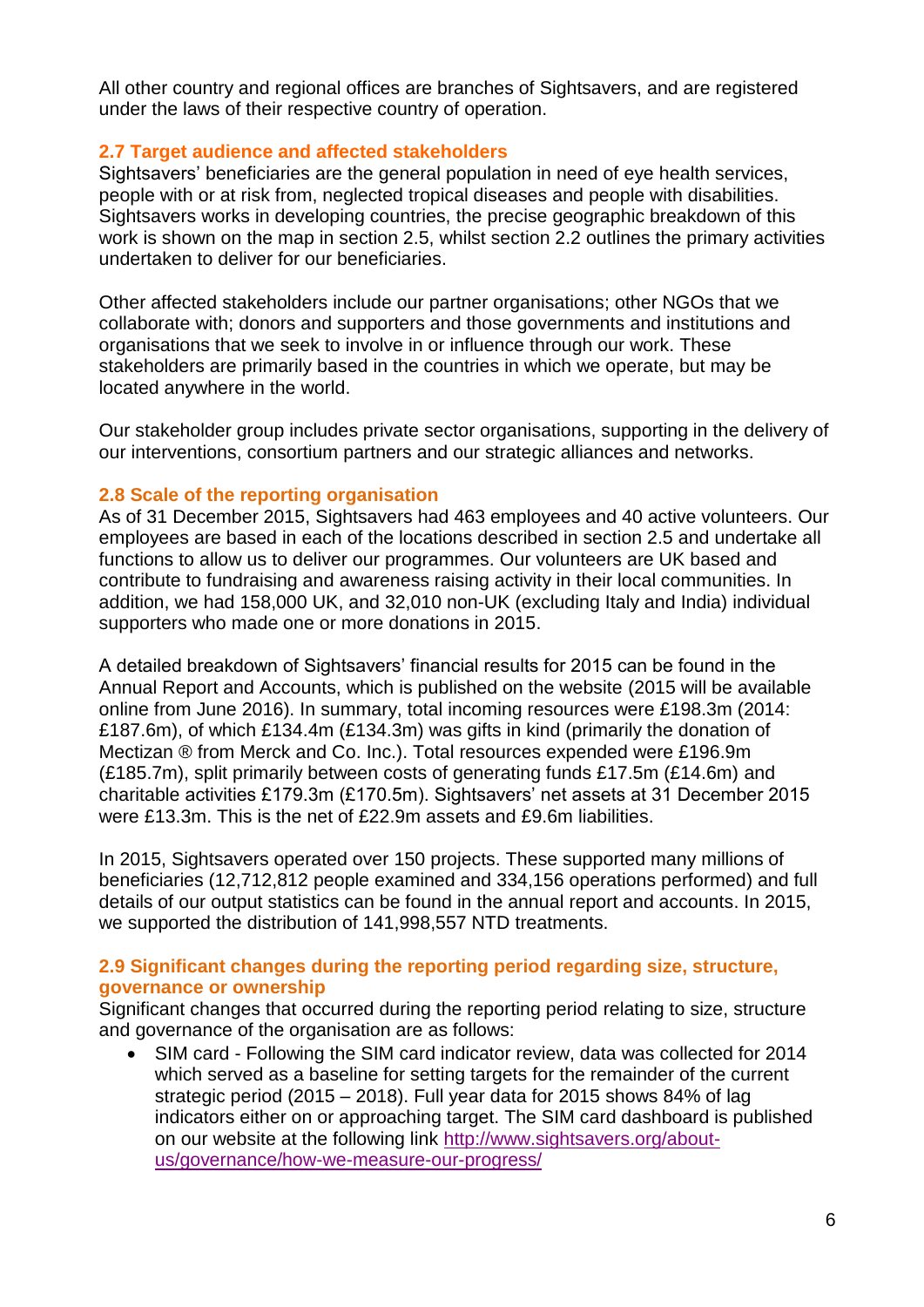- A new Chair, Martin Dinham, took over in July 2015. With Lord Nigel Crisp becoming Vice Chair for his last year of tenure. Martin also sits on Sightsavers' governance and remuneration committees, and is a member of the Programme Expert Group (advisory).
- The departure of our Director of Strategic Communications in September 2015 led to a restructure of our Communications department. The new structure has led to the communications function being embedded within specific departments, ensuring resources remain as close to the business as possible, enabling those who are focused on delivering the strategy (as set out in our SIM card) to be most effective. Embedded communications within departments will allow employees in this area to increase their knowledge and enable them to better support delivery.
- The HR structure transitioned from having a designated HR department to adopting an embedded HR structure, to better align provision of support with the operational needs of the business (described in more detail under indicator NGO9). This change has seen the recruitment of two HR Business Partners, one based in the Policy and Programme Strategy department (also supporting NTDs and Global Fundraising teams) and one reporting into Finance and Performance (also supporting our overseas offices). The primary function of the Business Partners is to provide HR expertise and knowledge to their specific departments. The HR operations team now reports into the Finance and Performance department. This team provides the first point of contact for any day to day and high volume employee queries as well as supporting the HR Business Partners as they deliver the overall HR service into the directorates.
- Our Empowerment and Inclusion framework was launched in June 2015 and rolled out across the organisation at the Annual Meeting. This strategic framework clarifies what disability inclusion means for Sightsavers and sets out how we can embed it throughout our organisation. The strategy is described in more detail under indicator NGO4.
- The strategic alignment process in 2014 provided an opportunity to review our project design processes and a new framework was launched in 2015. The project Design Process (PDP) is to establish a framework for project conceptualisation and design, as well as a set of minimum requirements that a project must meet before it moves to implementation. The PDP also aims to identify the roles and responsibilities of global and country level teams at each stage of the process to ensure joint ownership and accountability. This process is further detailed under indicator NGO1
- The Programme Portal was rolled out in January 2015. This development signified an important shift in the organization's reporting as it moved from annual to quarterly reporting. Quarterly reporting allows the organization to pro-actively respond to challenges, share best practice and manage risk.
- We initiated a strategic alignment process focused on our NTD portfolio, which aimed at reviewing our core NTD programme to understand where each project currently is in relation to the elimination agenda for each country. This process was undertaken to ensure we were targeting available funds in the most effective way. The result of this process also highlighted gaps in our portfolio so that any future increases in grant funding for NTDs could be targeted effectively.
- We brought together our three websites into a single website at the end of 2015, and have been working on developing resilience in our e-commerce area. The whole area of cyber security will be a big focus for 2016 as it is a growing risk to organisations across the globe.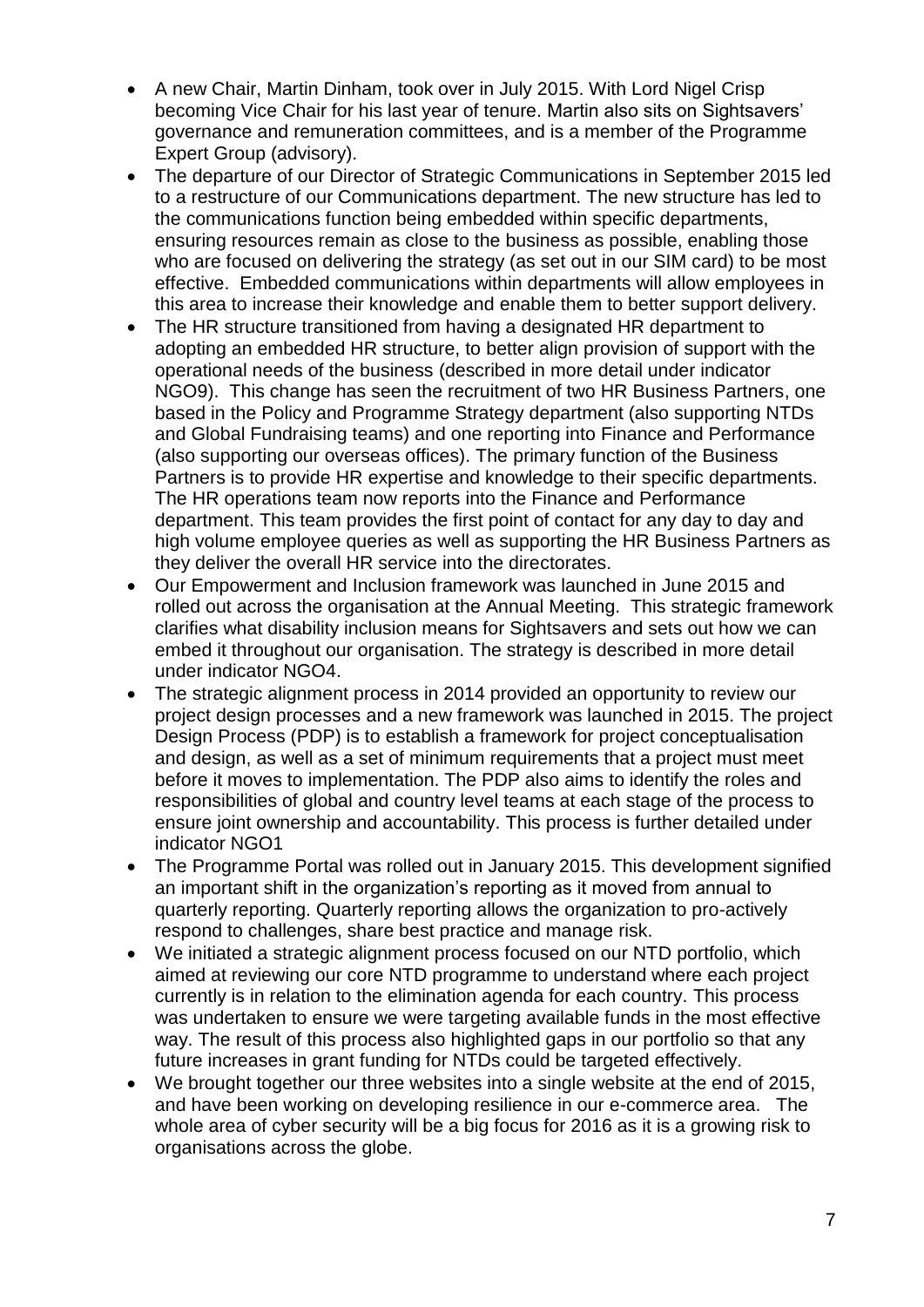#### **2.10 Awards received in the reporting period**

During the reporting period, Sightsavers won 2 awards relating to our direct marketing fundraising activities, specifically the Million Miracles campaign. They were awarded by the Institute of Fundraising.

- Best Use of Digital Fundraising
- Most Powerful Insight from Traditional Methods of Data Analysis

# **3. Report Parameters**

### **3.1 Reporting period for information provided**

The reporting period is the calendar year 2015

#### **3.2 Date of most recent previous report**

The most recent report was produced for the calendar year 2014

# **3.3 Reporting cycle**

Sightsavers has moved to bi-annual reporting following recommendation from the Independent Review Panel in the 2013 report feedback letter and submit full reports on a biennial basis. Summary reports are submitted for interim years, detailing any material changes that have occurred within the organisation during the reporting period, as well as progress updates against the areas identified by the Panel in the Improvement Analysis document.

# **3.4 Contact person for questions regarding the report or its contents**

Questions regarding the report or its contents should be directed to Alicia Cummins, Head of PS2 Operations and Planning, at the head office address.

#### **3.5 Process for defining report content and using reporting process**

This report has been developed in alignment with the Accountability Charter reporting guidelines, based on the GRI NGO Sector Supplement 3.0 Level C template

The report has been produced with contributions from various functions within the organisation including, HR, Global Fundraising, Finance and Performance, Research and Evidence, Programme Systems, Policy and Advocacy and the NTD teams. This ensures accountability is embedded within the organisation to deliver against areas of commitment highlighted in the report.

The report is circulated internally within the organisation together with the feedback received from the Independent review panel. The transparency working group, set up in 2014, meets quarterly to track and ensure efforts to engage with transparency and accountability initiatives within the organisation are joined up and disseminated. Membership of this working group represents both programme and finance and operations departments with the aim of strengthening cross organisational understanding of transparency and accountability and to embed it into policy and practice.

We make this report publicly available through the governance section on our website [\(http://www.sightsavers.org/about-us/governance/\)](http://www.sightsavers.org/about-us/governance/) and believe it also has the capacity to be an additional mechanism for our beneficiaries, partners and key stakeholders to hold us to account.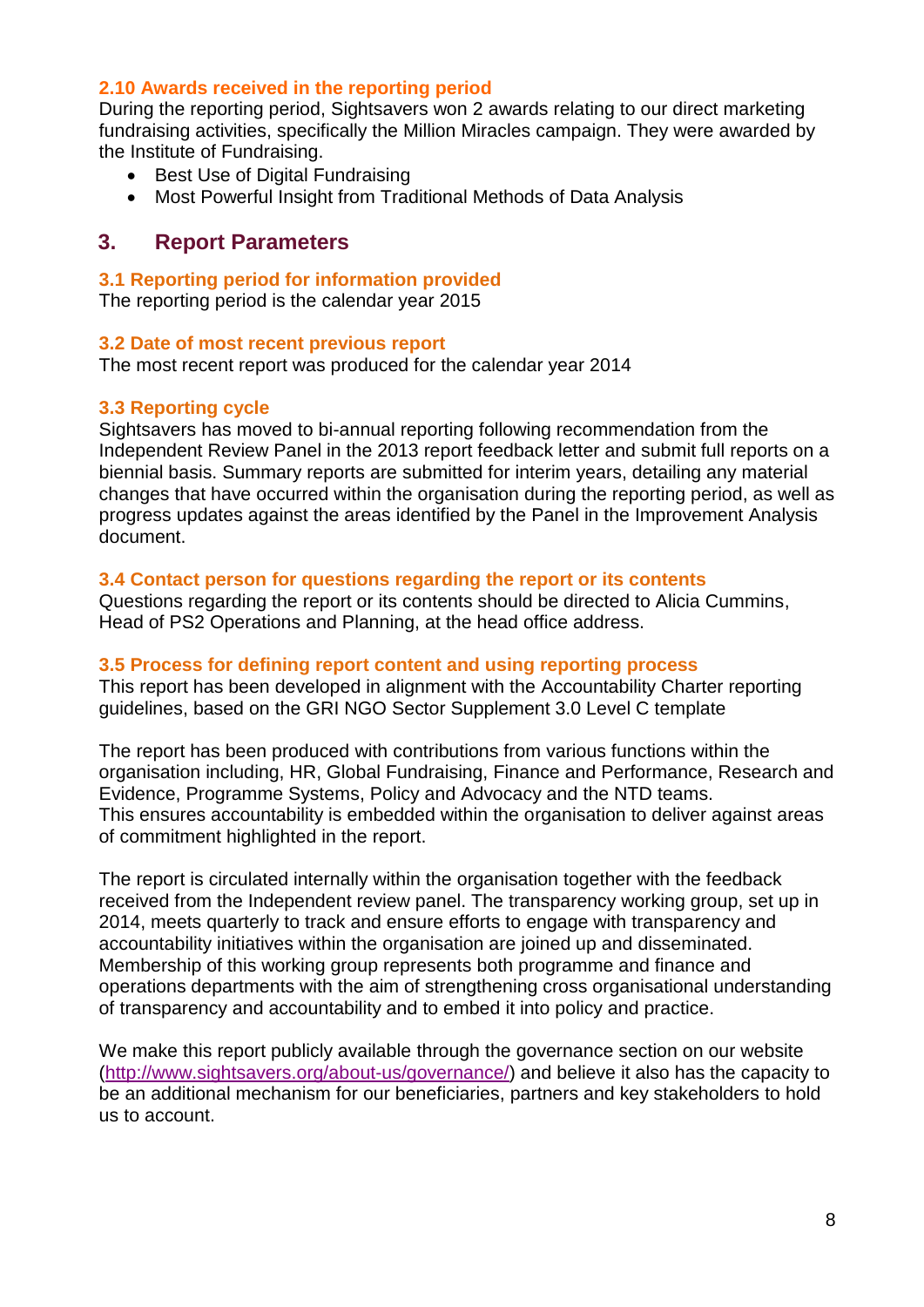#### **3.6 Boundary of the report**

The report covers activities of all associated entities listed in section 2.3 above. We are party to one partnership agreement, and that entity is not included within this report. It is a partnership called WillAid with a group of UK charities to undertake fund-raising around the creation of legal wills by solicitors

#### **3.7 Material content limitations of the report**

The only material content limitations of the report relate to indicator EN16. At present the systems do not exist to allow reporting on carbon emissions relating to energy usage by offices outside of the UK.

#### **3.8 Basis for reporting on national entities, joint ventures, subsidiaries, outsourced operations, or other entities**

As described in section 3.6, Sightsavers has included the activities of subsidiaries within the boundary for reporting purposes. These entities operate integrally with the core organisation, so their reporting for this report and their performance reported are equally integrated.

#### **3.11 Significant changes from previous reporting periods in the scope, time frame, boundary, or measurement methods applied in the report.**

As outlined in section 3.3 Reporting Cycle, Sightsavers submits full reports on a biennial basis. The scope of these reports is aligned with the reporting guidelines that were updated by The Charter in May 2014.

# **4. Governance Structure and Key Stakeholders**

#### **4.1 Governance structure and decision making process at governance level**

Sightsavers has a governing Council of Trustees which consists of 15 trustees. The Council is committed to maintaining a high standard of corporate governance. Details of our trustees can be found on our website. Sightsavers' governance structure is conceived and managed to allow us to be highly flexible and responsive to changing conditions, whilst conforming all operations to an over-arching vision and mission. The Council has global authority for the organisational strategy, which is implemented by our staff. All of our charitable services are performed in developing countries where programme management is structured on a branch office basis.

Authority is delegated through the Project Design Process and a Financial Policy and Control Framework, which are under regular review by the charity trustees. The directors of regional and country offices report to senior management at headquarters. Independence from specific governments, political parties and the business sector are assured by employing performance indicators that focus our work, and the expectations of our partners, on our global mission.

We raise funds or engage in informational marketing in Europe, the Middle East, India and the United States. In these countries, charitable or non-profit organisations with independent boards of directors operate under the Sightsavers brand through licensing and management agreements.

There are clear distinctions between the roles of Council and the leadership teams, to which day to day management is delegated. Matters such as policy and strategic plans are prepared by them for consideration and approval by Council.

There are four committees of Council: Audit monitors, audit activities, risk and control framework and process effectiveness; Investment monitors, investment performance and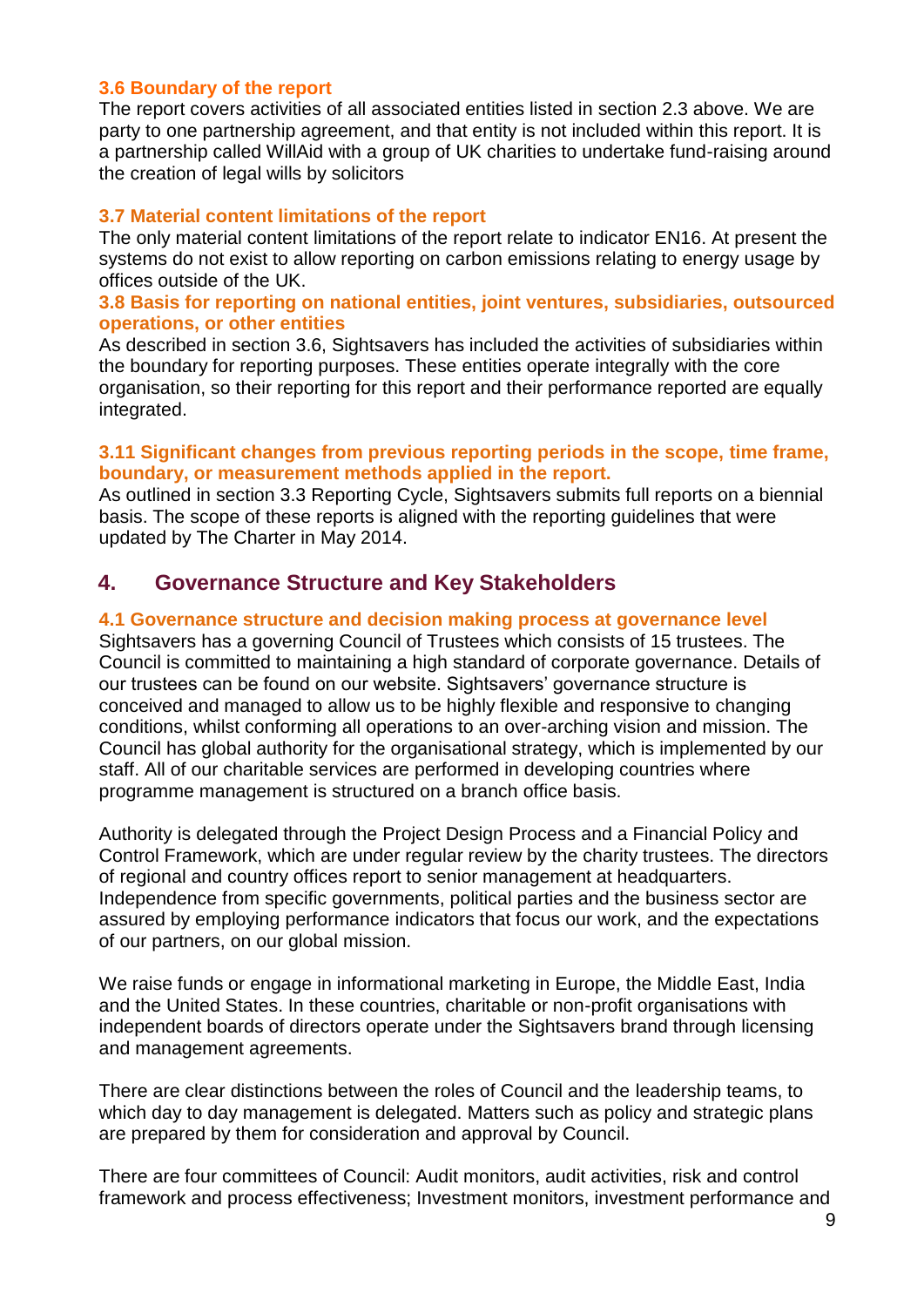treasury activities; Remuneration monitors remuneration policy and key salary decisions; and Governance advises on overall governance structure, monitors legal and registration issues in the countries where Sightsavers operates and advises on the appointment of trustees and honorary officers. Committees may include specialists who are not members of the Council but who volunteer to use their expertise to assist the committees on an on-going basis. Risk management and the maintenance of the risk register is the direct responsibility of the Chief Executive reporting into Council. The senior management group and Audit Committee, respectively, review and update the risk register on a quarterly basis. All relevant policies, partner contracts and control processes require compliance with relevant laws and regulations.

### **4.2 Division of powers between the highest governance body and the management and/or executives**

The Chair of the Council of Trustees is not an executive officer of Sightsavers. The most senior executive officer within Sightsavers is the Chief Executive, who reports to the Council. As described in section 4.1, the roles of the Council and management team are clearly defined and distinct from one another. In broad terms the trustees are concerned with:

- prescribing the ends
- setting the boundaries of management authority
- monitoring the results

Trustees thus focus on the Society's purpose and what we can reasonably achieve in a given context and time period. Trustees set the parameters, policies and values within which management and staff are free to act. Once the parameters are set, employees are empowered to make reasonable judgements about planning and organising the work to achieve the agreed aims. The trustees' role is then to monitor performance. They have their own version of the SIM card, which is based on the roles and responsibilities of trustees as set out by NCVO, and which includes KPIs which assist in performance management.

The trustees look to management for high quality, well informed advice on which to base decisions about the organisation's objectives, evaluation processes and the like. Management rely on the trustees to provide objective and challenging feedback from a non-executive perspective. This interdependence between trustees and management recognises the fact that while trustees are legally responsible for the charity's activities, both trustees and senior management are morally responsible for the way in which the Society conducts itself.

#### **4.3 The number of members of the highest governance body who are independent and non-executive.**

There are currently 15 members of the Council of Trustees, all of whom are independent.

#### **4.4 Mechanisms for internal stakeholders to provide recommendations or direction to the highest governance body.**

Sightsavers key internal stakeholders are employees and volunteers. We do not have established formal mechanisms for employees below executive level to provide recommendations or direction to the Council of Trustees. Opportunities are provided by informal opportunities to meet, with employees often attending and presenting at board meetings and awaydays.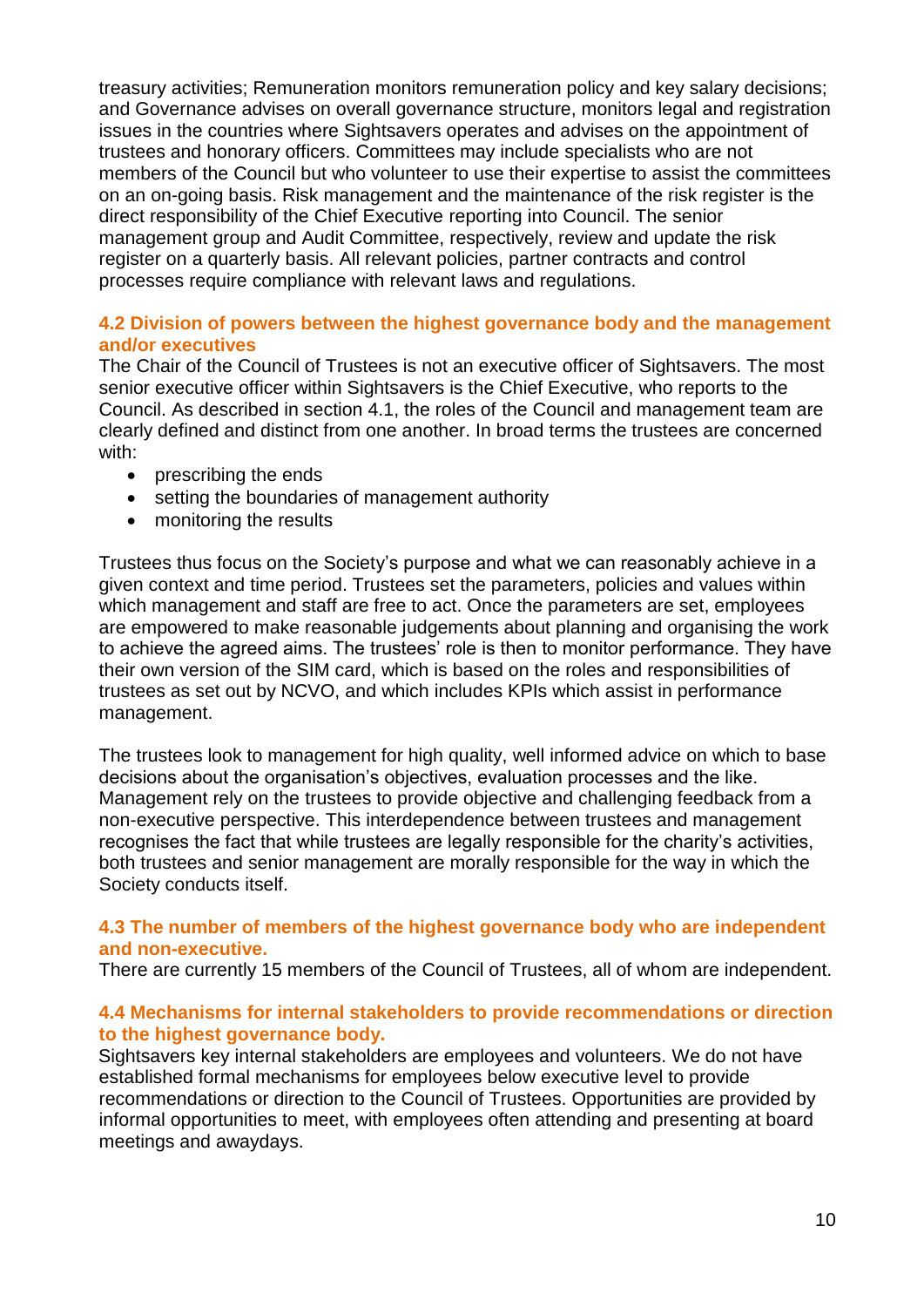Formal mechanisms do exist for employees to provide recommendations and direction to the Strategic Management Team. An employee survey is held every two years that examines the relationship of employees with the organisation and the senior directors. The 2015 survey reported a 97% overall response rate, which is the same level as 2013. Responses to questions relating to confidence in Sightsavers leadership, including trustees were all above 75% and all increases in positive responses in comparison to 2013. Additionally, 69% of staff who completed the survey agreed that 'The organisation practises open and honest communication and shares information and that information sharing systems in the organisation are effective'.

Volunteers do not have a direct mechanism to provide feedback to the highest governance body, but are encouraged to provide feedback after each completed engagement. During this informal process, we encourage volunteers to provide comments on any aspect of their experience.

# **4.5Compensation for members of highest governance body**

Sightsavers' principle on remuneration is to ensure the reward package is competitive with other equivalent organisations in the areas where it works (both geographically and by type of role), so it is able to attract and retain staff. We see our ability to recruit and retain key staff as fundamental and it is a key organisational risk. Salaries are compared across other INGOs and, where appropriate, other types of organisations, and we look at medians as the basis of pay. This is not rigid as there are times when there is a need to offer more, and times when an individual is still growing into a role so less is offered. A number of different survey providers are used and, where appropriate, a direct comparison with other similar NGOs is undertaken. The remuneration committee sets the salary for the Chief Executive, approves the salaries of her direct reports and the overall reward structure and policy. Our audited and published Annual Report and Financial Accounts provide a breakdown of salary levels as required by the SORP. [http://www.sightsavers.org/about-us/governance/annual-accounts/\)](http://www.sightsavers.org/about-us/governance/annual-accounts/)

# **4.6 Conflicts of interest for governing bodies**

Sightsavers has the following mechanisms and processes in place to ensure that conflicts of interest for governing bodies are identified and managed responsibly:

- Registers of interest and meeting declarations of conflicts The Council of Trustees maintains a register of declarations of interests and related parties that is updated each year. At each Council or committee meeting, a regular agenda item is the declaration of interests that any member may have with respect to any matter on that meeting's agenda.
- Code of conduct Sightsavers employees and Trustees are required to comply with the organisation's code of conduct and related policies
- The Council of Trustees has a Conflict of Interest policy and a Related Party Transactions policy. These are reviewed by the Trustees annually.

# **4.10 Process to support the highest governance body's own performance**

Council members, all of whom are wholly non-executive, are drawn from diverse, international backgrounds and bring a broad range of relevant experience and skills to Council discussions. Trustees are elected to Council by other trustees for a maximum total term of eight years (they must be re-elected after the first term of four years). All trustees attend an induction programme to familiarise themselves with their statutory responsibilities, their role within the Council, the governance framework and Sightsavers' objectives.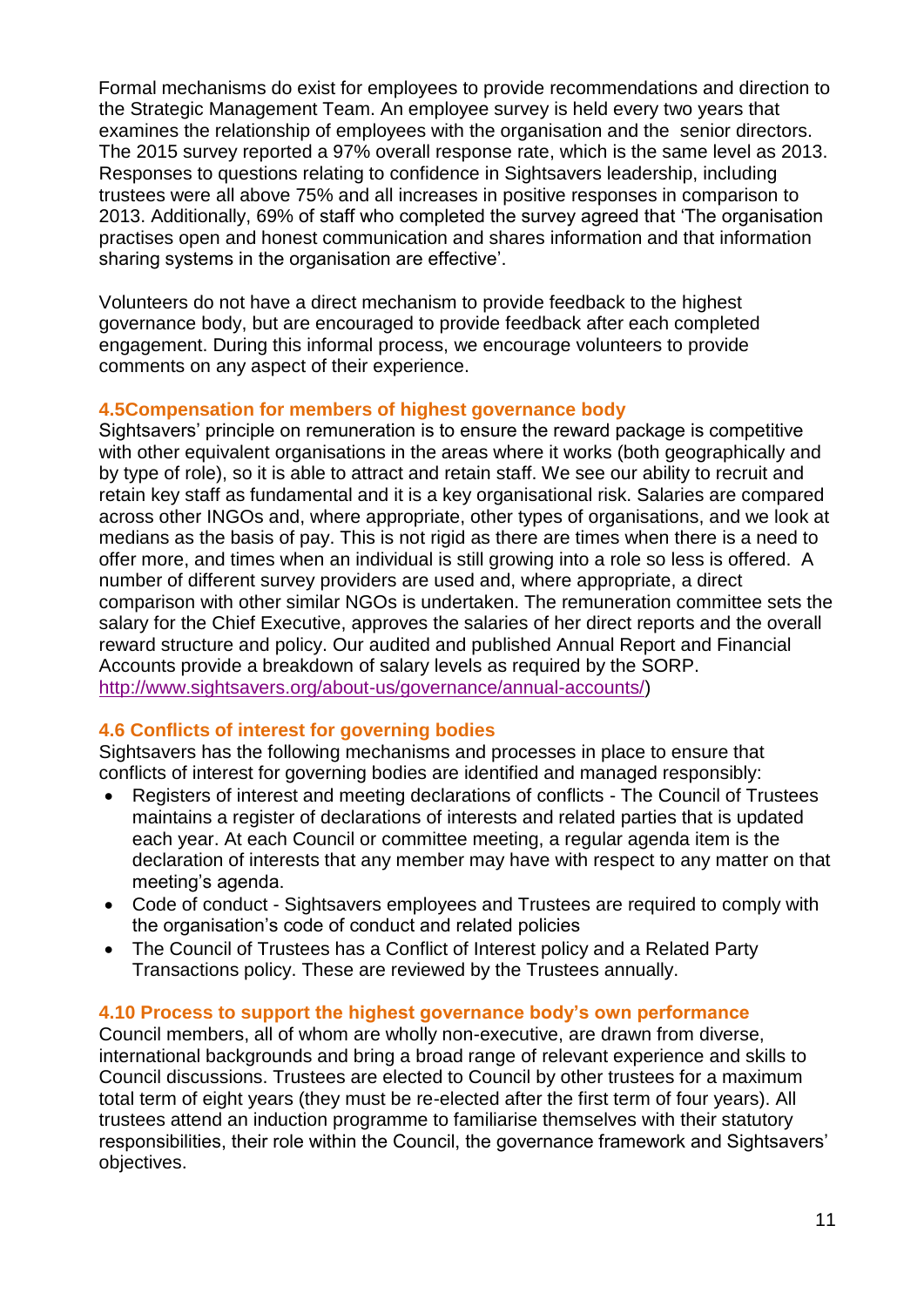The Council of Trustees evaluates itself typically every other year. The evaluation does not cover the Council's economic, environmental, and social performance separately from that of the organisation as a whole. Sightsavers has an extensive and highly advanced programme and outcome measurement system; the determinants and review of which are the direct responsibility of the Council. Individual trustees are evaluated by the Chair and Vice Chair every two years.

Trustees serve up to two terms of four years each. No trustee has been dismissed from the Council, but the governing documents provide a process to do so for a range of reasons. The Council appoints new trustees from time to time as trustees reach the end of their terms. The process for appointment may involve advertising, consultant search, and other forms of candidate recruitment, and includes interviews and consideration by the Governance Committee prior to Council appointment. There are currently 15 trustees.

# **4.12. Externally developed environmental or social charters, principles or other initiatives to which the organisation subscribes.**

Sightsavers subscribes to or endorses the following external charters/principles:

- INGO Accountability Charter we became a member of the charter in 2011 and have submitted annual reports since that year. Our CEO Caroline Harper is Vice Chair of the board.
- International Aid Transparency Initiative (IATI) we have published to the voluntary IATI registry on our activities from 2012 and now publish quarterly.
- People in Aid (PIA) Sightsavers joined the voluntary PIA Code of Good Practice in 2006 and were awarded the PIA Quality Mark in 2009.
- Fundraising Standards Board (FRSB) we have been a member of FRSB since 2007. Membership is voluntary and requires compliance with a code of conduct with respect to accountability and transparency to donors and regulatory bodies, and implementation of a formal complaints process.

# **4.14 Stakeholder groups engaged by the organisation**

Sightsavers engages both internal and external stakeholders to achieve the strategic objectives of the organisation. Internal stakeholder groups and the mechanisms for engaging them are discussed in section 4.4. The external stakeholders groups are identified below.

Our external stakeholders include those partner organisations we work with to deliver programmes (including local and international civil society, government ministries and the private sector) and those agencies, networks and institutions working in health, eye health, education, social inclusion and development more broadly; with whom we collaborates in programmes, in research, in advocacy and in procurement.

Sightsavers external stakeholders also include those individuals and organisations that fund or are prospective funders of our work and those organisations that regulate Sightsavers in the UK or elsewhere. Most importantly, our stakeholders also include those women and men, girls and boys, who are blind, have low vision or are at risk of becoming so.

#### **4.15 Identification, selection and prioritisation of key stakeholder groups**

Our Programme Partnership Policy sets out the principles behind our approach to partnership and how these are operated in practice. This policy defines multiple stages of partnership, including "Exploration", which sets out how an initial interest is identified and what minimum criteria we apply in the selection of partners. Specifically, the policy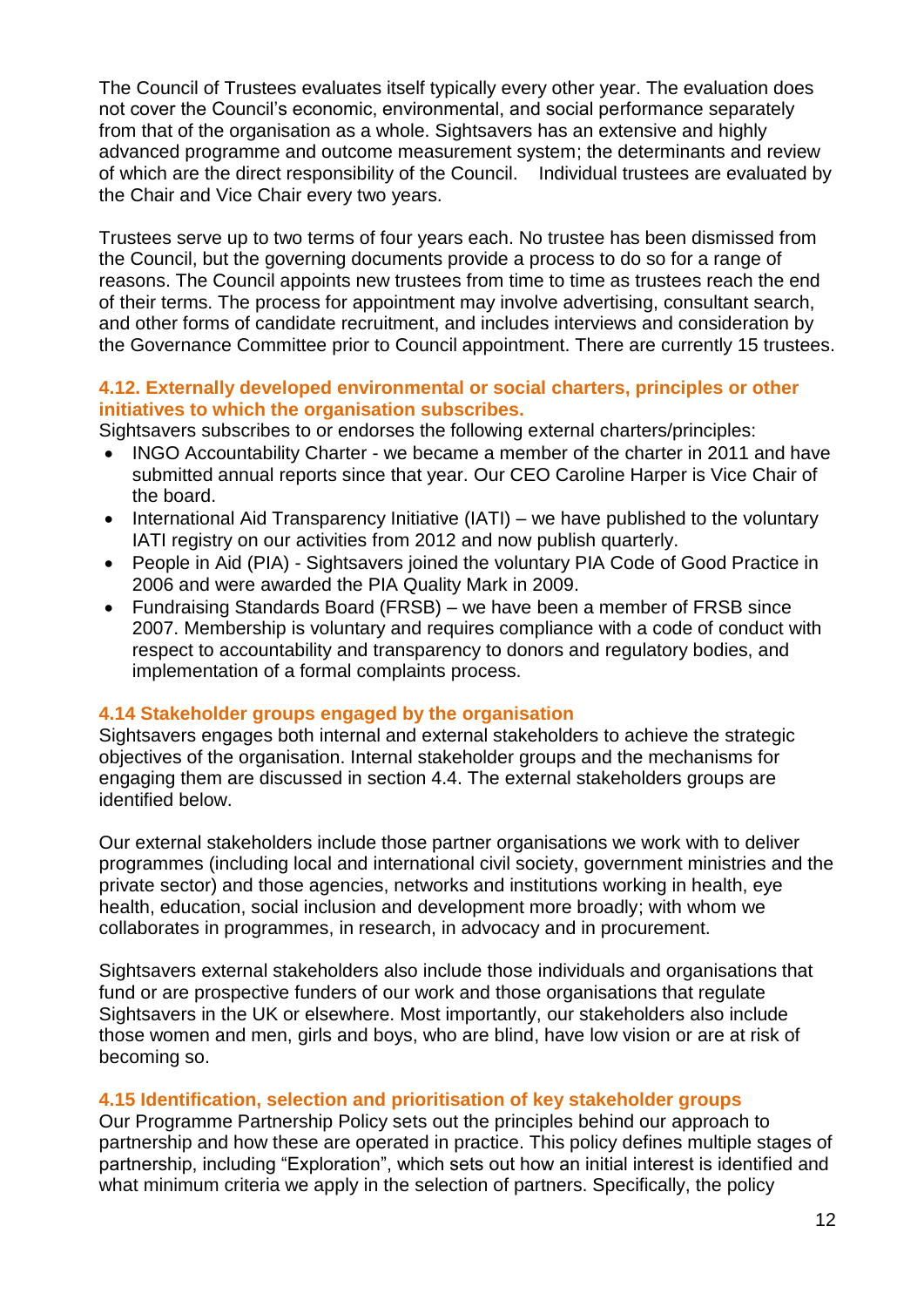guidelines outline certain situations in which Sightsavers will not enter into partnership with an organisation. We track the development of our partnerships in line with the policy and use internally developed tools to assess the capacity and financial competence of partners. In 2015, to accompany the Partnership Policy, a Partnership Framework was developed. Designed to mirror and align with the project life-cycle, the framework and tools ensure that appropriate implementing partners are selected. In addition, detailed situation analysis is conducted through the project design process (PDP) and identifies key stakeholders at the national level which need to be prioritised for engagement during project design and implementation.

Our Research Strategy, launched in 2015, sets out the governance principles for all research activities that we support and provides guidance to staff, consultants and partners on the entire research process; including conceptualisation, design, partner selection, implementation, analysis and dissemination.

Our donors are actively solicited from the general public in the UK and the rest of the world, particularly Ireland, Sweden, Italy and the United States. Our Global Fundraising and Donations Acceptance policy was developed in 2015 (and agreed by Council in March 2016, see indicator PR6 for more information) and, along with our Money Laundering Policy, sets out the key issues to be considered in accepting a donation from an individual, corporation or foundation. The engagement with corporate donors specifically is also governed by our Corporate Engagement Policy. We also solicit and accept donations from governmental and institutional funders. Engagement with these donors is considered on a case by case basis.

Our engagement with women and men, girls and boys, arises from the circumstances of the programmes supported and our role and that of our partners, and flows largely from the decisions made with respect to the partners with who we collaborate.

# **I. Programme Effectiveness**

# **NGO1 Involvement of affected stakeholder groups in the design, implementation, monitoring and evaluation of policies and programmes**

Sightsavers SIM card remains the central tool used to track involvement of affected stakeholder groups in the design, implementation and evaluation of our policies and programmes. Sightsavers ultimate aims focus on sustainability, government ownership and empowerment of people with disabilities to participate equally in society Organisational objectives at beneficiary level have been developed across the thematic areas in which we work, whilst objectives focused on effective partnerships, advocacy and strategic alliances describe what we need to excel at as an organisation in order to deliver for our beneficiaries. In addition to the SIM card, internal policies and procedures govern how we engage with our different stakeholder groups, including the Partnership Policy and Framework (NGO6) where feedback from partners helped shaped the due diligence tools, Global Fundraising and Donations Acceptance Policy (PR6), Complaints Handling Mechanism (NGO2), Policy Development Guide (NGO5), all of which are described in detail under relevant sections of this report.

Sightsavers' thematic strategies in eye health (2013), Education (2014) Empowerment and Inclusion (2015), and Research (2015) (available on our website [http://www.sightsavers.org/policy-and-research/\)](http://www.sightsavers.org/policy-and-research/) set out our programmatic approaches which will lead to achievement of our strategic aims. Introduction of the thematic strategies, coupled with the organisational restructure in 2013, has placed responsibility of programme design with Global Technical Leads (responsible for thematic strategy and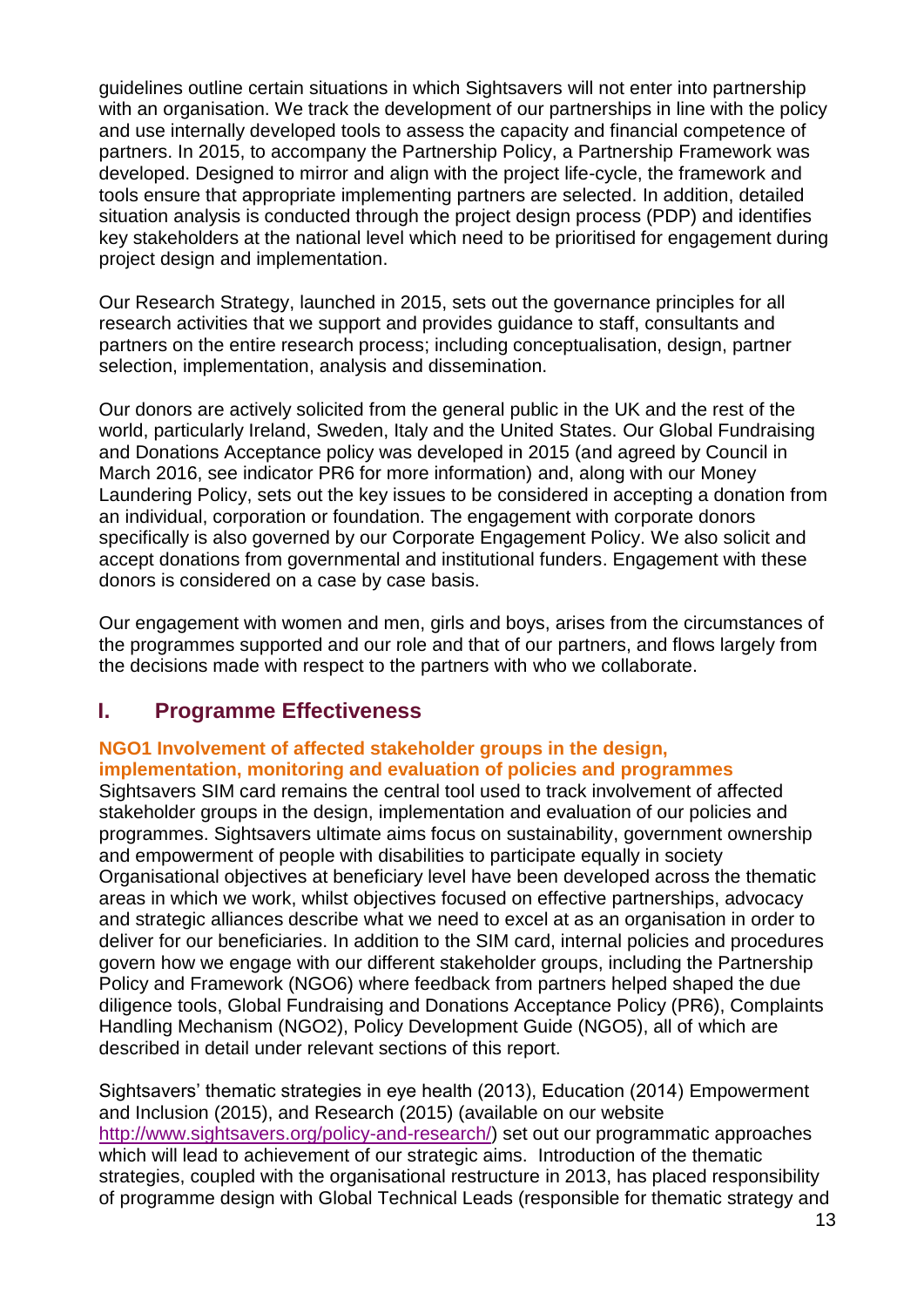strategic direction of global portfolio) and country teams, with emphasis on co-design and co-accountability. Implementation of projects is led by country teams, with the various functions from across the Finance and Performance and Policy and Programme Strategy teams, supporting both design and implementation of projects.

The strategic alignment process in 2014 provided an opportunity for the organisation to review its project design and implementation frameworks. The Project Design Process (attached as an annex to this report) was launched in 2015 and places emphasis on project design being critical to address how projects will be implemented, how results will be monitored and measured and how learning from successes and challenges will be achieved.

Partner involvement in project design begins at context analysis and concept stage, where key stakeholders are mapped and engagement begins. In accordance with the thematic strategies, projects align with national government plans (where available) and a crucial stage of context analysis is scoping out the policy context in order to develop advocacy objectives, linked to the thematic theories of change. Means of verification within the Project Cycle Management and Thematic Quality Standards Assessment Tools require representative stakeholders, including beneficiaries, to be invited to participate in project design. (Available on IAPB website

[https://iapblive.blob.core.windows.net/resources/69\\_2014-Quality-standards](https://iapblive.blob.core.windows.net/resources/69_2014-Quality-standards-manual_defining-minimum-effective-practice-for-Sightsavers-supported-programmes.pdf?width=150&height=150)[manual\\_defining-minimum-effective-practice-for-Sightsavers-supported](https://iapblive.blob.core.windows.net/resources/69_2014-Quality-standards-manual_defining-minimum-effective-practice-for-Sightsavers-supported-programmes.pdf?width=150&height=150)[programmes.pdf?width=150&height=150\)](https://iapblive.blob.core.windows.net/resources/69_2014-Quality-standards-manual_defining-minimum-effective-practice-for-Sightsavers-supported-programmes.pdf?width=150&height=150). This structure and delivery system has seen positive results:

- Increased ownership and buy in from partner, country and regional teams at design and implementation of projects
- Shared global understanding of direction of the global programme portfolio and project specific goals
- Opportunities for learning on specific programmatic themes/systems
- Improved quality of reporting and documentation of evidence and learning.

Strategic review and decision making on the direction of the portfolio is managed by the Reflection, Oversight, Analysis and Review (ROAR) group. The purpose of this group, which meets quarterly is to review and analyse the multiple sources of evidence generated by our programmes and use these to assess progress against implementation of the thematic (eye health, social inclusion, education) and technical (e.g. research, influencing) programme strategies and agree the shape of the future programme portfolio. The group will use a variety of data sources (QSATs, SIM data, research articles, evaluations, output statistics, annual reports etc.) to undertake this assessment. ROAR also provides a top-level mechanism for programme accountability and delivery assurance, providing a support function to the Strategy leadership group and the Programme Expert Group led by the Chairman.

In our Neglected Tropical Disease work, one of the primary approaches we have developed alongside governments, and which is now globally adopted, is the Community-Directed Treatment approach. The central theory behind this approach is that communities themselves are the best-placed to judge how to effectively reach the treatment targets set by the WHO for NTDs. Community distributors, who are trained and provided with the tools required, work with community leaders and primary health care workers to develop and implement plans for regular Mass Drug Administration. The effectiveness of this approach in the huge reduction in transmission of onchocerciasis in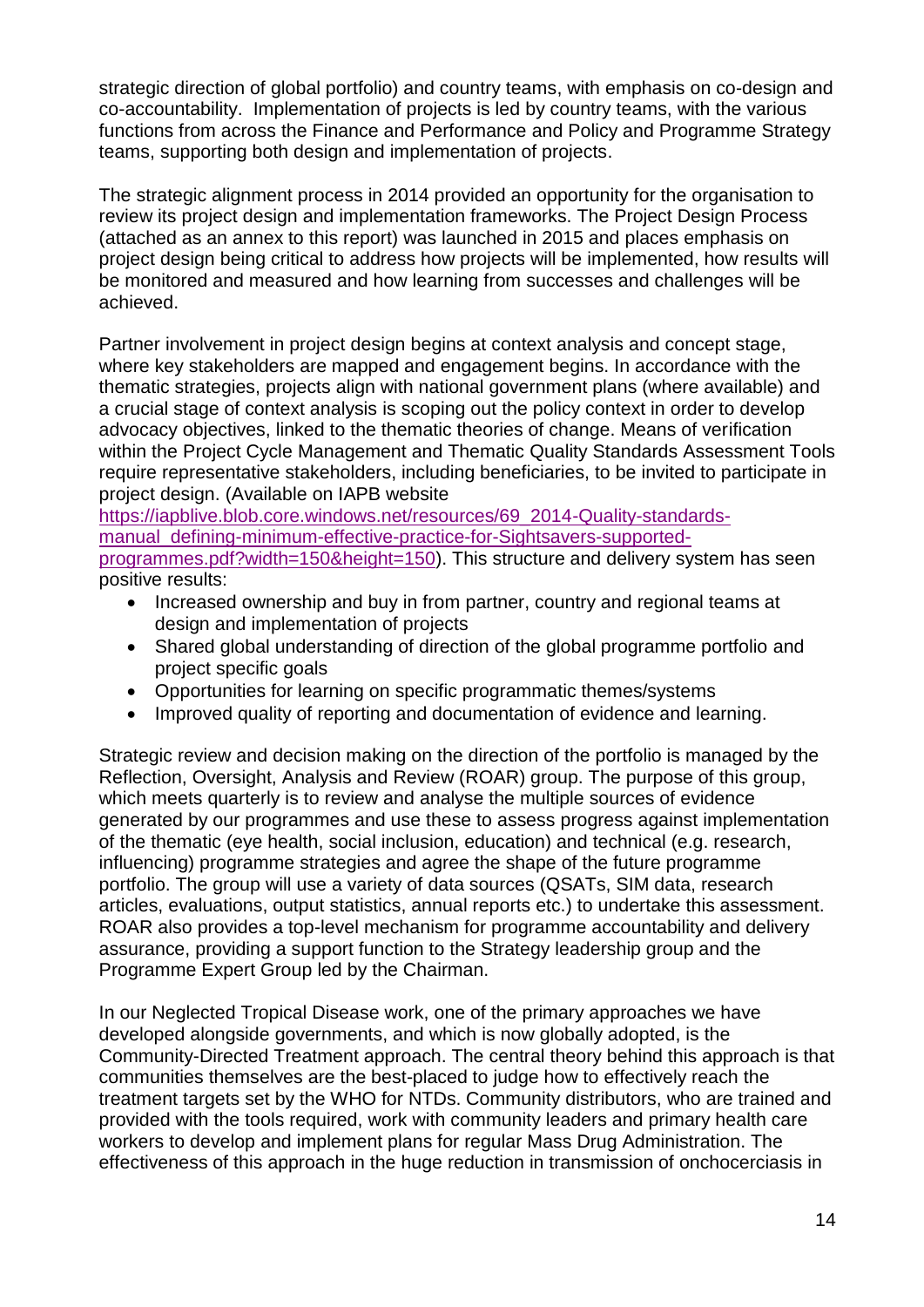many countries, is well-documented. It is a clear and leading global example of community leadership in public health programmes.

In 2015, we replicated the participatory research project Voices of the Marginalised (previously carried out in Bangladesh, with IDS, HelpAge International, ADD and Alzheimer's International) in Tanzania. The study uses community based participatory research methods to understand what people with disabilities experience in their daily lives and unpick the myriad of factors contributing to their personal circumstances. The study highlighted that daily life for people with disabilities is complex, with participants routinely experiencing stigma and discrimination, but also empowerment. The findings of this research come at a crucial time when governments are looking into how they will universally implement the 2030 Agenda.

Finally, over the reporting period we have continued to work closely with several umbrella bodies of disability organisations, including sitting on the board of , the International Disability and Development Consortium, have an increasingly close partnership with the International Disability Alliance, as well as working with individual INGOs UK working in our sectors based disability organisations. This has proved to be an effective way of capturing the views of affected stakeholders in making submissions to policy consultations.

#### **NGO2 Mechanisms for feedback and complaints in relation to programs and policies in response to policy breaches**

Sightsavers' Complaints Policy is now fully operational and a direct link has been established between our complaints policy and our internal control and assurance mechanisms. Complaints that are received, both internally and externally, now influence our approach to assurance and are featured in our audit programme. Testing has been incorporated into internal audits to ensure that operational changes in response to complaints are adequate in order to mitigate future grievances. There are plans to audit the complaints policy and procedures structure in 2017

The complaints Policy is made available on the 'Governance' and 'contact us' sections of our website [\(http://www.sightsavers.org/about-us/governance/\)](http://www.sightsavers.org/about-us/governance/) and a dedicated area on the organisation's internal intranet has been developed for employees to engage with, which includes the Global Complaints Policy. The complaints policy and procedure forms part of core employee induction and the internal roll out has ensured that all staff are aware of its existence. Guidance procedures on how to handle complaints and process documentation to be completed when a complaint arises is available on our intranet. The policy is supported by an internal Complaints Handling Procedure, which provides staff with practical guidance on how to implement the policy.

This includes how to identify legitimate complaints under the Policy and how to identify those which are not relevant or are vexatious. Full details of when Sightsavers will not respond to a complaint are included in the Policy. We have not placed a restriction on the way in which complaints may be made but, once received, all will be managed through the same process. This includes reporting of the complaint to a central administrative team who monitor the progress in responding to the complaint and maintain a central record of all complaints received. The responsibility for responding to complaints sits with the relevant line director, with the possibility for escalation to the CEO, Chair of Trustees or relevant external bodies if necessary. We have committed to acknowledging complaints within 14 days and responding within 30 days.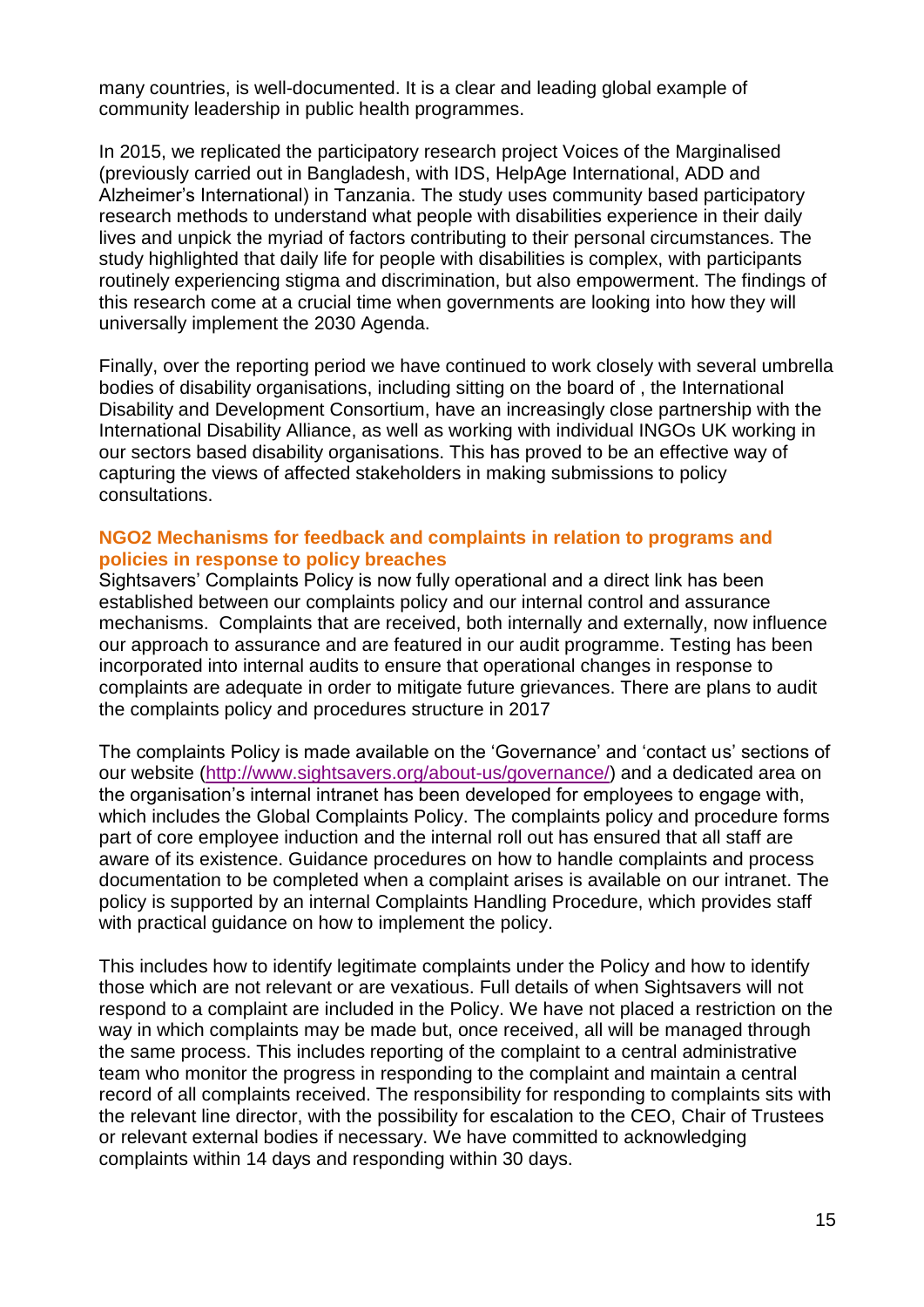Our current mechanism for consolidating complaints received at country office level is managed by our Corporate Services team. Country Offices submit a quarterly complaints return and during the reporting period no complaints were received. A review of the country level complaints mechanism has been added to the 2016 internal audit programme to assess whether the current process is robust and providing accurate data. In relation to complaints at partner level our Partnership Due Diligence tool and Thematic Quality standards require implementing partners to have adequate policies and protocols in operation which allow beneficiaries to provide feedback on services.

As previously reported, we have two formal mechanisms in place for internal stakeholders to raise issues which are the Grievance Policy and the Whistle-Blowing Policy. Under these policies, employees are protected from any victimisation or discrimination as a result of their disclosure, provided they act in accordance with the policy. All complaints raised through these two procedures are escalated to the HR Business Partners or the CEO. Employees may also email direct to a dedicated email address. During the reporting period one internal complaint was made through the grievance process. Through implementation of the grievance policy the complaint was resolved satisfactorily and further evidences that the policy is both well known by employees and fit for purpose. A Complaints mechanism is also included within the child protection policy, which is being updated in 2016 and further information is provided under indicator SO1.

Details of the complaints process and types of complaints received in relation to fundraising activities are provided under indicator PR6.

# **NGO3 System for program monitoring, evaluation and learning**

Globally, all programmes are monitored using our Strategy Implementation Monitoring (SIM) card and our programme portal. All individual projects within Sightsavers contribute to our global strategic objectives and our M&E approach roots the organisation in evidence based decision making allowing us to identify gaps and learn and adapt in response to the challenges and achievements experienced during programme implementation. Enabling us to assess high level outcome and impact results, ask ourselves the right questions and build institutional knowledge based on evidence and learning, this framework ensures we remain accountable to our beneficiaries, partners and donors. Our M&E framework (attached as an annex to this report ) is inclusive, participatory and transparent. Operating on both a project and organisational level, M&E has been integrated into the three key parts of project cycle management: design, inception & implementation and evaluation & project close out. Standardised tools, guidance and systems are in place to support the creation and implementation of project M&E frameworks. Throughout the reporting period all projects continued to be designed and monitored using the logical framework approach.

The Programme Portal system was launched in January 2015 to coincide with the annual output statistic reporting process. A series of regional training sessions were conducted in country and the organisation has now moved to quarterly dating reporting for all service delivery indicators. This change in reporting frequency and format has led to improved targeted controls and quality of data. The system is user friendly and can be accessed by staff globally. Its reporting function has greatly improved the availability of easily accessible project level data and it has also increased our ability to analyse our data, for example to disaggregate by gender and age nd take an overview on the impact of our programme on women and men, girls and boys.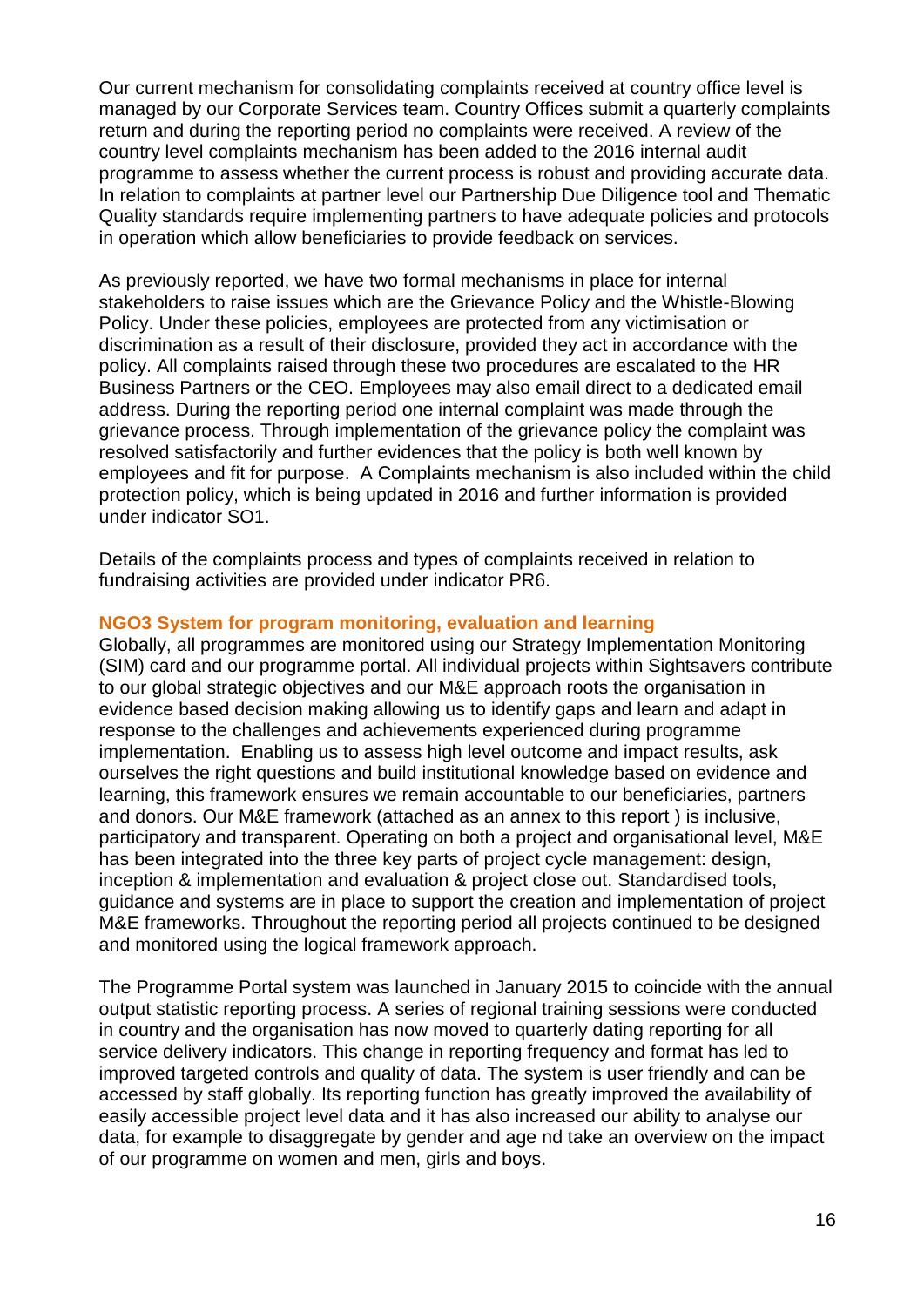Output statistics are a key method of tracking the implementation of Sightsavers' project work. They are collated and published at an organisational level and are also used internally to monitor the progress of projects. Output statistics provide key data on performance and enable us to ask key organisational performance questions, it is vital that the output statistics are accurate and verifiable.

Evaluations are conducted as a systematic, impartial and objective assessment of our projects, in order to generate insightful, credible information that can be used to inform decision-making, future planning, and to report on and communicate results and achievements. Our evaluations team supports the commissioning and delivery of robust and meaningful evaluations, working to ensure the active use of evaluations to inform our work, improve project design and lead to wider learning.



Sightsavers evaluations criteria include the 5 DAC criteria and 2 additional Sightsavers criteria *(Relevance, Effectiveness, Efficiency, Impact, Sustainability, Coordination/Coherence, Scalability/Replicability).*

Management responses are developed for all evaluations. Evaluations are currently not published on our website, due to the website redevelopment which occurred at the end of 2015. In 2016 we will again publish all Evaluations and executive summaries on our website. In 2015 for the first time we published an annual summary of all evaluations conducted during the year (attached as an annex to this report). This summary was discussed and approved at the Programme Expert Group and will now also be shared annually with the Sightsavers Ireland board, a good example of improved analysis informing management and governance level discussion and decision-making. We already have an internal evaluations page on our intranet and evaluations and management responses are published externally via IATI, along with other project data including financial information. IATI aims to make information on spending on aid more accessible to governments, organisations and citizens of developing countries. By making this information available and transparent it aims to stimulate effective partnerships and increase ownership and accountability. [http://d](http://d-portal.org/ctrack.html?publisher=GB-CHC-207544&tongue=eng#view=publisher)[portal.org/ctrack.html?publisher=GB-CHC-207544&tongue=eng#view=publisher](http://d-portal.org/ctrack.html?publisher=GB-CHC-207544&tongue=eng#view=publisher)

We continue to learn using various approaches such as, research and learning seminars and specific learning events held globally or in our regions. In 2015 we held our first reflection workshop which focused on refractive error and aimed to consolidate learning and experience from across our projects in this technical area. The workshop determined Sightsavers' key principles in refractive error and school screening, which provide overarching guidance as well as key principles. The workshop also produced a finalised sustainability statement. A learning event focused on education and social inclusion approaches was also held in West Africa in September 2015.

Teams also use appropriate approaches in line with our quality standards on learning. Externally, the organisation continued to engage with the rest of the sector through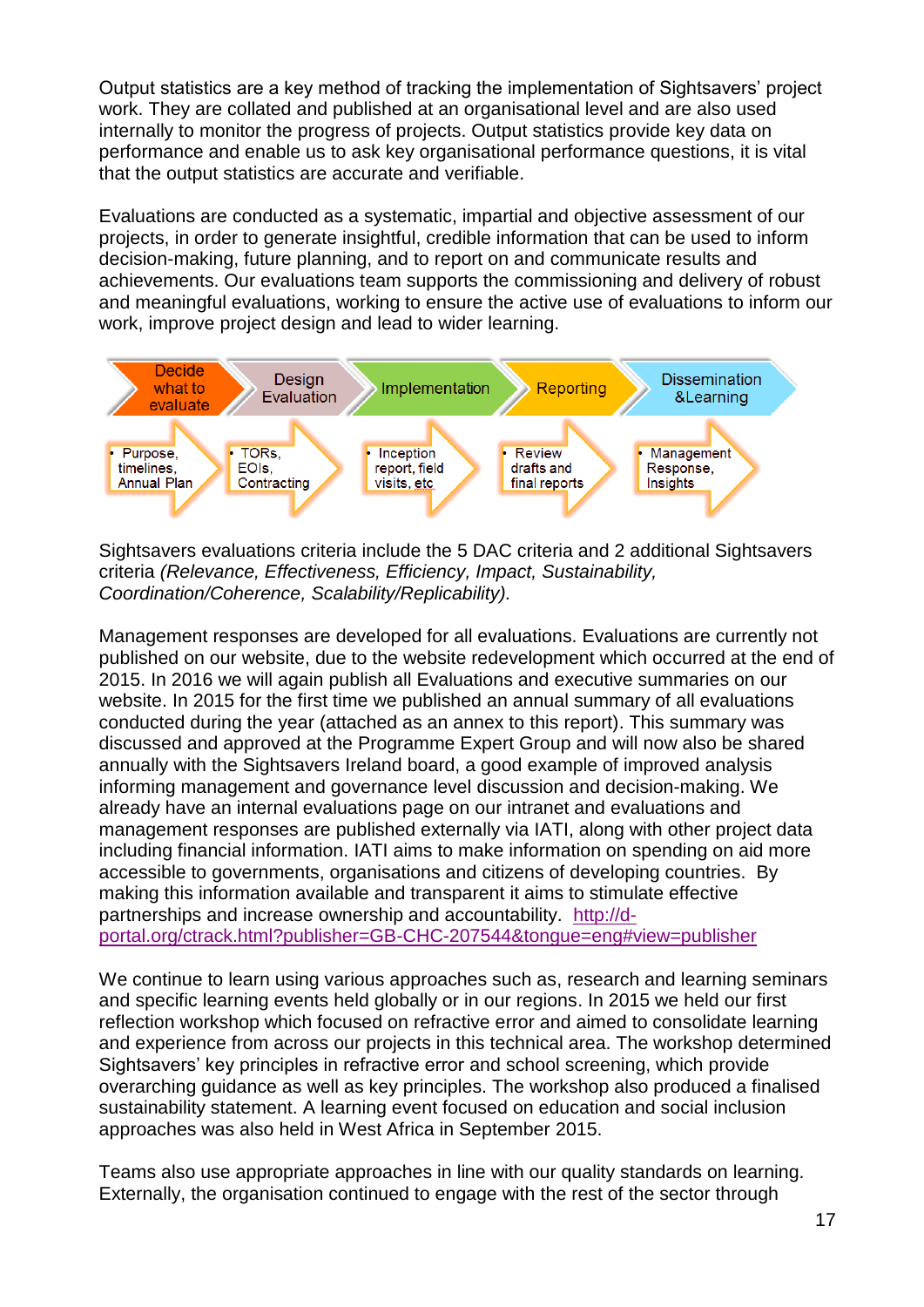various forums to share its learning, including presentation at webinars and international Conferences, Publications in peer-review journals and improvement of our learning and research pages as part of the website redevelopment.

## **NGO4 Measures to integrate gender and diversity into program design, implementation, and the monitoring, evaluation, and learning cycle**

The most important achievement in 2015 is the launch of our empowerment and Inclusion Strategic Framework. This key document provides our framework on social inclusion and identifies our main areas of future work. It explains our rights-based approach of mainstreaming disability throughout our programming and operations, and it also explains our aim to support targeted interventions which redress the inequalities experienced by people with disabilities in the countries where we work. Programmatic objectives under this strategy focus on; mainstreaming inclusion - through our health, education and NTD projects; empowerment of women and men with disabilities – through voice, agency and participation, addressing stigma and discrimination and economic empowerment; and cross cutting objectives focusing on equal rights for women and girls with disabilities.

Gender and diversity dynamics are central components of the new project design process and require articulation of how gender and disability will be included and strengthened as part of project implementation and the longer term sustainability of our work. We will continue to explore what level of engagement we can effectively have with other marginalised groups, but our focus in the short to medium term will be on gender and disability.

Sightsavers also considers issues of gender and diversity in programme monitoring with all projects reporting disaggregated output data by gender. To achieve this we work with our partners to ensure adequate systems are in place to collect this information within our projects. The project portal requires disaggregated targets and results to be input and the reporting tool allows disaggregated data to be visualised and reported on, helping to measure the impact of programmes on beneficiaries of different diversity groups.

As reported in 2013, Sightsavers, in 2014, launched a pilot project to test disaggregating data by disability in India and, in 2015, in Tanzania. Aiming to address a globally identified gap in availability of accurate and comparable data on disability , the purpose of these projects is to understand what does and doesn't work and to share learning and evidence in the wider development sector. We have consolidated experience and learning which has been disseminated through reports, policy briefs and presentations at international conferences and meetings including those hosted by UN agencies, which focus on global data and methodologies for collection. We are sharing our experiences with the agencies who are responsible for developing methodologies for measuring the SDGs and are members of the UN's Global Network on Monitoring and Evaluation on Disability in Development. More information on these projects can be found on our website<http://www.sightsavers.org/everybodycounts/>

The Empowerment and Inclusion framework includes an objective to scale up efforts to achieve diversity in the workplace and approaches to set about reaching this goal is explained as part of performance indicator LA13.

Finally, an outcome of our SIM card indicator review in 2014 was the introduction of new indicators assessing projects with clearly defined strategies to improve access by people with disabilities and to reach a higher number of females than males. Data reported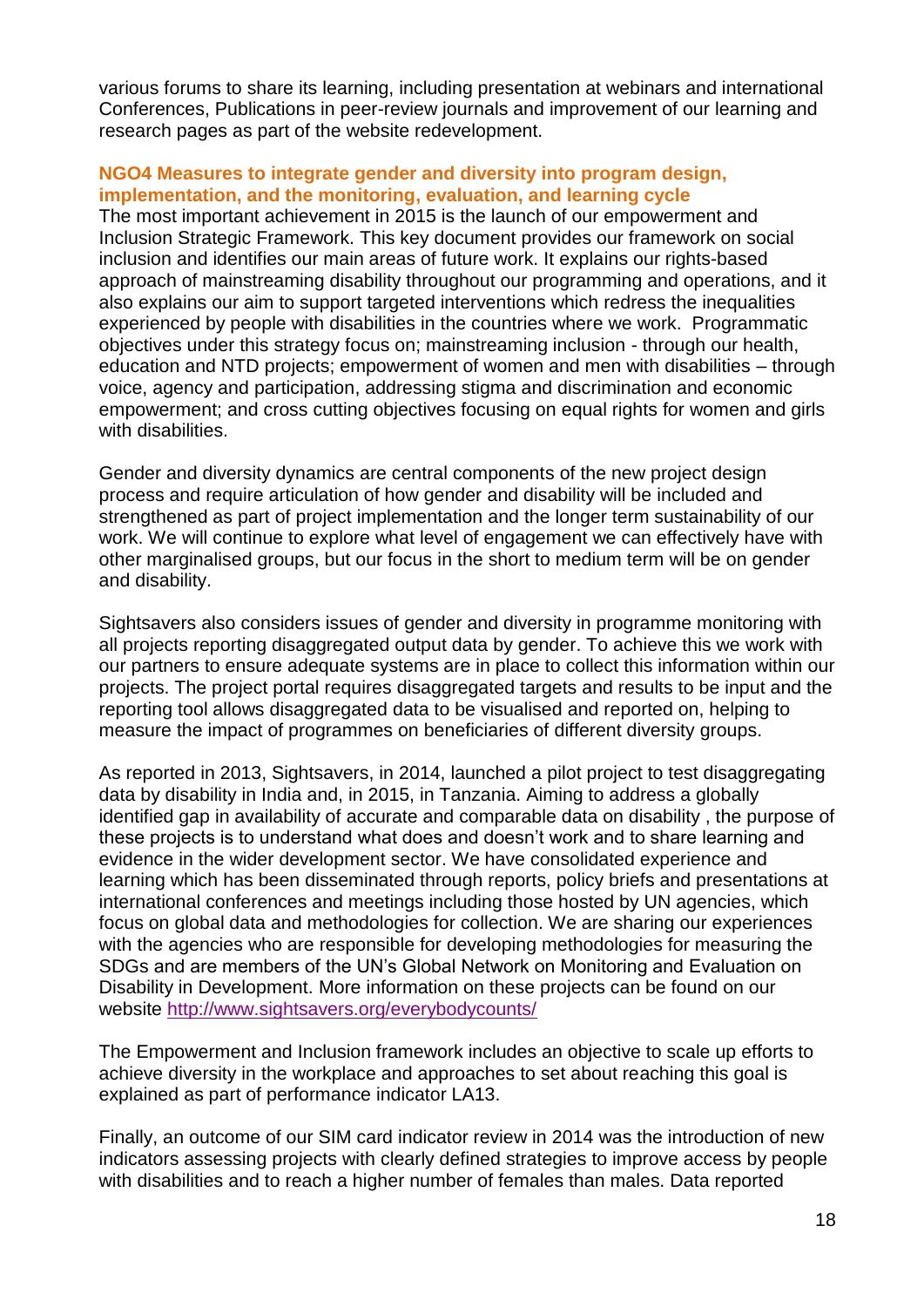against these indicators showed over achievement of set targets for the baseline year and work will be carried out in 2016 to ensure future targets remain ambitious and meaningful to achieving our strategic ultimate aims.

## **NGO5 Processes to formulate, communicate, implement, and change advocacy positions and public awareness campaigns**

As reported in 2014, Sightsavers has in place a developed sign off process for developing policy, which is managed by the Policy and Global Advocacy Directorate (PGA). We aim to ensure that our policy and advocacy work is consistently of a high standard and informed by research and evidence, both, from within the organisation and from outside. To ensure continued consistency in this area the Policy Development Guide (attached as an annex to this report) aims at promoting good practice in policy development. The guide seeks to draw a closer link between the policy change desired (the intended outcome) and the policy paper (the output). This in turn should enable the organisation to meet its SIM card objective, of delivering effective joined-up advocacy, more effectively. Our SIM card indicator '% of Policy and Global Advocacy objectives which have demonstrated significant progress in annual self-assessment' allows us to track progress against set objectives and results for the reporting period show 83% achievement against a target of 80%

It is critical that our relevant policy and advocacy positions on social inclusion accurately reflect the experiences of people with disabilities. The Voices of the Marginalised pilot project (described under indicator NGO1) has been carried out in Bangladesh and Tanzania. This participatory research project (achieved in collaboration with HelpAge International, ADD International) draws on the real-life stories of people with disabilities and older people in Bangladesh and Tanzania, providing valuable testimony of the considerable equality and poverty challenges they face. The recommendations made by the participants have been reflected in multiple policy activities with the objective to ultimately "leave no one behind" as agreed in the 2030 agenda.

In terms of corrective adjustments, in 2015, we undertook an evaluation with the purpose of assessing the effectiveness and achievement of Sightsavers' Put Us in The Picture campaign in a way that provides robust analysis of the policy outcomes associated with the campaign and Sightsavers' contribution to them. The evaluation has been completed and provides key findings and recommendations which have been incorporated into planning the policy, political and public facing aspects of phase two of the campaign. A summary document is currently being prepared for publication on our website. No corrective adjustments have taken place in 2015. Our 10 year campaign vision sets out our goals for this time period. As part of this plan we will develop an exit strategy for our campaign work however this process has not yet been initiated.

We remain committed to ensuring that our public voice is fair, balanced, evidence-based and in accordance with our vision, mission and objectives. Significant strategic importance is placed on the quality of research and evidence and in disability, where there is a clear paucity of global, regional and national level data, care is taken to use verifiable sources. This means that our voice, where we do make public criticisms, reflects the known evidence. The development of the Policy Development Guide, as highlighted above, will further strengthen stakeholder engagement and scrutiny in this area.

Finally, our policy positions are published on our website and internal intranet [\(http://www.sightsavers.org/policy-and-research/\)](http://www.sightsavers.org/policy-and-research/). In the UK, policy positions are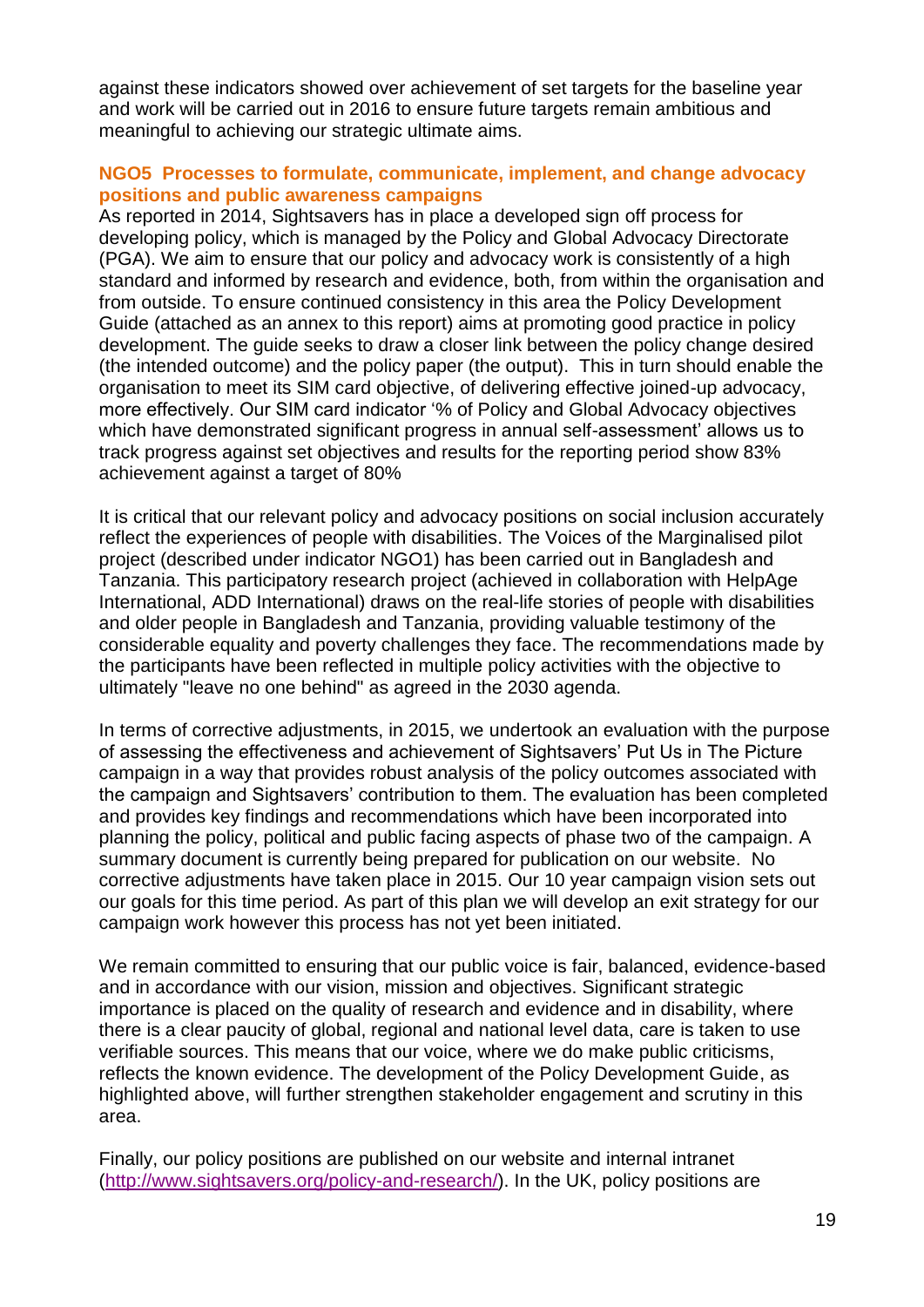disseminated to key targets in Westminster and Whitehall and used as a basis for additional briefings (for example to brief MPs or Peers in advance of relevant Parliamentary debates). At international level, policy and advocacy materials are disseminated to a range of other critical advocacy targets including, but not restricted to, governments in the countries where we work, UN agencies, bi-lateral and multilateral agencies, the World Health Organisation, other Non-Governmental Organisations and Disabled People's Organisations.

#### **NGO6 Processes to take into account and coordinate with the activities of other actors**

Engaging with and leveraging our strategic networks and alliances is a strategic priority for Sightsavers. Our SIM card indicator in this area allows us to monitor progress against agreed goals and objectives for each of our strategic alliances in the areas of eye health, NTDs, education and social inclusion. In 2015 we reported 83% of alliances where progress towards reaching these goals and objectives has been achieved, against a target of 80%. Sightsavers Programme Partnership Policy sets out the principles behind our approach to partnership and how these are operated in practice. We are committed to developing relationships where the partner organisations can collaborate beyond programme work, both formally and informally. With increasing complexity within our partnership network, partners can be categorised into:

- 1. Global strategic alliances
- 2. International programme partnerships
- 3. Implementing project partnerships

Our global strategic alliances include international bodies and professional associations that we actively support to coordinate efforts to influence change and share learning. Our international programme partnerships directly support programmatic work through co-design, learning, and support to implementation.

Our implementing partners include local NGOs, CBOs and government ministries, in the countries where we work. These partners are involved in all aspects of project design, implementation, and monitoring/evaluation. We aim to increase the capacity of our partners to deliver sustainable programmes through supporting training, processes, and infrastructure development where needs are identified. We believe that strengthening partner capacity will support the sustainability of the programmes after the financial support from Sightsavers has ended.

During the reporting period we have been working to improve our evidence-base to demonstrate that the partners have the increased capacity to sustain programme activities. As described under indicator SO1, we have taken key learnings from our 2013 & 2014 strategic alignment process and rolled out a comprehensive project exit process, incorporating tools and guidance for risk assessment and financial management, as well as have a more systematic approach to building sustainability into project design from the outset. We have also gained learning and experience from the Sri Lanka country withdrawal process, also described in more detail under indicator SO1.

In 2015, to accompany the Partnership Policy, a partnership framework was developed and rolled out. Designed to mirror and align with the project life-cycle, the framework outlines the three key stages that the majority of programme partnerships will progress through.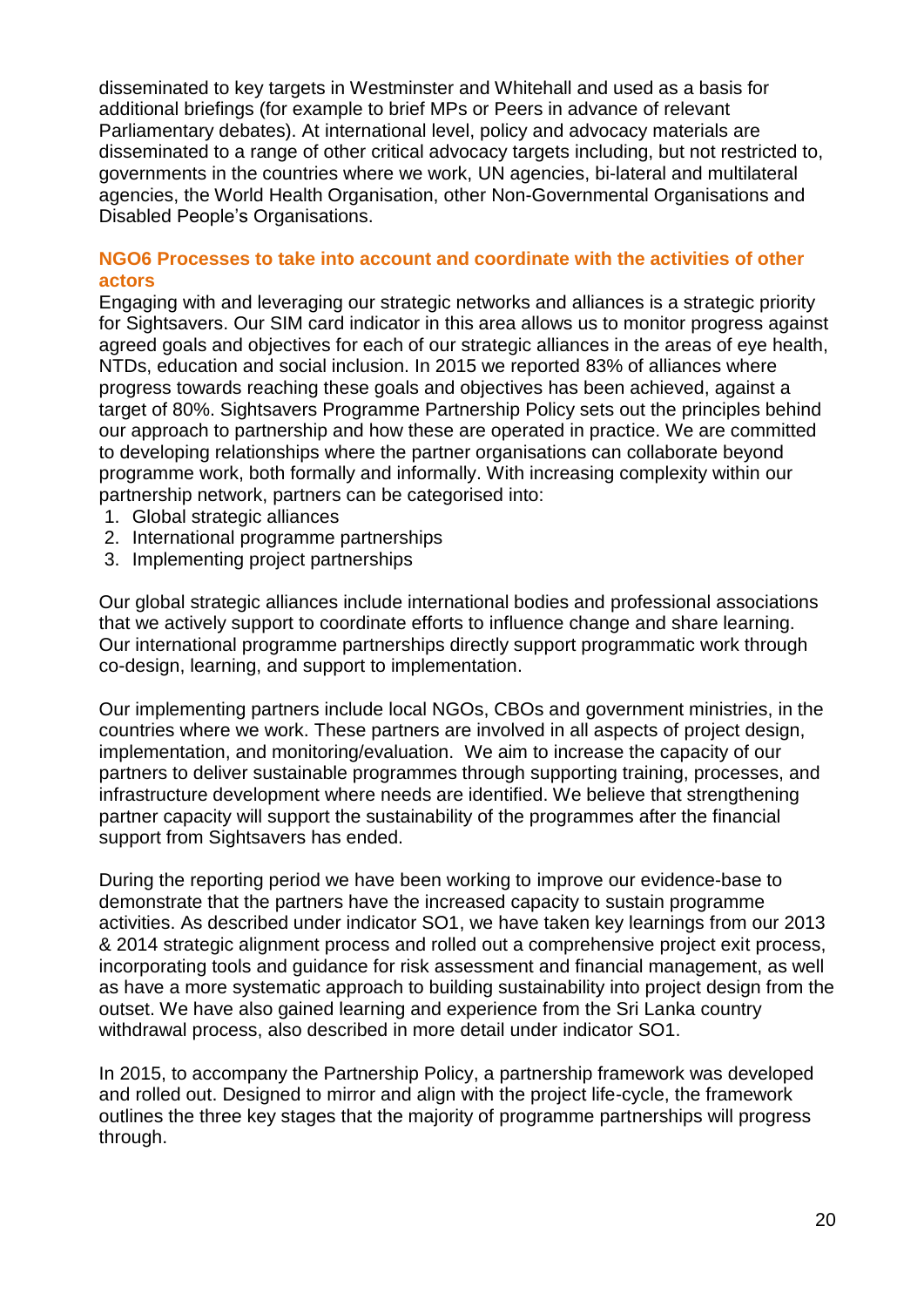

This framework helps ensure that we develop appropriate partnerships, that the project is properly planned and implemented, that performance is monitored against agreed key measures, and that a regular review of the partnership's performance is undertaken to take stock of learning and make decisions about its future. Through partnership due diligence and quality standard tools we assess capacity with the partner organisations in order for both parties to understand their strengths and weaknesses and how these will affect delivery of the projects. The due diligence tool was piloted with partners in 3 regions and feedback was collated from both partners and the country office team which identified areas for change and improvement and fed into the finalised version.

A series of tools support the three phases of the framework.

- Partner Due Diligence tool (PDDT) a comprehensive tool that enables assessment and baselining of partners for capacity (human resources, project management, safety & protocols, infrastructure etc.), strength of financial frameworks and accounting mechanisms and partner credibility and track record assessment. There is a light touch and in-depth version for Government partners, BPO/DPO or other community- based organisations and National NGO/international NGO/private sector organisations. Results of this assessment are linked to project design criteria so that capacity needs of partners can be considered and planned for within a project.
- A new Partnership module will be added to the QSAT tool to enable ongoing assessment of partner strengths and weaknesses, following the baseline assessment carried out in the PDDT.
- Partnership review survey a short survey focusing on the relationship and collaboration between the partners based on the seven Partnership Principles.
- Partnership Learning Capture: captures important learnings from the partnership such as key success factors, challenges and lessons learnt for future initiatives
- Exit Planning toolkit: Includes tools and templates including exit planning guidelines, exit checklist, risk assessment template partner communication guidelines

# **II. Financial Management**

# **NGO7 Resource allocation, tracking and control**

Sightsavers continues to maintain the strong resource allocation and financial control framework that was mapped out in detail in our 2013 report. It remains a multifaceted approach incorporating: governance; organisational structure; appropriately skilled, qualified, accountable and supervised managers and staff; documented corporate policies, established internal procedures and processes and external monitoring including audit.

With regards resource allocation, we have continued to strengthen our processes so that allocations are increasingly driven by strategic priorities. We undertook the strategic alignment process in 2014 resulting in the closure of a number of projects, and the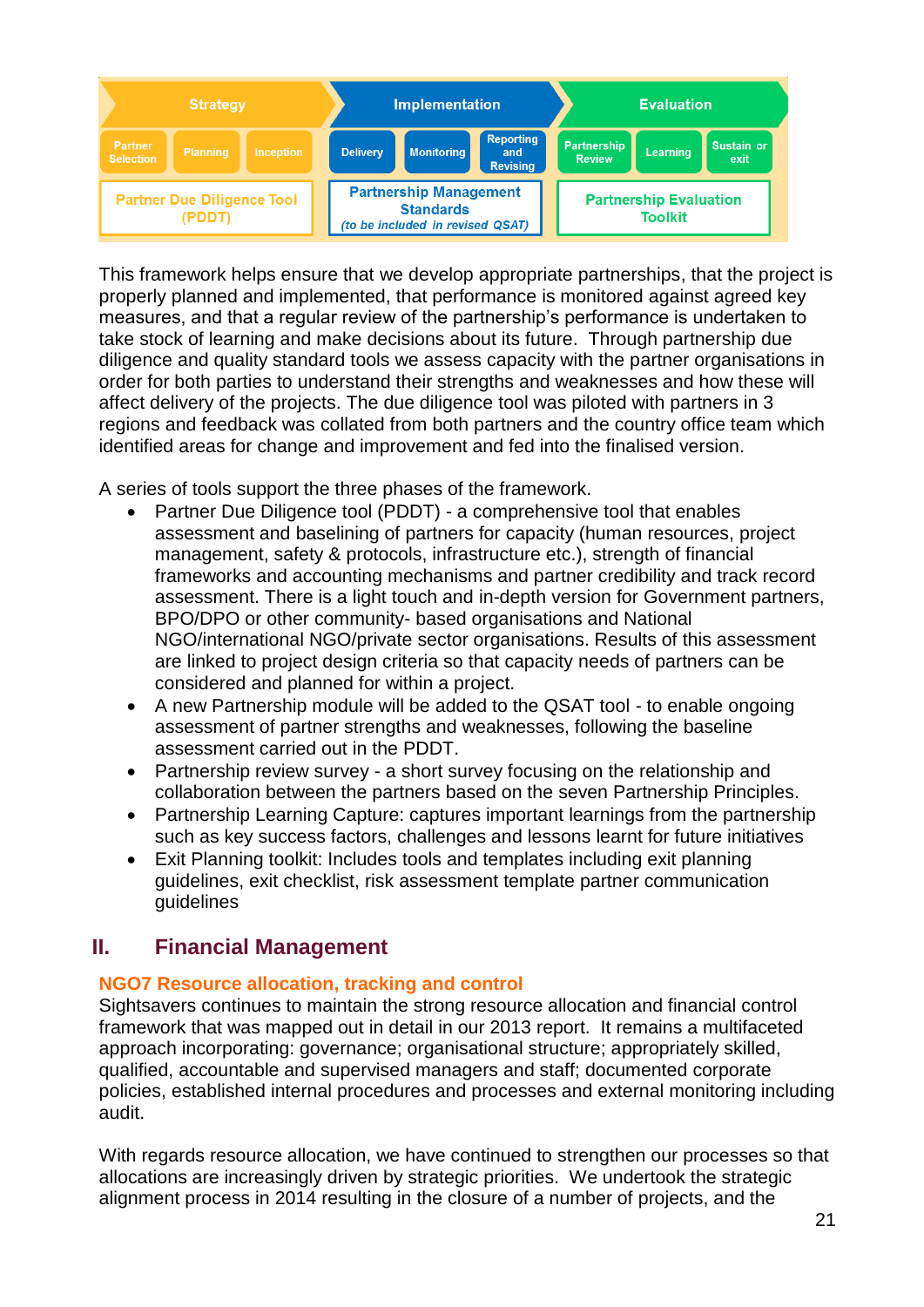development of a range of new programmes and projects, designed to further the achievement of strategic objectives. Structural changes in the organisation were made to underpin this drive to strengthen programmatic strategic alignment. Programme development and resource allocation was separated from existing programme implementation so that decisions taken on programme priorities for the future and subsequent funding could be made from an organisational perspective rather than being driven by the programmatic status quo within specific countries or regions. Thematic strategies for eye care, social inclusion and education have been developed to provide frameworks for this strategic decision making.

Formal structures have been built to guide the process. Technical experts identify thematic gaps and opportunities and work with country teams to develop programme responses. A strategic decision making body (the ROAR group described under indicator NGO1) meets quarterly to review the options put forward and decide which can move forward to implementation. Resources allocations for programmatic activity made during the annual planning process flow directly from this review and decision making.

We continue to use our balanced score card (the SIM Card) to track overall organisational strategic performance and feed any performance issues back into the process. As reported in 2014, we felt that some of the indicators being used to track objectives were no longer providing us with appropriate insight. We subsequently reviewed objectives and indicators, replacing some and refreshing and tightening criteria for others. Our new indicators now provide the insight required to assess performance and influence resource allocation.

We have continued to maintain a focus on value for money and efficiency. Concerns of increasing costs in support functions have been addressed. We have scaled down our regional offices, removing administrative complexity and duplication through the role out of global systems, such as direct financial payments to partners and some suppliers from the central finance team, and have embedded human resource activity within core departments improving performance and saving approximately £250k per year. The revised HR structure will also save substantial amounts of money.

The main elements of our control environment outlined in our previous report have been maintained and strengthened in a number of ways. We have strengthened our organisational assurance framework, overseen by our Internal Audit Manager. The oversight work carried out by our Regional Finance Managers has been reviewed by Internal Audit and the scope and structure of their work is such that it can be used formally as part of our overall assurance reporting.

We have also implemented a programme database, the Programme Portal, which now provides quarterly reporting of output statistics and enables us to routinely assess progress of both financial and programmatic outputs in tandem. For large grant funded projects we have implemented specific quarterly oversight reporting which brings together key stakeholders to review and assess progress and performance and highlights and addresses programmatic or financial issues.

#### **NGO8 Sources of funding by category**

Sightsavers has a strategic objective of growing income, driven by a desire to increase organisational activity and maximise impact. We have historically had high levels of voluntary income from individuals, corporates and trusts, but we have focussed in recent years in investing in capacity to raise and manage institutional funding. This has been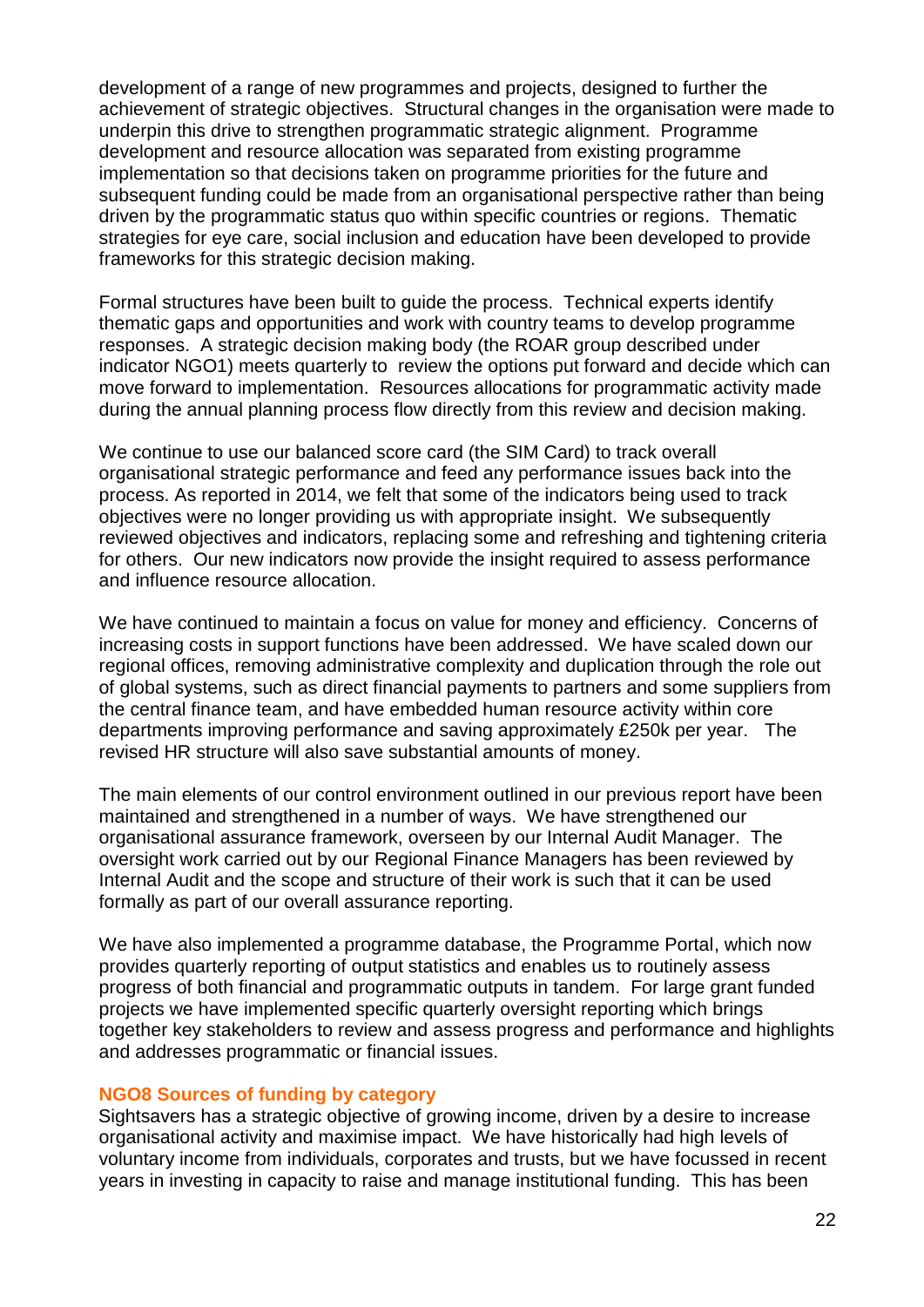highly successful. As lead agency in wider consortia, we have been awarded a number of significant institutional grants for the implementation of our work in Neglected Tropical Diseases across a number of countries. In total these grants and contracts, funded by DFID and the Queen Elizabeth Diamond Jubilee Trust, amount to over £100m and are playing a significant role in our push for elimination in a number of these diseases including trachoma and onchocerciasis.

Across 2014 and 2015 we have also invested significantly in our capacity to raise voluntary income so that we can continue to benefit from the flexibility that such income provides for the organisation. We have increased activity in core markets, primarily the UK and Ireland, but have also expanded geographically setting up fundraising operations in India, Scandinavia and increasing investment in Italy. Initial returns are promising with growth year on year in each of these markets, though we will continue to assess performance carefully and adjust allocation accordingly.

Overall we continue to see increases year on year with 2015 income at roughly £64 million, up by over £10 million on 2014 levels. We have continued to receive a significant gift in kind from Merck and Co. Inc. in the form of Mectizan ® tablets from Merck and Co. Inc. to treat onchocerciasis and lymphatic filariasis (LF). In 2015 this was valued at £134 million, roughly the same level as in 2014. This put our overall income at roughly £198 million.

| <b>Category</b>                               | 2015    | 2014    |
|-----------------------------------------------|---------|---------|
|                                               | £'000   | £'000   |
| Gifts-in-kind                                 | 134,467 | 134,272 |
| <b>Individuals</b>                            | 21,791  | 21,113  |
| Legacies                                      | 9,952   | 7,262   |
| Incoming resources from charitable activities | 21,889  | 12,895  |
| Grants within voluntary income                | 5,793   | 6,361   |
| Companies                                     | 1,703   | 2,077   |
| <b>Trusts</b>                                 | 2,244   | 1,254   |
| Community service and other organisations     | 261     | 381     |
| Investment income                             | 172     | 201     |
| Other                                         | 31      | 1,762   |

From the 2015 Annual Report and Accounts, the categories of income are as follows (along with comparative figures for 2014):

2014 'Other' income included funds generated by the sale of Grosvenor Hall, which was Sightsavers' head office. This income stream did not, therefore, continue in 2015.

The largest donors and the value of their contribution are as follows (with comparisons for 2014). This excludes Merck and Co. Inc. as their donation is not cash income for Sightsavers:

| <b>Donor</b>                                | 2015<br>£'000 | 2014<br>£'000 |
|---------------------------------------------|---------------|---------------|
| UK Department for International Development | 16,944        | 10,092        |
| Queen Elizabeth Diamond Jubilee Trust       | 6,649         | 4,088         |
| Irish Aid                                   | 1,085         | 1,221         |
| <b>MB Trust</b>                             | 820           | 820           |
| USAID (via HKI, JSI and RTI)                | 775           | 809           |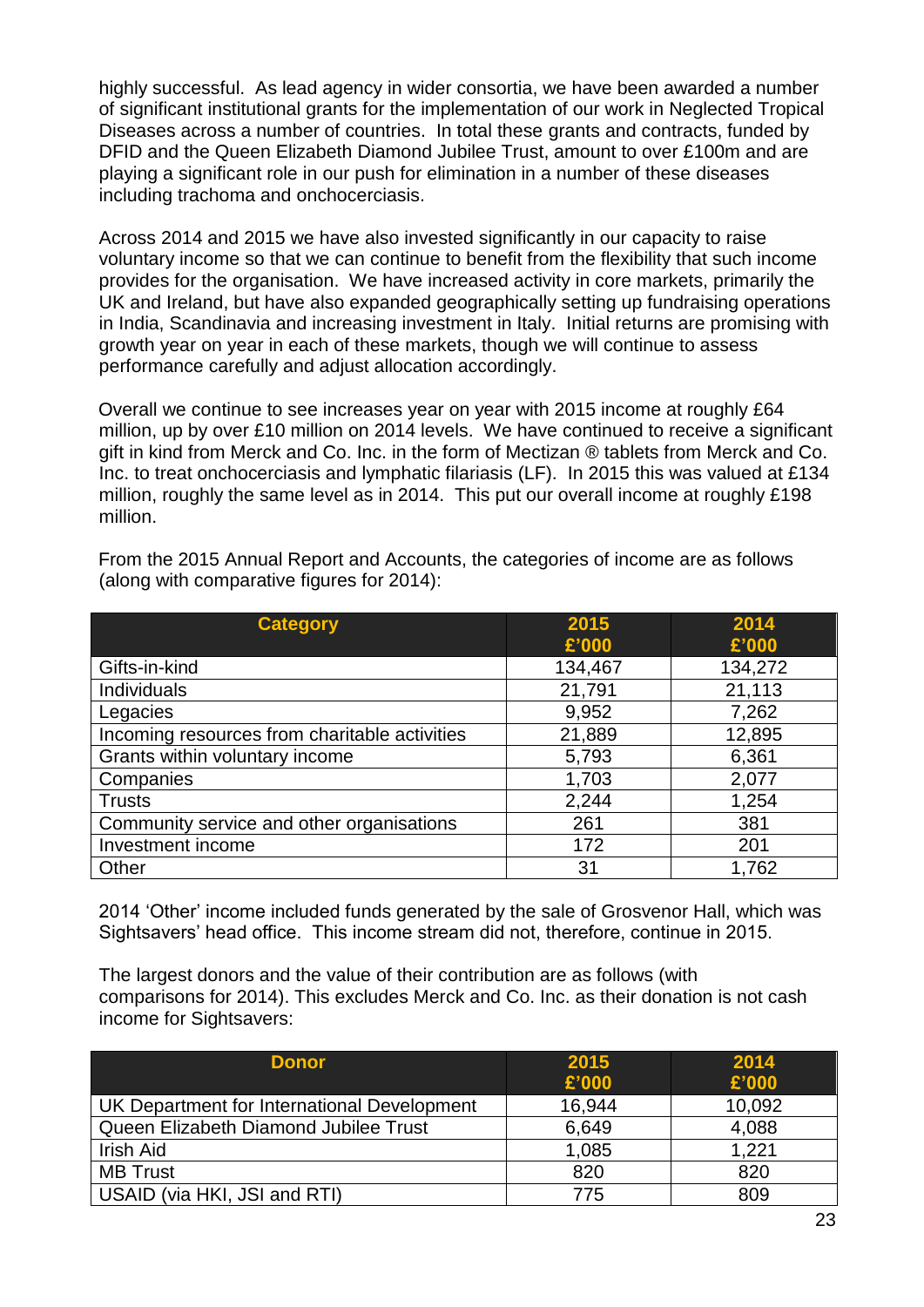| European Commission                      |     | .509 |
|------------------------------------------|-----|------|
| <b>Bill and Melinda Gates Foundation</b> | 609 |      |

Please note that these numbers are still to be finalised and formally approved by Sightsavers Board of Trustees. We are not expecting any significant change but, if there is some movement we will update our report prior to final external publication

# **III. Environmental Management**

# **EN16 Total direct and indirect greenhouse gas emissions by weight at the organisational level**

*Please note: we have followed the Department for Environment, Food and Rural Affairs (DEFRA) guidance on how to report on greenhouse gas emissions.*

To understand the forthcoming greenhouse gas figures proportionally, please be advised that Sightsavers' only UK office is our Head Office. It is the largest of all Sightsavers offices around the world, currently accommodating 158 staff. In comparison, our largest overseas office, India, accommodates 54 staff. Our entire number of staff overseas totals 305.

# **Scope 1: Direct greenhouse gas emissions**

*Sightsavers' owned vehicles -* In previous reports Sightsavers has non-intentionally misstated that we have no direct greenhouse gas emissions. However, from undertaking an Energy Audit in 2015 (described in more detail under EN18) has educated us in that emissions from Sightsavers' owned vehicles are considered in this manner. As Sightsavers does not own any vehicles in the UK our total greenhouse gas emissions in the UK remain null. At this time we are unable to present accurate figures for direct greenhouse gas emissions by weight in relation to overseas vehicles, due to a lack of data captured on engine size, mileage and cost of diesel per litre. We will aim to provide accurate data in this area in our next full report and in 2016 will be implementing a Vehicle Management System, mentioned in more detail under EN18. However we are able to highlight a 42% decrease in total fuel expenditure since 2013, including a further 28% reduction since 2014, which denotes a significant decrease in direct and indirect greenhouse gas emissions.

# **Scope 2 - Indirect greenhouse gas emissions**

*Energy: Electricity* - The table below relates to the UK head office location only. All conversions to CO2 (tonnes) are reported based on information provided by our energy provider or management company at the time.

| CO <sub>2</sub> (tonnes)<br><b>Electricity - UK only</b> | 2015                          |       | 2014       |                 | 2013       |                 |
|----------------------------------------------------------|-------------------------------|-------|------------|-----------------|------------|-----------------|
|                                                          | <b>KWH</b><br>CO <sub>2</sub> |       | <b>KWH</b> | CO <sub>2</sub> | <b>KWH</b> | CO <sub>2</sub> |
| Gas                                                      | 0.0                           | 0.0   | 16468.2    | 3.0             | 24833.0    | 4.5             |
| Electricity                                              | 255570.0                      | 109.9 | 258252.0   | 127.6           | 306656.0   | 148.3           |
| <b>Total</b>                                             | 255570.0                      | 109.9 | 274720.2   | 130.7           | 331489.0   | 152.8           |

As previously reported, in April 2014 we relocated our UK head office to more modern, energy efficient premises where we no longer use gas. This has positively resulted in a 16% decrease in total carbon emissions since 2014. Currently, we are unable to collate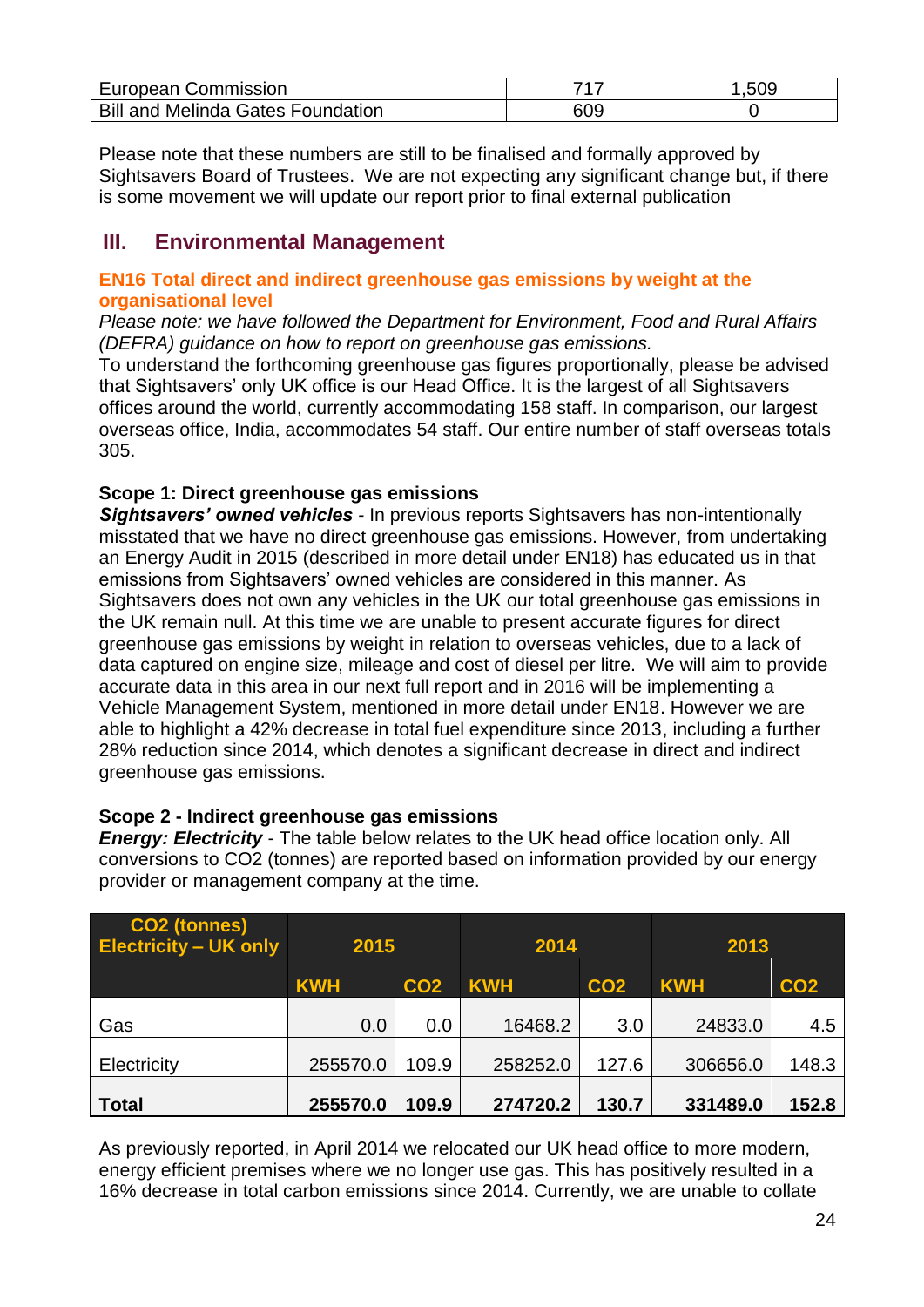data from overseas offices in respect of indirect greenhouse emissions devising from energy usage as many of their local energy providers lack the facility to calculate the emissions resulting from energy generation. We will continue to monitor this position with the aim to report when data is made available.

*Energy: Gas and Water* – As a result of the UK head office relocation in April 2014, the decision was taken to discontinue using gas as a source of energy, resulting in zero related emissions. Our water usage is concealed in the total usage of the building; therefore as there are 6 floors with a maximum capacity of 13 organisations we are regrettably unable to report on our greenhouse gas emissions for our water supply or water treatment.

# **Scope 3 - Indirect greenhouse gas emissions**

*Organisational travel by rail, bus and sea - We are pleased to report a 4% reduction in* total expenditure between 2014 and 2015 on global rail, bus and sea travel. As we do not yet capture data on total miles travelled on these methods of transport we are unable to provide approximate emissions by weight, however this is an area that we are aiming to develop in order to better monitor our environmental impact.

*Organisational travel by air -* The majority of Sightsavers' organisational related air travel (globally by value<sup>1</sup>) is booked via a central process using a travel management company (TMC). We have advanced this approach since our last report and in 2015 all low cost carrier bookings were centralised through the TMC. The TMC provide carbon footprint reports and for Emirates flights, we use an online carbon calculator. A very small portion of air travel is booked by local offices directly in country and, regrettably, there are no processes in place to gather CO2 data in respect of these locally booked flights. We are exploring options that will enable us to collect this data in future. There has been a significant increase in flights booked and CO2 emissions in 2015, however this increase in flight numbers was expected. 2014 saw a reduction in air travel to programme countries due to the Ebola outbreak in Liberia, Sierra Leone and Guinea, which resulted in a considerable reduction in travel to/from/within West Africa region. As the situation in 2015 became more stable, travel to this region has resumed at normal levels. The 2014 flight figures were also reduced as the organisation did not hold a Programme Meeting, which brings together a significant number of global staff members. These meetings have moved to biennial frequency and in 2015 this meeting took place.

| <b>CO2 (tonnes)</b><br><b>Air Travel Report</b>                 | 2015            |               |                 | 2014  | 2013            |               |
|-----------------------------------------------------------------|-----------------|---------------|-----------------|-------|-----------------|---------------|
| <b>Journey Type</b>                                             | CO <sub>2</sub> | $\frac{9}{6}$ | CO <sub>2</sub> | $\%$  | CO <sub>2</sub> | $\frac{9}{6}$ |
| Short haul (Europe) -<br><b>TMC</b>                             | 25.99           | 1.96%         | 12.06           | 1.23% | 16.48           | 1.14          |
| Short haul (other<br>continents i.e. Africa to<br>Africa) - TMC | 59.58           | 4.49%         | 56.16           | 5.75% | 42.03           | 2.91          |
|                                                                 |                 |               |                 |       |                 |               |

<sup>1</sup> *A significant proportion of the business related air travel which is booked via the central process is funded by "Gifts in Kind" made to Sightsavers by Emirates Airlines via their Skywards "air miles" scheme upon which Sightsavers only pays the airport tax element. During the year, Sightsavers utilised 23,562,750 Skywards miles (2014: 19,931,144) for the purpose of 275 related flights (2014: 221). In Sightsavers' annual report and accounts these have a value of £151,659.37 (2014: £157,514.82) based on the lowest economy fare available at the time of travel. It should be noted that tax costs for Emirates have increased significantly.*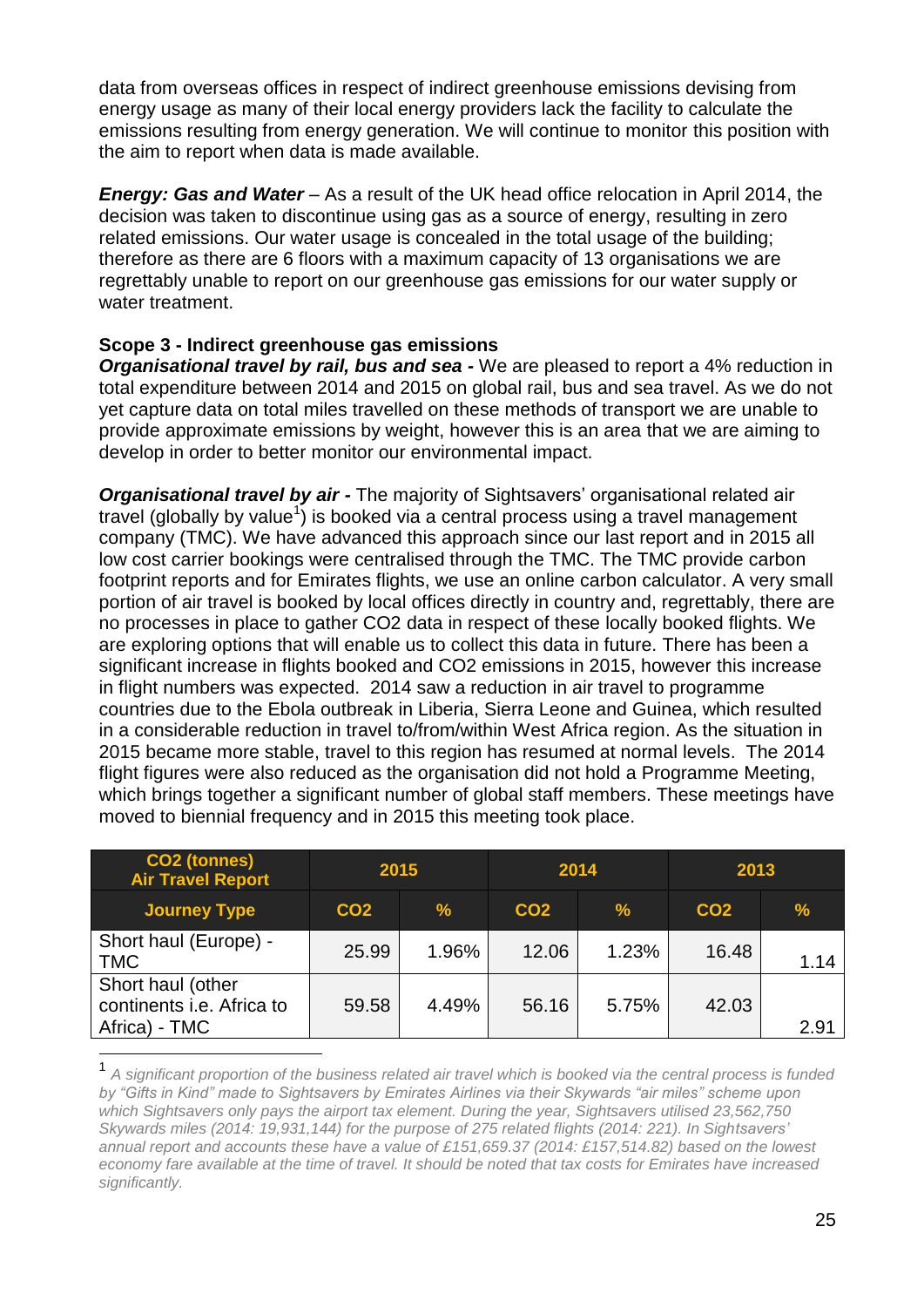| Long haul - TMC                     | 915.36               | 68.92% | 668.97 | 68.47% | 606.19  | 42.03 |
|-------------------------------------|----------------------|--------|--------|--------|---------|-------|
| Total - TMC                         | 1000.93              |        | 737.18 |        | 664.7   |       |
| Long haul - Skywards<br>(donated)   | 327.14               | 24.63% | 233.51 | 23.90% | 388.73  | 26.95 |
| Short haul (Europe) i.e.<br>Easyjet | Within<br><b>TMC</b> | $0\%$  | 6.37   | 0.65%  | 388.73  | 26.95 |
| <b>Total</b>                        | 1328.07              |        | 977.06 |        | 1442.16 |       |

**Paper consumption and recycling** - In 2015 we installed software on all printers in the UK head office which capture usage and enable us to report the environmental impact of our in house printing, scanning and photocopying. The software requires staff to use a programmed pass in order to release any print jobs, ensuring paper is not wasted. In addition, our default print settings are set for duplex, grey scale printing to further reduce the number of sheets and energy used. Against the known average of 10,000 printed sheets per employee per year, Sightsavers is pleased to present an average of 1,580 sheets per head office employee totalling 1.124 tonnes of CO2.

| <b>Environmental Impact</b>  | <b>Measure</b> | 2015    |
|------------------------------|----------------|---------|
| <b>Total Printed Pages</b>   | Pages          | 396,974 |
| <b>Total Printed Sheets</b>  | <b>Sheets</b>  | 249,676 |
| <b>Trees Consumed</b>        | <b>Trees</b>   | 3.1     |
| <b>Equivalent Bulb Hours</b> | <b>Hours</b>   | 70741.5 |
| <b>Total CO2 Produced</b>    | Tonnes         | 1.124   |

# **EN18 and EN26 Initiatives to reduce and mitigate environmental impacts of operations and reductions achieved**

#### **Energy saving opportunities and environmental management**

The government led Energy Savings Opportunity Scheme (ESOS) in 2015 helped us to identify cost-effective energy saving measures through conducting an Energy Audit at our UK head office. Our primary action has been to schedule the replacement of our current lightbulbs with more energy efficient LED bulbs, once lamp failure has occurred. We are also looking at ways to encourage staff engagement with our energy practices to further ensure we are being as energy conscious as possible. As a result of this, Sightsavers is currently devising plans to implement an Environmental Management System which aims to all encompass all of our country offices. We hope to be able to report on our early achievements in our next full report.

#### **Sightsavers' owned vehicles**

We are currently creating a Vehicle Management System which will establish key data on individual vehicle mileage and service history. Whilst this heavily relates to our health and safety policy, this will allow us to effectively report on greenhouse gas emissions by weight and also enable us to devise ways of reducing these figures in the future. As reported in 2013, we began a programme in 2011 to replace all office vehicles with safer, fuel efficient and low-emission Ford Ranger vehicles. We also endeavour to ensure vehicles used in Sightsavers' projects (not owned by Sightsavers) are of a similar standard. There are currently 61 vehicles owned by Sightsavers globally. Powered by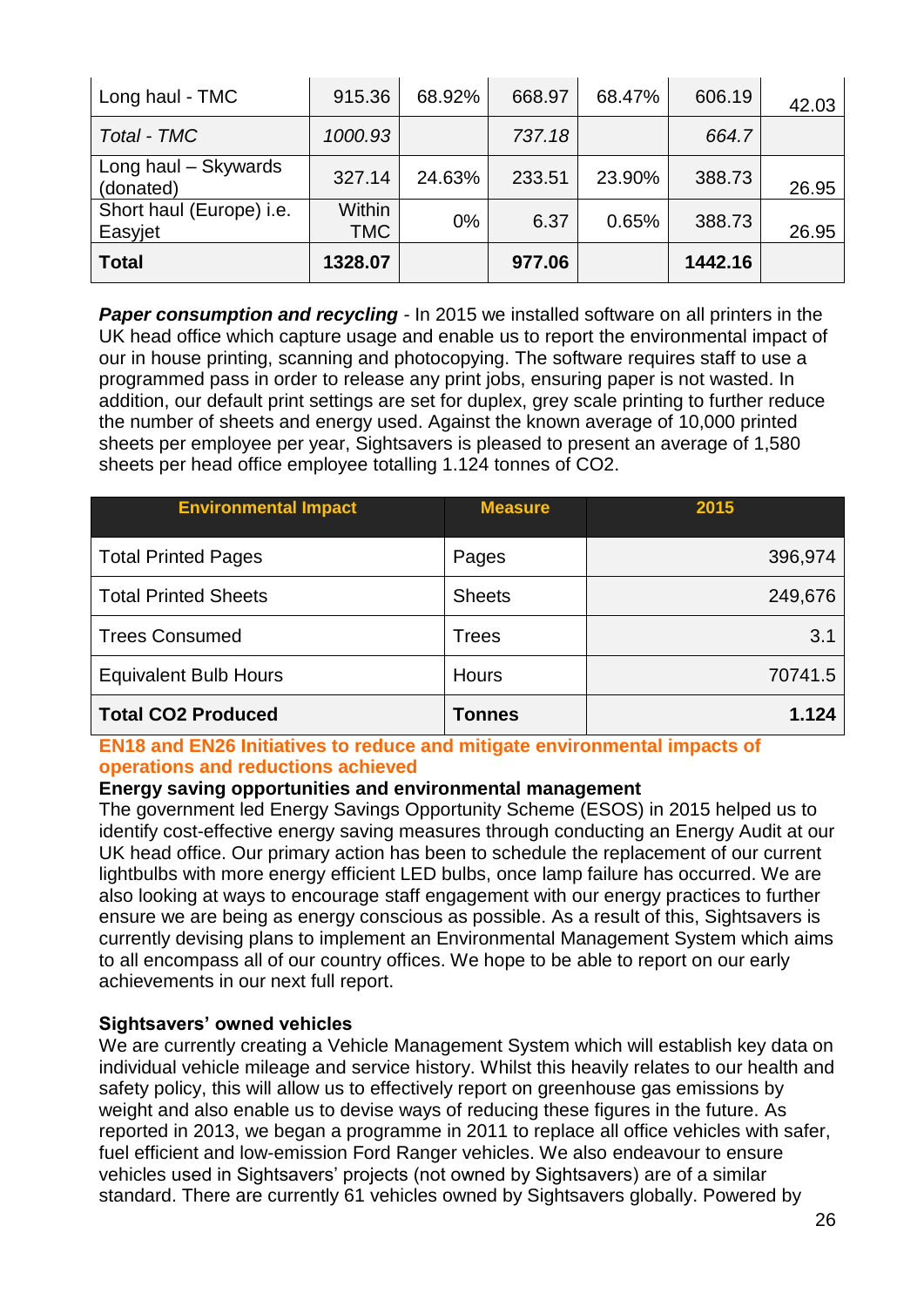diesel, these vehicles attract less vehicle tax than petrol equivalents due to their superior CO2 performance resulting in approximately 15% less CO2 than petrol. This programme of vehicle replacement runs until 2017/18 where it is likely to be renewed due to its successes.

Since 2014 we have been implementing a driving course for Sightsavers country office drivers or drivers employed under specific projects. The course principally focuses on road safety and security whilst also highlighting methods for improved fuel efficiency and environmentally minded refuelling (including how to avoid cross-contamination of water sources). At end of 2015 our entire West Africa region had completed the course, with plans for all drivers in other regions to complete by Q3 of 2016. This course will be undertaken by new drivers and refreshed every three years.

# **Courier services**

We have nominated DHL as our preferred logistics and transportation provider to globally transport the majority of our project resources and equipment. Consignments for transportation are consolidated wherever possible and, wherever possible, we look to purchase stock in bulk to minimise both cost and the environmental impact omitted through transportation. Whilst Corporate Social Responsibility is integral to DHLs strategy, their environmentally focused Go Green policy is fundamental. DHL now not only offset CO2 but other greenhouse gases such as methane and nitrous oxide as well, meaning their Go Green programme has progressed from carbon neutral to climate neutral. As of 2016 Sightsavers hopes to receive an emissions report from those omitted throughout our transportation supply chain so we can monitor our impact.

# **Programmatic and project work**

Sightsavers has not yet developed a systematic approach to assessing the environmental impact of our projects in developing countries; we carry out a vast number and variety of projects and work with a large number of partners all over the world which makes the formalisation of such extremely difficult. In addition, we are also bound by strict funding regulations. Whilst we recognise the benefits in collating and evaluating this prospective data, be assured Sightsavers continues to operate in a social and environmentally minded manner in all our operations and never knowingly to the detriment of our beneficiaries. Examples of how we safeguard our environmental impact include using existing infrastructure in all means possible, advertising an accessible, central location to conduct our outreach work (as opposed to driving to each community) and utilising multi-passenger vehicles for transportation.

Additional organisational initiatives implemented in 2015 to reduce and mitigate our environmental impact are highlighted below:

- **e-Procurement** Our offices continue to utilise our efficient e-procurement system to reduce paper usage.
- **e-Filing** Our efficient e-Filing System at the UK head office allows us to send, receive and retrieve all paperwork electronically. Any hard copies received are then recycled.
- **Print publicity materials** Our printing broker CalliMedia continues to monitor our stock of print publicity materials and recycle out of date publications, resulting in reduced paper wastage.
- Water The bathroom taps in our head office operate on a sensor basis so that water is not wasted.
- **Recycling** There are adequate recycling facilities within the new head office premises located at printing and kitchen points and staff are encouraged to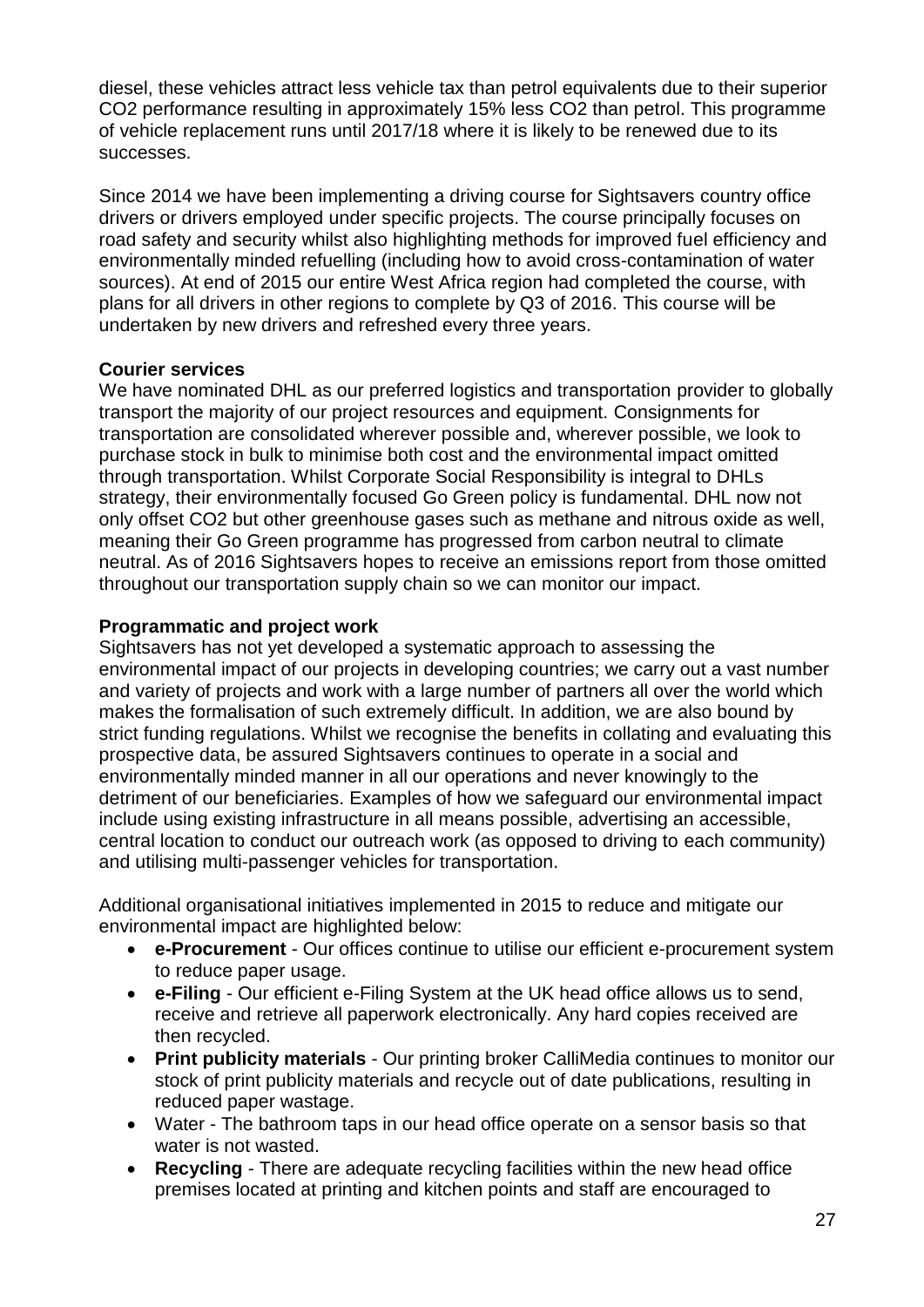deposit all recyclable material when no longer required. The number of general waste bins was reduced to encourage staff to recycle where possible, there are no personal waste bins.

- **Timer settings** Our heating, lighting and office appliances utilise timer settings to reduce our energy usage. As few as possible electrical and electronic devices are left on or on standby.
- **Virtual meetings** Wherever possible global staff use email, telephone and virtual meeting facilities such as video conferencing, in replacement of, or to plan activities prior to, undertaking air travel. Adequate training is provided to ensure staff utilise these facilities.
- **Maintenance of HVAC and appliances** We undertake regular maintenance checks and tests of all of our HVAC and office appliances to ensure they remain in optimum condition and do not create waste unnecessarily.
- **Bicycle lockers** At our head office we provide ample facilities for staff to safely store their bicycles in a way to encourage carbon neutral travel to work
- Suppliers and contractors We try to ensure wherever possible that contractors and suppliers comply to BS/EN environmental standards
- **IT infrastructure** We have ensured that machines in overseas offices are remotely accessible to minimise travel from the UK I.T team. If a problem is not solvable remotely, we make use of local third party IT technicians to minimise travel impact.

# **IV. Human Resource Management**

# **Sightsavers Europe UAE WARO ECSA India SE Asia** Full time 160 2 100 82 54 41 Part time | 23 | 0 | 0 | 0 | 0 | 1 **Total 463 183 2 100 82 54 42** Permanent | 156 | 2 | 38 | 0 | 0 | 16 Fixed term | 27 0 62 82 54 26 **Total 463 183 2 100 82 54 42**

**LA1 Total workforce, including volunteers, by type, contract, and region**  The size and composition of the total workforce at Sightsavers for the 2015 reporting period is detailed in the table below

Sightsavers has approximately 40 'active volunteers' who take part in speaking engagements ranging from talks to community groups to events/conference cover.

Four of the volunteers are Volunteer Coordinators. Volunteer Coordinators will spend an average of 3 – 5 hours per month involved in Sightsavers activity and other volunteers will volunteer up to three hours per month. Volunteers received thorough training in 2011 and are offered refresher sessions when required.

# **EC7 Procedures for local hiring and proportion of senior management hired from the local community at locations of significant operation**

Sightsavers' Global Diversity and Equality Policy was updated in January 2016 and continues its commitment to employing a workforce that reflects the diversity of local contexts and cultures.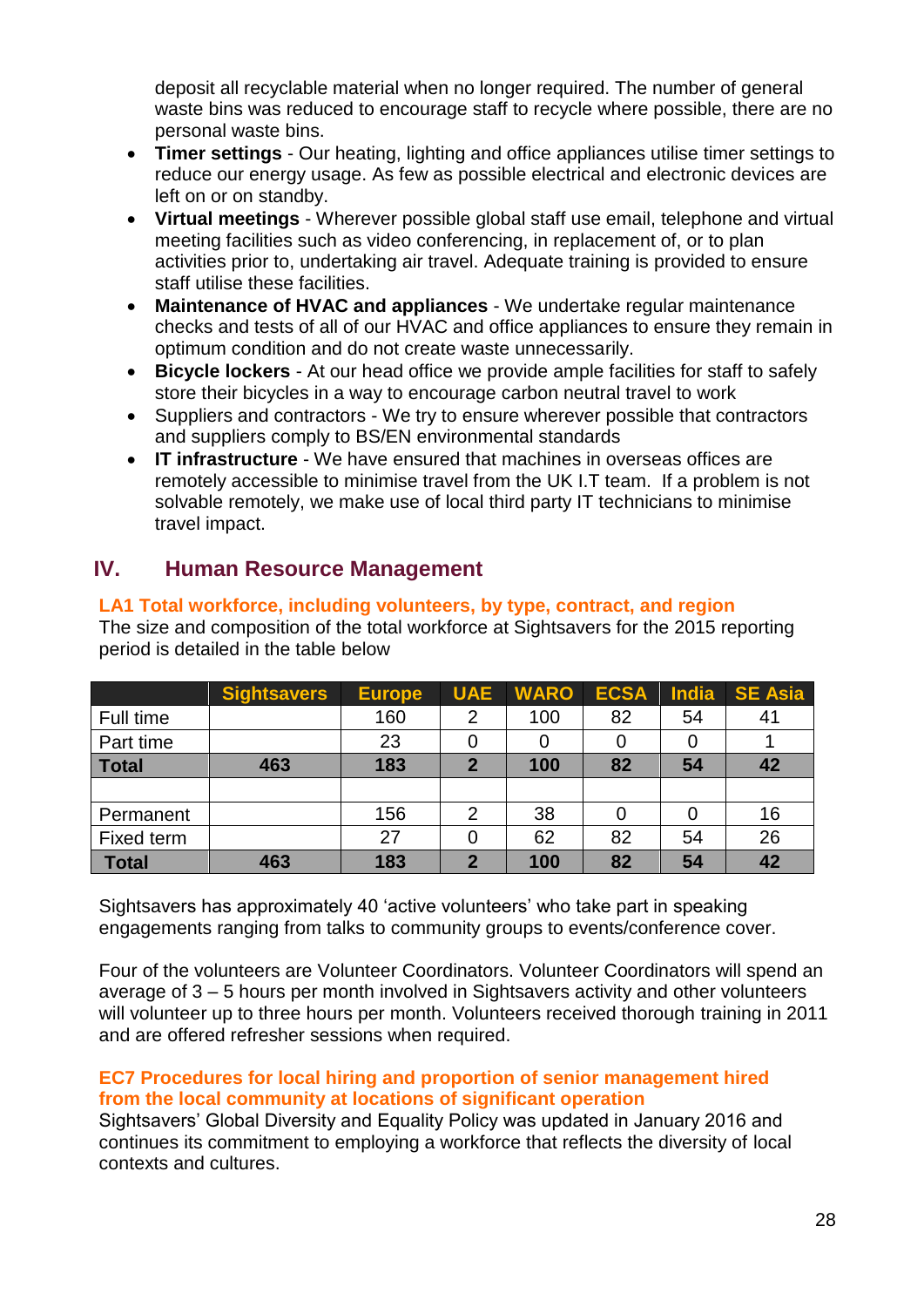Sightsavers' recruitment practices promote our commitment to hiring local staff at all levels by advertising all roles via online advertising and local print media. All roles are also advertised internally so that all employees receive notifications of new vacancies and can be considered as an internal candidate. Employees are offered contracts in line with national terms and conditions.

As evidenced below the vast majority of senior managers are hired locally and Sightsavers has a successful record in development of employees and internal promotions. Senior Managers include the Management team, Strategy team, Regional and Country Directors.

|                                      | <b>Senior Managers</b> | <b>Hired locally</b> |      | <b>Proportion</b> |  |
|--------------------------------------|------------------------|----------------------|------|-------------------|--|
| <b>Region</b>                        | 2016                   | 2016                 | 2016 | 2013              |  |
| East, Central and<br>Southern Africa | 9                      | 9                    | 100% | 100%              |  |
| India                                |                        |                      | 100% | 100%              |  |
| <b>West Africa</b>                   |                        |                      | 78%  | 90%               |  |
| South Asia                           |                        |                      | 100% | 100%              |  |
| Europe                               |                        |                      | 100% | 100%              |  |

# **LA10 Workforce training to support organisational development**

Sightsavers is committed to the learning and development of all employees across our Directorates. Investment in staff development is monitored via the SIM card which identifies the expenditure spent on staff development as a percentage of total salary cost. In 2015, the average spend was 2.52% of total salary cost which was over the organisation target of 2% spend. From Q4 of 2015, the target has risen to 3% which the team will work towards over the course of the year.

The learning and development of employees is managed across the organisation by senior managers and line managers, administrative support is provided by the HR Operations team. Internal coaching has also been available to employees and managers by two HR Business Partners. Employees also have the opportunity to discuss their development needs in the performance development process and with their line managers in regular one-to-ones.

Sightsavers, HR Business Partners and HR Operations team are working towards delivering a preferred supplier list for training providers to be made available to employees and to achieve economies of scale for the organisation.

The E-learning platform has been used to produce a thorough and accessible Global Induction which will be launched in 2016. All employees will be invited to conduct the module which takes approximately two hours in total. Following the launch, all new employees will be asked to complete the module as part of their induction process. This will provide a consistent message to all employees upon arrival in the organisation and will be continually updated to remain up to date with Sightsavers data and communications. In 2016, Phase 2 of the e-learning platform will be utilised to further develop a range of more in-depth modules commencing with security and cyber security.

#### **LA12 performance reviews and career development plans**

Sightsavers PDR's were completed for 2015 and submitted in January 2016. These were fulfilled and learning and development opportunities were sought for employees with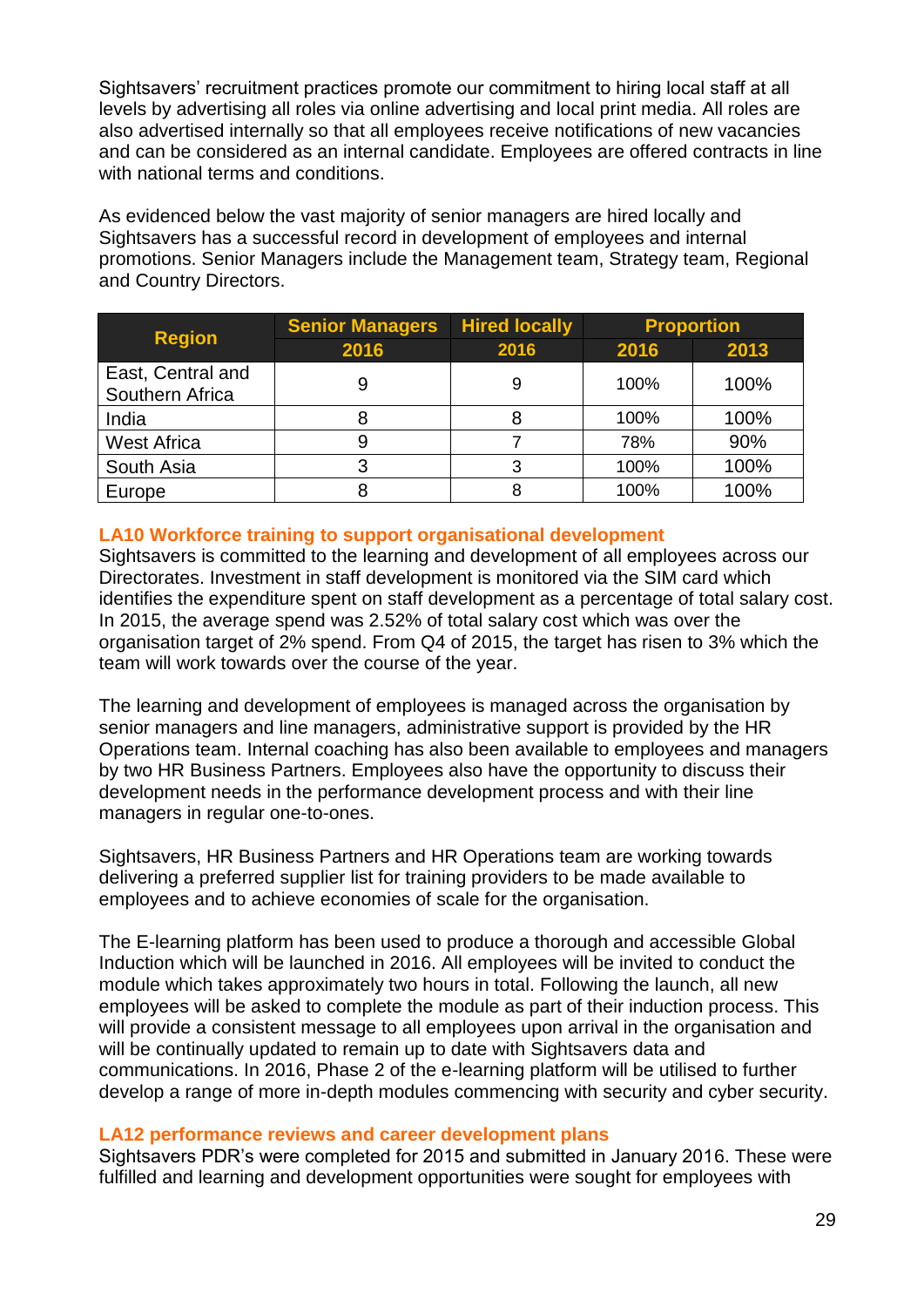managers from these submissions. The table below shows the percentage of people receiving a PDR in 2015 organised by Directorate

|                                 | <b>Total Employees</b><br>as at 31.12.2014 | <b>PDR</b>      |            |
|---------------------------------|--------------------------------------------|-----------------|------------|
| <b>Directorate</b>              | including leavers                          | <b>Returned</b> | % returned |
| <b>Directors</b>                | 5                                          | 2               | 40.00%     |
| <b>Finance and Performance</b>  | 280                                        | 185             | 66.07%     |
| <b>Global Fundraising</b>       | 37                                         | 11              | 29.73%     |
| HR & Organisational             |                                            |                 |            |
| Development                     | 9                                          | 3               | 33.33%     |
| NTD's                           | 19                                         | 9               | 47.37%     |
| Policy and Programme            |                                            |                 |            |
| <b>Strategies</b>               | 36                                         | 20              | 55.56%     |
| <b>Strategic Communications</b> |                                            |                 |            |
| Team                            | 12                                         | U               | 0.00%      |
| <b>Total</b>                    | 398                                        | 228             | 57.29%     |

The employee survey results of December 2015 identified feedback from employees that the current performance development process needs to be reviewed and improved. This feedback has been taken on board and HR Business Partners are working to improve the process and take into account the feedback received from employees. The performance development process will be improved and implemented in 2016 and we will continue to report on it.

With the new HR team in place, the HR Business Partners work closely to support management in identifying and supporting individual and team development. They advise on bespoke options and plan in the future to deliver sessions via the Knowledge Cafe's and have objectives including creating manager toolkits. In addition to annual performance and development reviews, managers are encouraged to meet employees regularly to discuss performance, review job descriptions and progress against objectives through one-to-one meetings

# **LA13 diversity in your organisation displayed in the composition of governance bodies and employees**

In 2015 Sightsavers launched the Empowerment and Inclusion Strategic Framework which includes an objective focusing on scaling up efforts to achieve diversity in the workplace. Activities undertaken in 2015 to work towards achievement of this objective include running gender workshops for all employees and more targeted recruitment advertising. A working group will be set up (which will be operational in 2016) consisting representatives from across the entire organisation who's remit will be to spearhead internal inclusion efforts.

The HR Information system is now utilised for all HR transactions by the HR Operations team. Wider roll out has begun to train and coach managers and employees and training will be completed in 2016. This will aid transparency across the organisation with employees able to have access to and update their own information. It will further evidence and provide data to support and promote diversity in the organisation. We will report on further work in this area in 2016.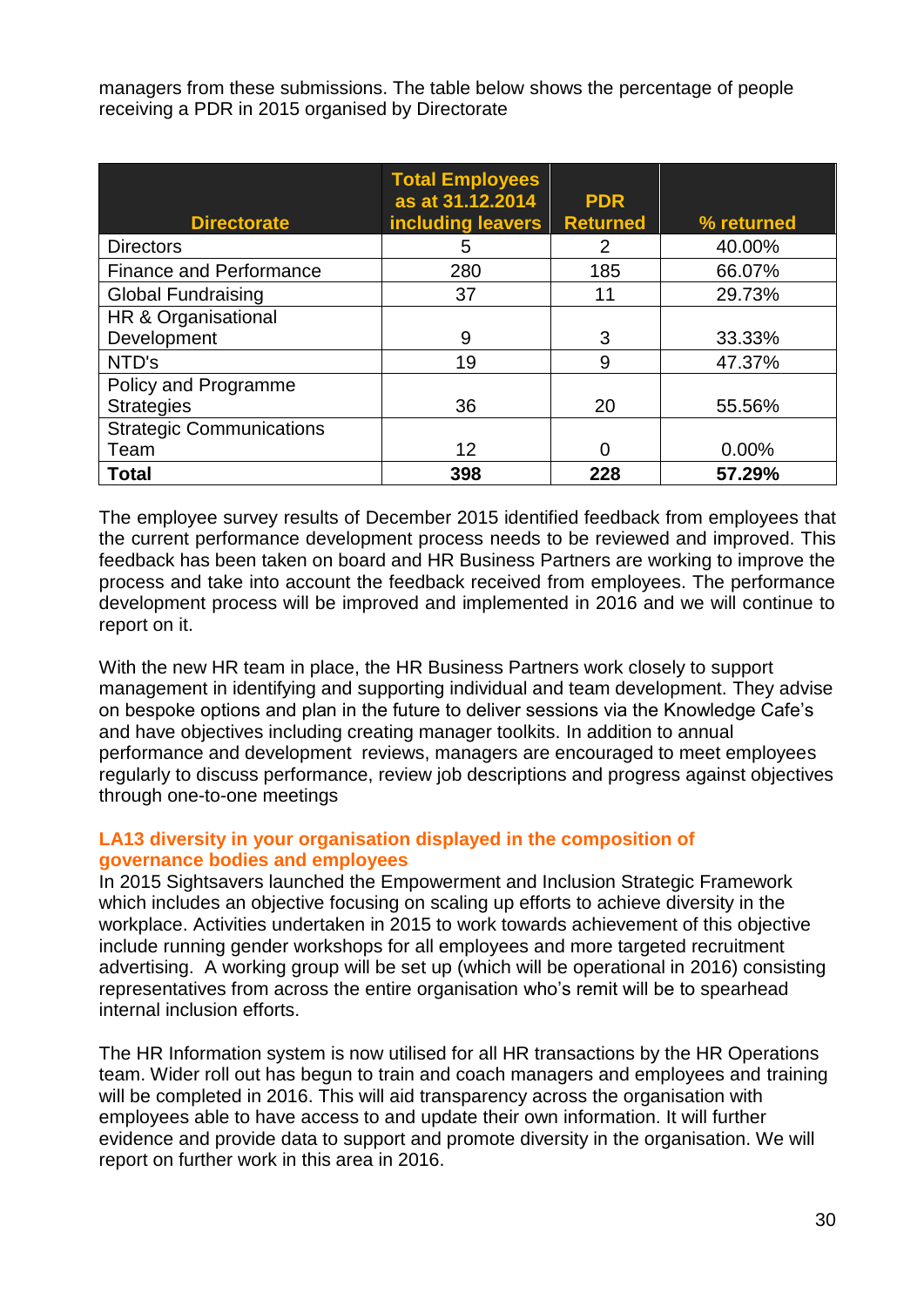The composition of Sightsavers Management and Strategic Team and Trustees is detailed in the table below.

|                    |      | <b>Management &amp; Strategic Teams</b> | <b>Trustees</b> |                |  |
|--------------------|------|-----------------------------------------|-----------------|----------------|--|
|                    | 2016 | 2013                                    | 2016            | 2013           |  |
| <b>Total</b>       | 16   | 6                                       | 15              | 16             |  |
| <b>Gender:</b>     | 16   |                                         |                 |                |  |
| Male               | 11   | 4                                       | 11              | 12             |  |
| Female             | 5    | $\overline{2}$                          | 4               |                |  |
| <b>Ethnicity:</b>  |      |                                         |                 |                |  |
| White              | 12   | 6                                       | 11              | 12             |  |
| <b>Black</b>       | 3    |                                         | $\overline{2}$  | $\overline{2}$ |  |
| Asian              |      | 0                                       | $\overline{2}$  | $\overline{2}$ |  |
| Age:               |      |                                         |                 |                |  |
| Under 30           | ი    |                                         | ∩               |                |  |
| 30 - 50 years      | 9    | 5                                       | 3               |                |  |
| Over <sub>50</sub> |      |                                         | 12              | 12             |  |
| <b>Disability</b>  |      |                                         | $\overline{2}$  | 2              |  |

|                      | <b>Sightsavers</b> |      | <b>Europe</b>   |                | ECSA*          | <b>India</b> | <b>South</b>   |
|----------------------|--------------------|------|-----------------|----------------|----------------|--------------|----------------|
|                      | 2016               | 2013 |                 | <b>Africa</b>  |                |              | <b>Asia</b>    |
| <b>Total</b>         | 463                | 398  |                 |                |                |              |                |
| <b>Gender:</b>       |                    |      |                 |                |                |              |                |
| Male                 | 261                | 209  | 119             | 70             | 56             | 39           | 31             |
| Female               | 202                | 187  | 64              | 30             | 26             | 15           | 11             |
| <b>Ethnicity:</b>    |                    |      |                 |                |                |              |                |
| White                |                    |      |                 |                |                |              |                |
| <b>White British</b> | 127                |      | 125             |                | $\overline{2}$ |              |                |
| <b>White Other</b>   | 11                 |      | 11              |                |                |              |                |
| White Irish          | $\overline{11}$    |      | $\overline{12}$ |                |                |              |                |
| <b>White Black</b>   |                    |      |                 |                |                |              |                |
| Caribbean            |                    |      |                 |                |                |              |                |
| <b>Black</b>         | 3                  |      |                 |                |                |              | $\mathbf{1}$   |
| <b>Black African</b> | 136                |      | 12              | 72             | 52             |              |                |
| <b>Black</b>         |                    |      |                 |                |                |              |                |
| Caribbean            |                    |      |                 |                |                |              |                |
| <b>Asian</b>         |                    |      |                 |                |                |              |                |
| Asian                |                    |      |                 |                |                | 30           |                |
| Asian Other          | 10                 |      | 3               |                |                |              | $\overline{7}$ |
| India                | 30                 |      |                 |                |                |              |                |
| Pakistan             | 9                  |      | 2               |                |                |              | $\overline{7}$ |
| Bangladesh           | 8                  |      |                 |                |                |              | 8              |
| Sri Lanka            |                    |      |                 |                |                |              |                |
| <b>Undisclosed</b>   | 118                |      | 23              | 27             | 25             | 25           | 19             |
| Age:                 |                    |      |                 |                |                |              |                |
| Under 30             | 46                 |      |                 |                |                |              |                |
| 30 - 50 years        | 341                |      |                 |                |                |              |                |
| Over <sub>50</sub>   | 76                 |      |                 |                |                |              |                |
| <b>Disability</b>    | $16***$            |      | $6\phantom{1}6$ | $\overline{2}$ | $\overline{4}$ | 3            | $\overline{1}$ |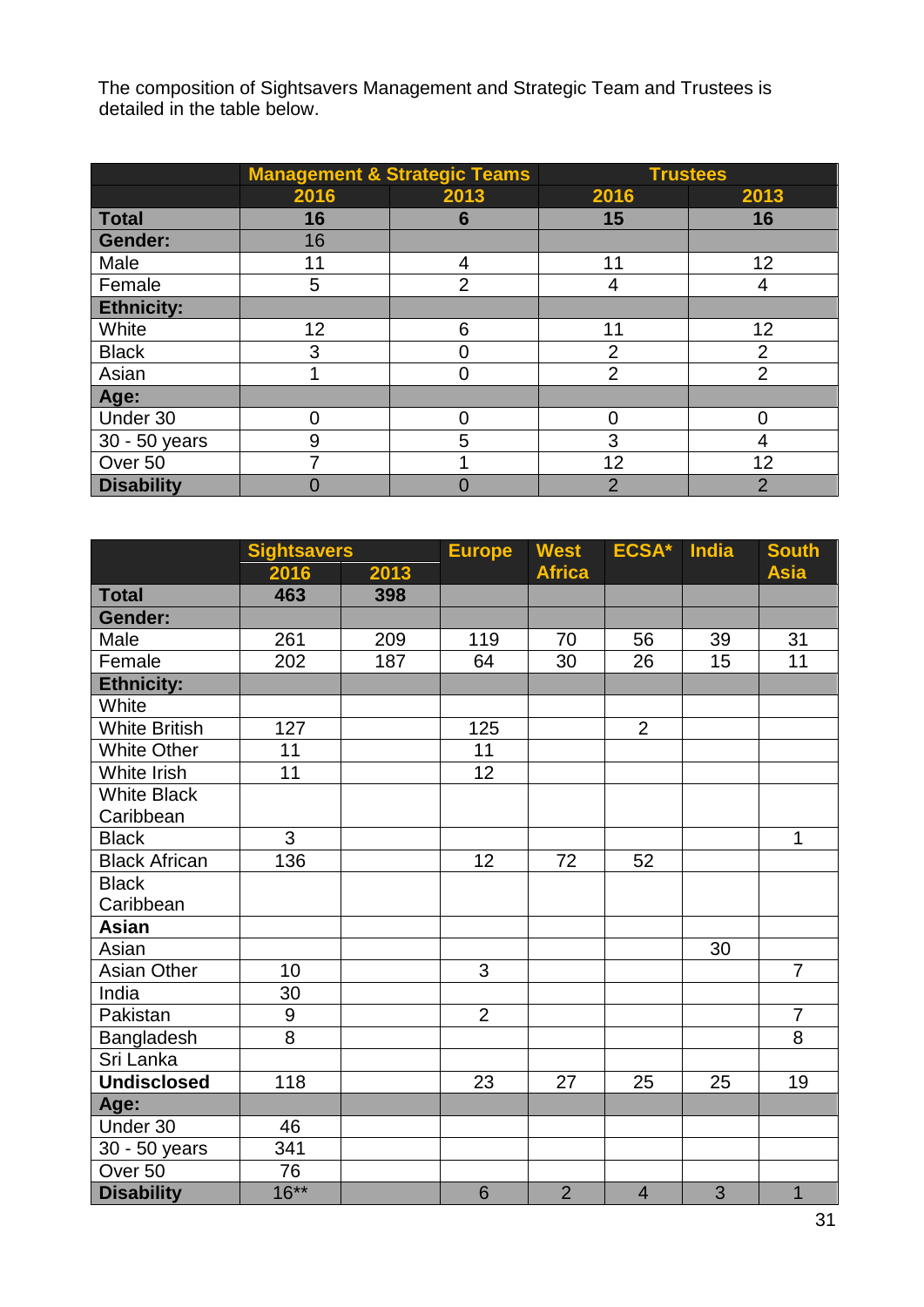# \* *East, Central and Southern Africa*

\*\* *This number represents only staff that have wished to voluntarily disclose having a disability as there is no requirement to do so.* 

#### **NGO9 Mechanisms for workforce to raise grievances to management and their resolution**

During 2015 Sightsavers transitioned from having a designated HR department to adopting an embedded HR structure, aligned with operational needs of the business. This included recruiting two new HR Business Partners whose primary function is to provide HR representation for specific departments, including supporting managers to resolve grievances should they arise. The HR Business Partners also offer dedicated expertise in each of their areas, for example in policy development and international workforce management, and they work closely with directors, managers and employees in each area. An additional result from the change in HR operating model is the change in reporting lines of the HR Operations team, which now sits under the Finance and Performance department. The operations team continues to work to support employees and managers in a variety of requests. Recruitment into the new HR structure was finalised in Q4 2015 going forward the embedded function will continue to work closely to support the HR needs of the organisation and to improve the employee experience. Key initiatives that have been introduced under this new structure are outlined below.

- **Updated policies and procedure**  HR Business Partners and the People team have worked closely to bring policies up to date and in line with current best practice. These updated policies and procedures have been made available to employees via the intranet. These include the Grievance and Whistleblowing procedure that employees can access and make use of. The policies form part of the core induction process for all employees.
- **Knowledge cafes –** Managers and employees receive coaching and training in informal settings at regular intervals and have been given the opportunity to feed in requests for knowledge cafes. This has also meant that employees from different Directorates are coming together for learning seminars and working closely together. Virtual knowledge cafes were also held for employees in differing country offices.
- **HR Newsletter –** Employees receive a regular HR newsletter which updates on the initiatives underway and their progress.
- **2015 Employee Surveys –** The 2015 Employee Survey was completed and results were shared with all employees. The employee survey provides an opportunity for staff members to provide feedback to the organisation in a broad range of areas. The response rate was high at 98%, a 4% increase on 2013 survey. Over 94% of employees reported that they are proud to work at Sightsavers.
- **Manager toolkits –** Will be launched in 2016 with written materials, instructions and advice for managers. Newly promoted managers and newly employed managers also receive one-to-one sessions with HR Business Partners in their first weeks with the organisation.
- **HR Business Partners and HR Operations team –** Each area is supported by a HR Business Partner. Employees also work closely with and have access to the HR Business Partners and the HR Operations team. There are a number of communication mediums employees can use to engage with HR and seek support.

# **V. Responsible Management of Impacts on Society**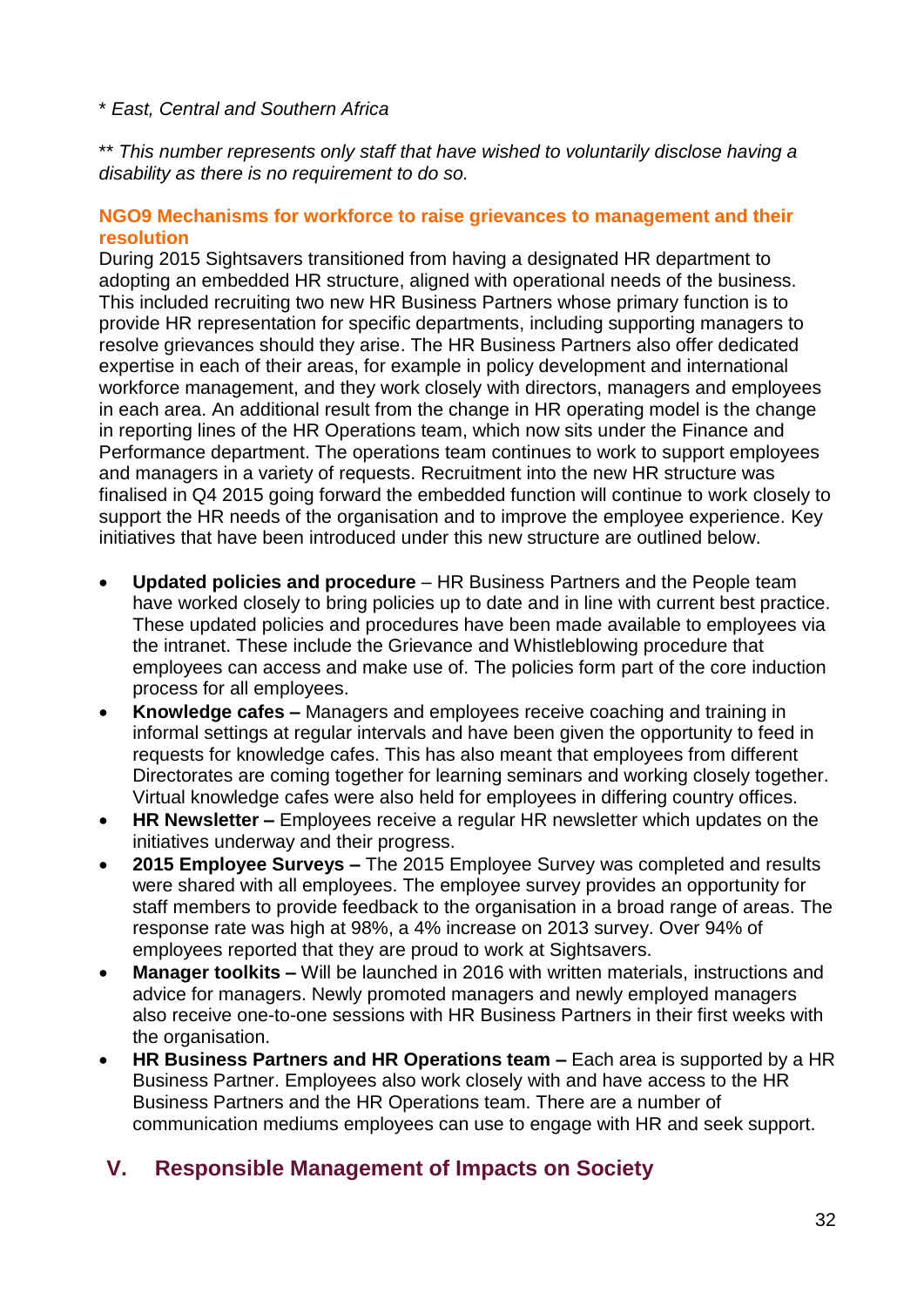#### **SO1 Impact of activities on the wider community**

The Project Design Process, detailed under indicator NGO1, sets out our approach to project design, including how decisions are made on entering new countries, projects and partnerships. The Reflection, Oversight, Analysis and Review group is responsible for strategic review and decision making on direction of our global programme portfolio. Decisions to implement new projects is taken by this group, who's function is to assess gaps in portfolio and delivery of our thematic strategies based on evidence and financial review Decisions to enter new countries will be escalated to the Strategy leadership group (described under indicator 2.3) and will be approved by Council.

#### **Child Safeguarding policy**

At the end of 2015 Sightsavers initiated a process to revise the Child Safeguarding policy to ensure that it remains aligned with international standards and best practice and relevant for Sightsavers mandate and programmes. In addition to the revision of the policy, work will also be carried out in 2016 to identify contextually appropriate approaches and practices which key stakeholders in our programmes (including teachers, caregivers, health professionals and social workers) can adopt to ensure safeguarding of children participating in Sightsavers' work. This will also include development of a short training module to raise awareness of child safeguarding approaches and practices, to be delivered by in-country trainers. We will provide details on progress in our 2016 report.

#### **Withdrawal from Sri Lanka**

Sightsavers mid-term strategy review identified that the process of integration of eye health and social inclusion components in the national plans of Sri Lanka was on course with the ability to sustain these interventions. A working group, consisting of key global and in country staff, was convened to manage the country withdrawal process and a detailed terms of reference was developed, incorporating objectives and clarifying specific roles for individuals responsible for implementing the withdrawal. It was decided that a two year timeframe, January 2014 to December 2015 was required to ensure the withdrawal programme was managed in an appropriate, informed and supportive manner to maintain and ensure sustainability and the significant progress made in the eye health and social inclusion sectors in Sri Lanka. A disengagement strategy aimed at ending the channelling of Sightsavers' resources from agreed areas of work/programmes took place, while independently supporting partners to reach a state of organisational development and capability. This helped to work towards the objective of adoption and replication by partners which is a central element in the strategy of Sightsavers. The withdrawal programme included a review of local laws covering employment, audit, tax-payments and de-registration from the NGO Secretariat, while consultations were held with the Commissioner of Labour. A formal report summarising the key learning points and good practice emerging from the Sri Lanka withdrawal has been developed to inform future project design and any subsequent country exits and is attached as an annex to this report. A consolidation of useful external resources identified from the wider sector on managing project and country exit has been completed. Finally, the Sri Lanka withdrawal process was audited as part of Sightsavers internal audit programme with the Head of Internal Audit able to provide a high level of assurance in relation to this process. Key findings include a high degree of confidence amongst our partners that the Primary Eye Care and Low Vision Programmes will continue and that the withdrawal closure model we have developed is robust and one that we can develop and re-use in other territories as and when the need arises.

#### **Project exit**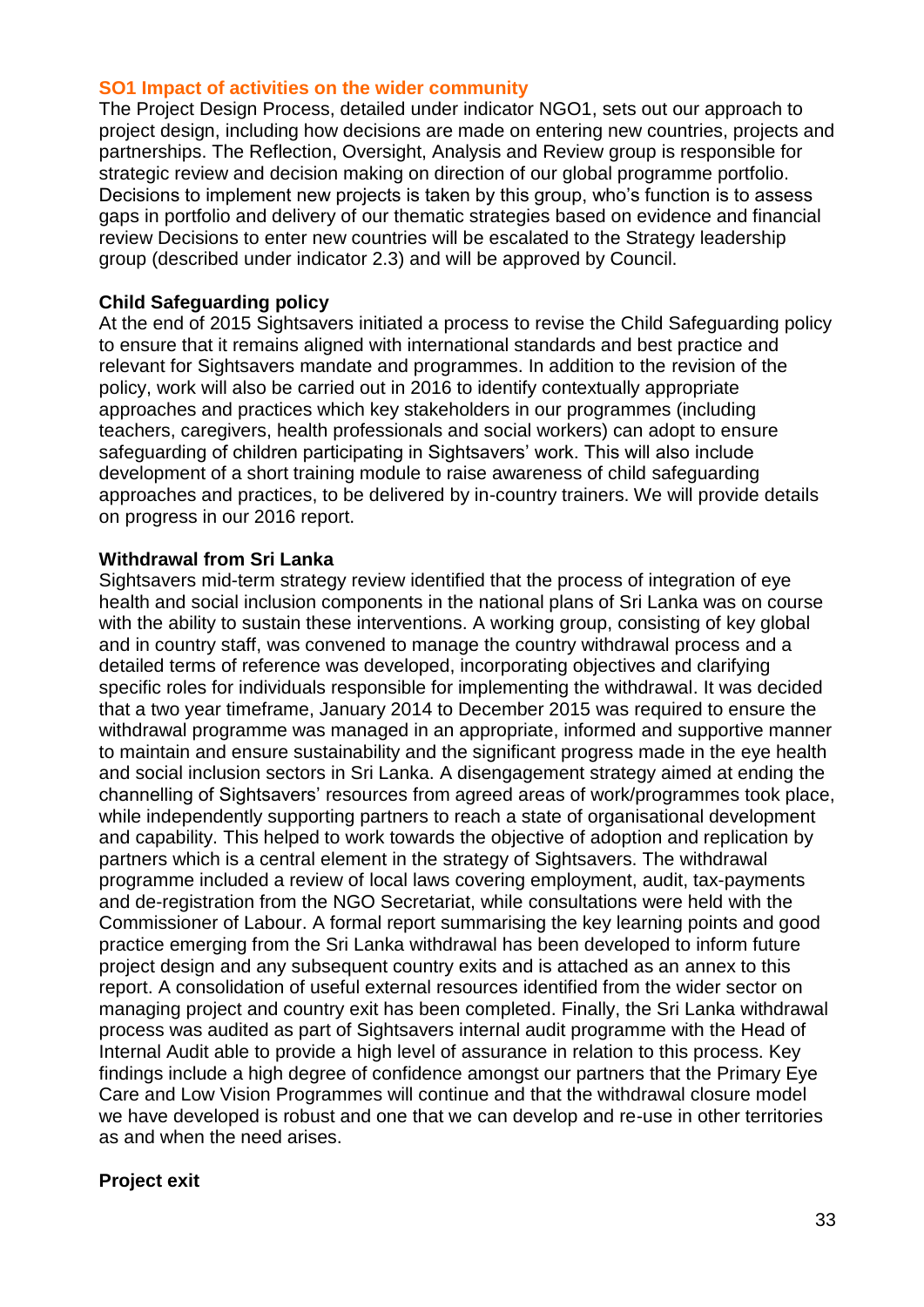As described in the 2013 report, Sightsavers began a process of strategic alignment to bring its global portfolio of programmes in alignment with the organisational and thematic strategies. The strategic alignment process extended into 2014 and results of this process led to a number of projects identified for exit. Exit guidance was developed to support country offices and partners to ensure consistency of approach in implementing and managing the project exits. Whilst exit work is overseen from the centre, country offices are ultimately responsible for leading the exit process, including communication with partner organisations, identification and mitigation of potential risks, documentation of close-out considerations such as asset management, financial arrangements, and final reporting.

At the end of 2014 learning and informal feedback was gathered from key stakeholders involved in implementing the exit process, which led to finalisation of the tools and guidance and formal adoption of the process as part of Sightsavers programme cycle management process. The exit process and guidance is available to all staff via our intranet. In addition, planning for exit and sustainability is a core requirement of the Project Design Process (PDP) launched in 2015.

# **SO3 Process for ensuring effective anti-corruption policies and procedures**

The most recent formal fraud and abuse risk assessment was conducted in 2014, and was reported to Audit Committee. At its April 2016 meeting, the Audit Committee requested that a further assessment analysis is completed and, going forward, for these to be completed annually. The next report will be submitted to the Audit Committee in September.

Sightsavers' External Auditors as part of their annual report, and based on information provided by Internal Audit and other testing, include a formal fraud risk assessment, which is considered by the Audit Committee each year in April. As part of Sightsavers' response to and in support of Financial Action Task Force (FATF) recommendation 8 this will include a specific assessment of the risk exposure to anti-terrorism funding and money laundering across the territories in which we operate.

Sightsavers has an embedded Fraud and Anti-corruption policy that is updated annually and approved by the Audit Committee. It was last reviewed and updated in September 2015 (policy attached as an annex). Staff are reminded of its existence and it is available on our intranet. Business partners are informed about the policy as part of our contracting arrangements and methodology. As part of their induction, all new members of staff are informed of our policies and associated procedures with respect to fraud and zero tolerance is effectively communicated. An electronic training package has been developed for use by all staff. Completion of this package will be continuous on a rolling programme basis and key staff (for example those working in financial roles) will be required to work through the package every 12 to eighteen months, with all other staff updating their training every 24 to 36 months.

In 2015, Sightsavers developed a separate policy and process on Anti-Terrorism funding which is currently being promulgated. The associated system, supported by an IT package, includes more detailed checking of key staff, partners and suppliers to ensure that we mitigate our risk exposure.

The Financial Framework is fully embedded across the organisation, as previously reported, and forms the principle mechanism for control and the prevention and detection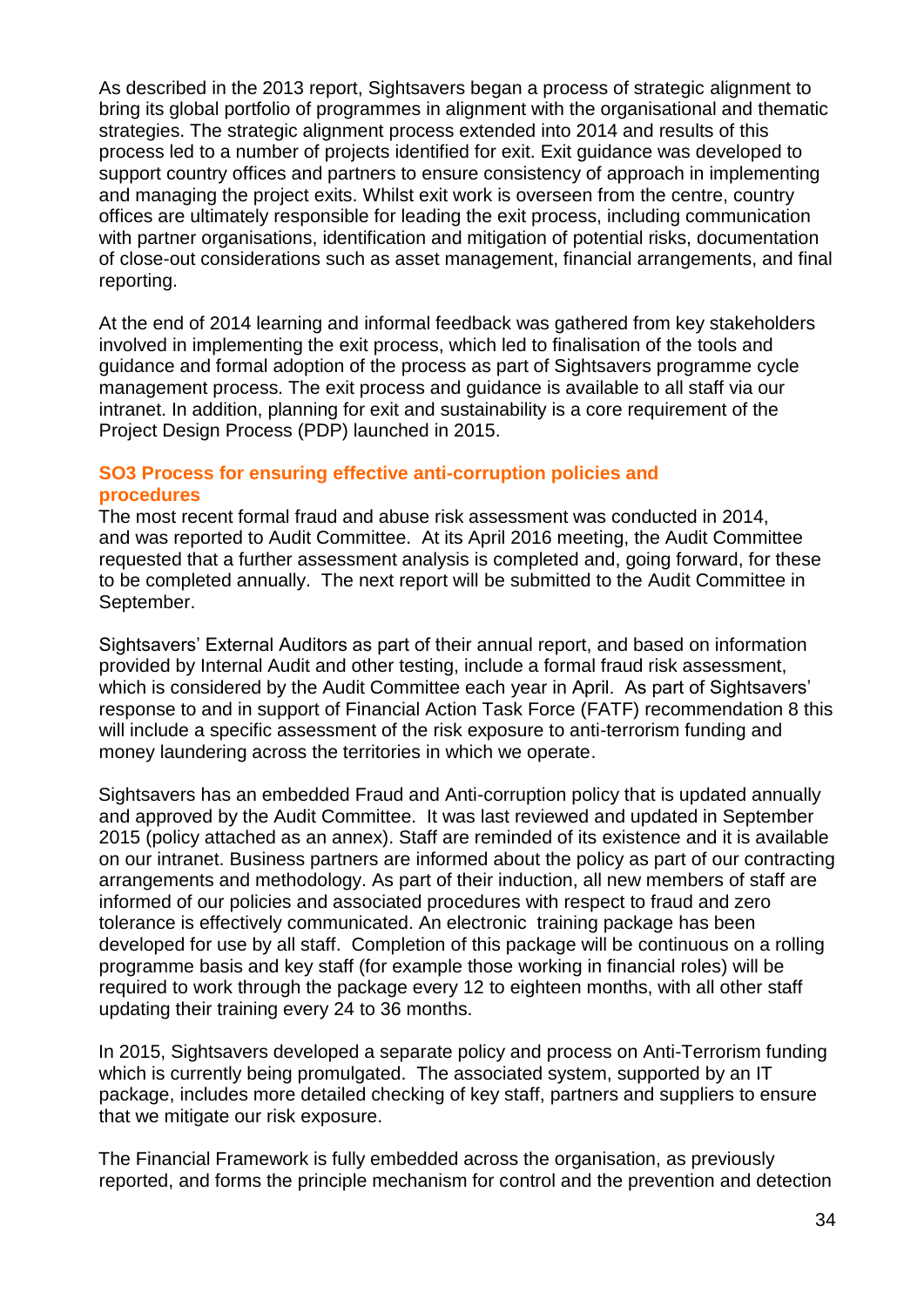of fraud. A range of structured controls and measures operate to deter and stop abuse. Internal audit, external audit and Regional Finance Managers play a specific role in monitoring the performance of these systems, and specifically the controls to prevent abuse. The Financial Framework is currently being fully updated, in line with existing policy, and this will include a review of the fraud and abuse control framework to ensure that the latest developments in thinking and practice are properly incorporated and included. As part of the above Sightsavers is making increased use of PROACTIS as the main procurement management tool. The embedded stratified control features and reporting mechanisms are contributing to our fraud management framework.

During 2015 our Partnership Management Arrangements were reviewed and introduced across the business. The updated process has strengthened the management control framework – to drive greater management accountability and more robust assessment from the due diligence perspective on the probity, integrity, suitability and effectiveness of the partners with whom we do business.

In 2015 we strengthened and enhanced our controls to prevent and detect e-commerce fraud and abuse, which included extended embedded controls in our business systems as well additional manual technical and test checking and reporting. Moving forward, as we continue to develop our cyber risk management strategy and response, fraud and abuse prevention and detection will form a key component especially around protecting funds: protecting our valuable data; our mechanisms for transferring funds internationally and our donors.

Both the level of referrals and enquiries have been increasing over the period, both of which are strong indicators that the policy and process is embedded across the business. Enquiries can take the form of asking whether a particular event or occurrence should be reported as abuse; or, actually anticipating an issue (deterrence) asking whether some proposed activity is appropriate and in accord with policy and procedure – recently there was an enquiry regarding the propriety/legality of our ability to acquire vehicles on behalf of another entity. All of this indicates increased levels of awareness. What has been particularly encouraging have been the increased number of referrals from partners on alleged fraud and abuse, which demonstrates that they are aware of the policy and contractual obligation; and, that their internal systems are operating. The investigation mechanism and inter-partner liaison on this is working effectively.

#### **SO4 Actions taken in response of incidents of corruption**

All incidents in relation to fraud are formally reported to the Head of Internal Audit (HIA) and the Director of Finance and Performance. The data is captured on registers maintained by the HIA, who is designated as the primary investigator into all allegations. These are used to inform Internal Audit and Regional Finance Manager annual review programmes.

Sightsavers' Audit Committee has a fixed agenda item on Fraud and Abuse. The HIA reports all incidents to the Audit Committee, including the outcomes of any investigations. The role of the Audit Committee is to satisfy itself that incidents and allegations have been appropriately investigated and addressed; it decides whether any particular incident needs to be escalated to full Council because of its seriousness and reputational risk implications; and, whether to recommend that an issue or allegations needs to be reported to external regulators. Specific incidents would be highlighted internally to the management team, especially a control weakness that is potentially systemic across the business. The HIA discloses instances fraud to the INGO Heads of Internal Audit meeting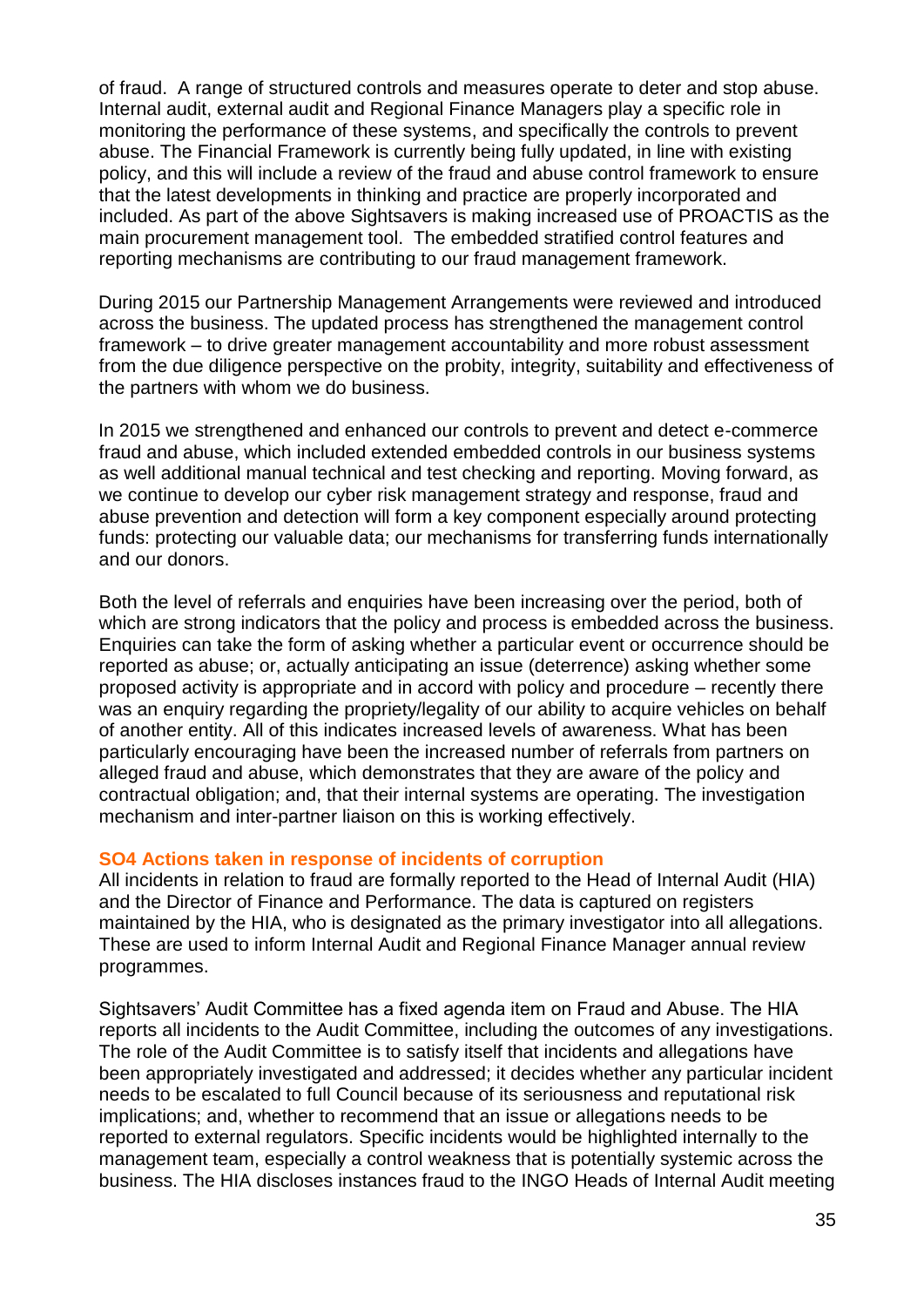(along with other HIA's) to highlight potential weaknesses that might be impacting other INGO's so learning can be communicated across the wider INGO family. A similar approach is adopted at the Charities Internal Audit Network (CIAN) meeting.

Since 2013 some 15 allegations of fraud and abuse have been received and investigated, which involved a financial loss exposure of just under £40,000. They were discovered by internal audit reviews; management checks and anonymous allegations/whistleblowing. These comprised a wide range of abuse which include false invoicing; soliciting improper payments from beneficiaries; submitting "inflated" data on surgeries (claiming for work not done); laptop and other valuable equipment theft; and, conflict of interest involving undisclosed employment of relatives etc. None were reported to the police (apart from the laptop thefts). A variety of penalties were imposed: monies paid were recovered or re-imbursed and staff were either formally disciplined or ceased to be employed.

# **VI. Ethical Fundraising**

**PR6 Programs for adherence to laws, standards, and voluntary codes related to ethical fundraising, including advertising, promotion, and sponsorship**  As described in the 2013 report, Sightsavers and its entities operate in compliance with a number of internal guidelines and a broad range of legal national standards and voluntary codes. The requirements of these standards and codes, along with our internal procedures, govern how we manage fundraising activities and report against complaints that are received.

In response to a gap highlighted by feedback from the Independent Review Panel on our 2013 report, Sightsavers, in 2015, developed a Global Fundraising and Donations Acceptance policy (approved by Council in March 2016). The policy development process was led by the Director of Individual Giving and Director of Major Giving, in consultation with key stakeholders from across the organisation. The policy covers our global fundraising operations in India, the Middle-East and Europe. The key principles of the policy are to provide guidance and clarity for staff, trustees and other volunteers, ensure compliance with the law and Charity Commission guidance and to protect Sightsavers' reputation. For internal procedure, the policy describes who has authority to take decisions in regard to donation acceptance and its existence ensures that decisions taken are consistent and based on the needs of the organisation. The policy has been rolled out globally, to all fundraising and country offices and will form part of the core induction for new employees. For transparency and accountability to our supporters and beneficiaries, the governance page on our website includes a focused section on our 'fundraising promise'. This webpage sets out the key principles of the policy, provides detail on our membership to the FRSB, Direct Marketing Association and the Institute of Fundraising, and provides contact details for directing queries relating to fundraising activities. [http://www.sightsavers.org/about-us/governance/our-fundraising-promise/.](http://www.sightsavers.org/about-us/governance/our-fundraising-promise/)

Information on major institutional gifts and gifts in-kind are fully disclosed in our annual report and accounts. This is audited financial information which is published on our website<http://www.sightsavers.org/about-us/governance/annual-accounts/>

As described under indicator NGO2, Sightsavers' has a complaints policy which is publically available via our website [http://www.sightsavers.org/about-us/us-contact-us/.](http://www.sightsavers.org/about-us/us-contact-us/) Sightsavers' Customer Care team is responsible for handling all direct complaints and responses differ depending on the fundraising activity. In 2015 all complaints were resolved satisfactorily by the Customer Care team without escalation to senior